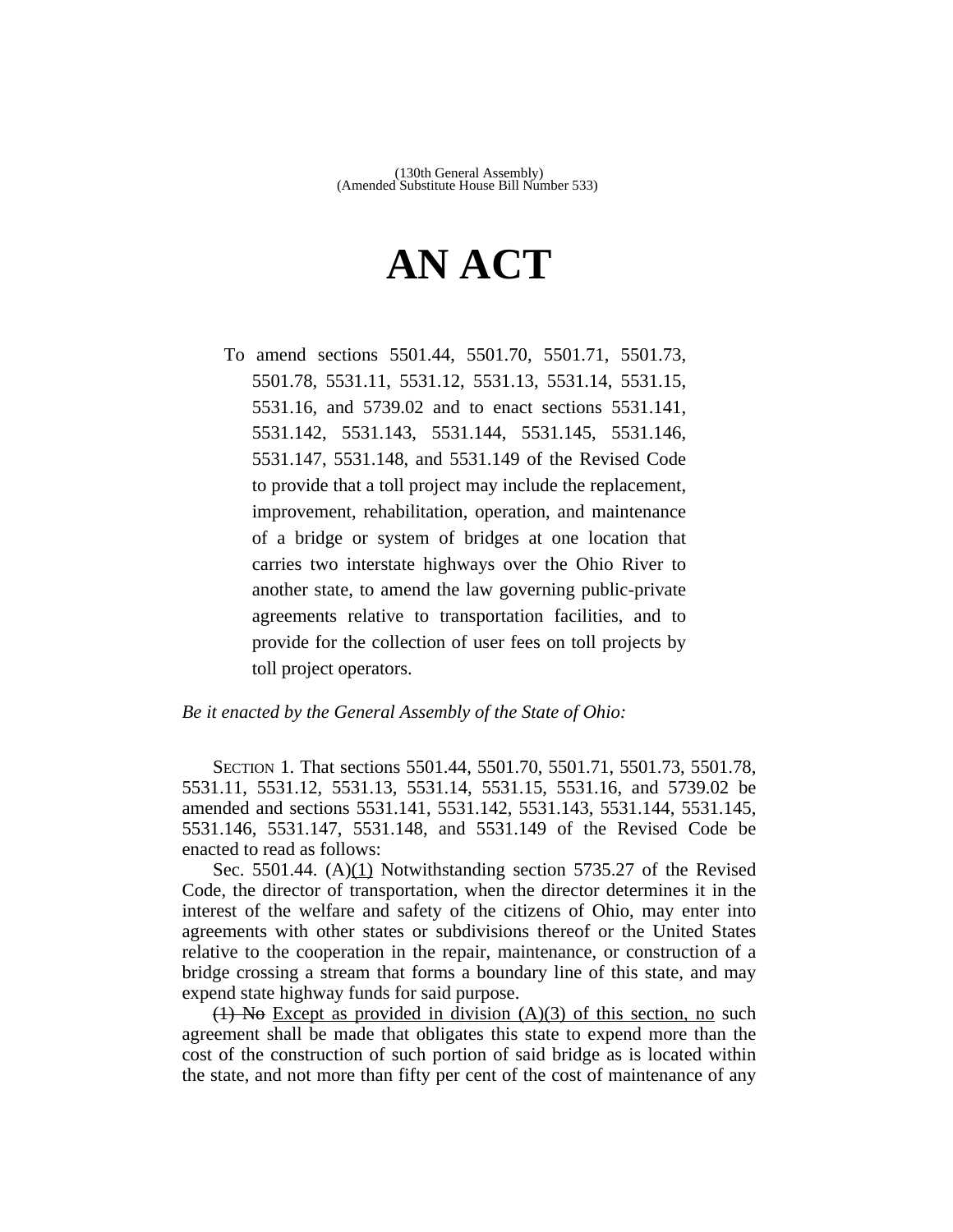Am. Sub. H. B. No. 533 130th G.A.

such bridge, and no such agreement shall be made that obligates the state in excess of three hundred thousand dollars in any one year for maintenance.

(2) Notwithstanding division  $(A)(1)$  of this section, the director may expend funds for the design, construction, inspection, maintenance, repair, and replacement of bridge and bridge approaches for the bridge that were transferred from the Ohio bridge commission to the control of the state of Ohio, department of transportation, as provided in Section 4 of Amended Substitute House Bill No. 98 of the 114th general assembly. Following the replacement of that bridge, the director may expend funds for the design, construction, inspection, maintenance, repair, and replacement of bridge and bridge approaches.

(3) Notwithstanding division  $(A)(1)$  of this section, the director may enter into an agreement with another state for the replacement, improvement, rehabilitation, operation, and maintenance of a bridge or system of bridges at one location that carries two interstate highways over the Ohio river to another state, and the replacement, improvement, rehabilitation, operation, and maintenance of roadways providing for ingress to and egress from that bridge or system of bridges. However, no such agreement shall obligate this state to expend more than fifty per cent of the total project costs.

(4) Any such agreements agreement that is entered into under this section shall be approved by the governor and attorney general of the state before they become it becomes effective.

(4)(5) Each agreement entered into shall designate responsibility for inspection, provide for annual inspection, and require that a report of each inspection be filed with the department of transportation. The director, with regard to all existing bridges or other bridges on a stream that forms a boundary line of this state, shall take all reasonable measures to obtain and to secure the filing of a copy of each inspection report for each bridge with the department of transportation.

 $\left(\frac{5}{6}\right)$  The department, upon hearing that a bridge across the Ohio river is scheduled to be closed by a contiguous state, shall make all reasonable efforts to notify the Ohio residents likely to be adversely affected by that closing. The department also shall cooperate and communicate with contiguous states in trying to resolve bridge closing problems.

(B)(1) The director, when the director considers it in the interest of the welfare and safety of the citizens of Ohio, may enter into agreements with other states, subdivisions thereof, metropolitan planning organizations, or the United States, relative to the design, construction, operation, maintenance, and repair of a regional traffic management system, and may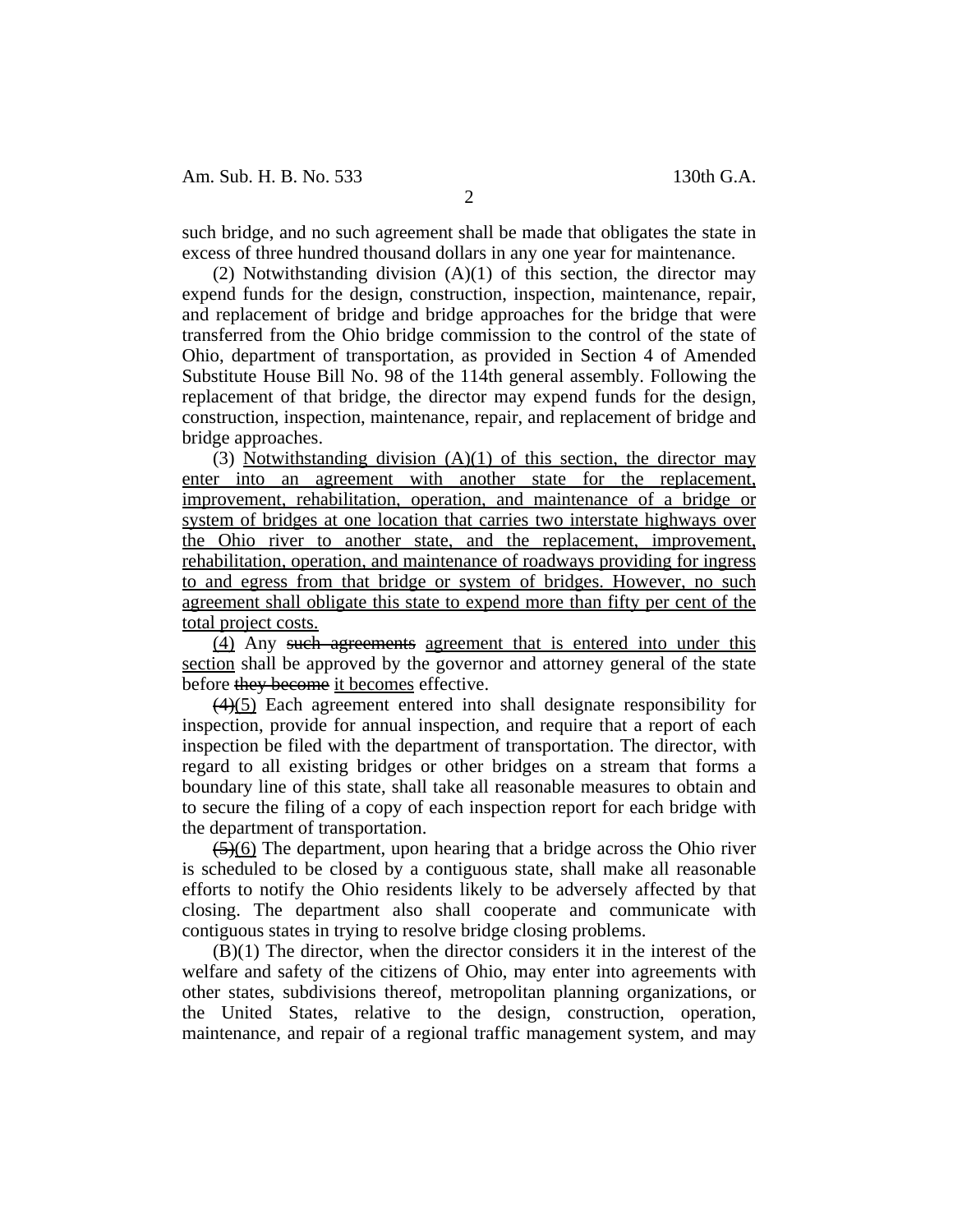expend state and federal highway funds for such purposes, notwithstanding any other provision of the Revised Code.

(2) No such agreement shall be made that obligates this state to expend more than the cost of construction of such portion of a regional traffic management system as is located within the state, and not more than a proportional amount, based upon the system presence in this state, for costs of design, operation, maintenance, and repair.

(3) Any such agreements shall be approved by the governor and attorney general of the state before they become effective.

(4) As used in division (B) of this section, "regional traffic management system" means an integrated, high-technology system to provide remote control center surveillance and monitoring of the regional freeways and main arterial routes in order to reduce and eliminate major backups and delays to motorists in the area.

Sec. 5501.70. As used in sections 5501.70 to 5501.83 of the Revised Code:

(A) "Affected jurisdiction" means any unit of government within the state in which all or part of a transportation facility is located or any other public entity directly affected by the transportation facility.

(B) "Force majeure" means an uncontrollable force or natural disaster not within the power of the operator or the state.

(C) "Maintenance" includes routine maintenance, major maintenance, and any other categories of maintenance that may be designated by the department of transportation.

(D) "Material default" means any failure of an operator to perform any duties under a public-private agreement that jeopardizes delivery of adequate service to the public and remains unsatisfied after a reasonable period of time and after the operator has received written notice from the department of the failure.

(E) "Operate" means any action to maintain, repair, improve, equip, or modify a transportation facility.

(F) "Operator" means a private entity that has entered into a public-private agreement under sections 5501.71 to 5501.83 of the Revised Code.

(G) "Private entity" means any natural person, corporation, general partnership, limited liability company, limited partnership, joint venture, business trust, public benefit corporation, nonprofit entity, or other business entity.

(H) "Public-private agreement" means the agreement between a private entity and the department that relates to the development, financing,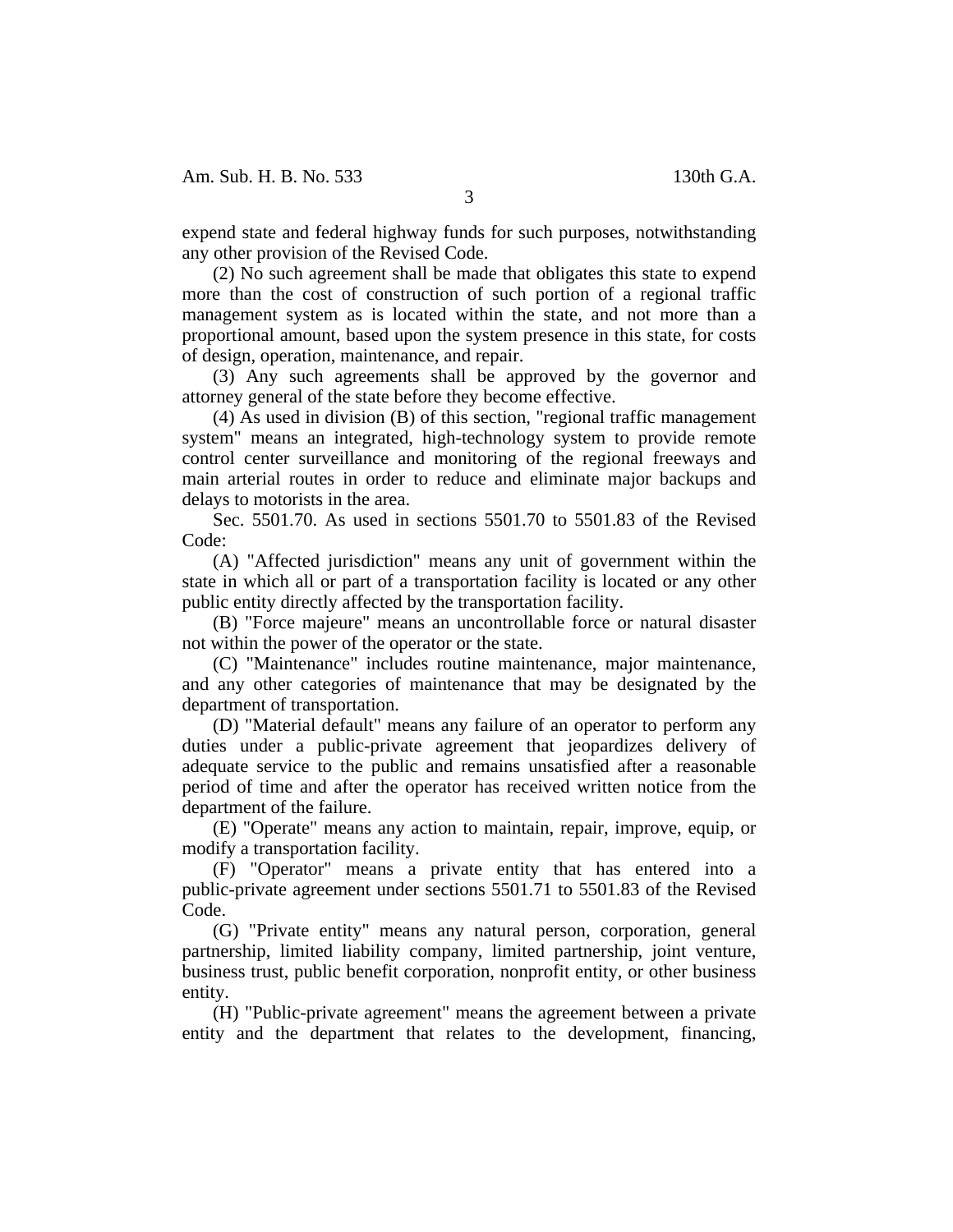maintenance, or operation of a transportation facility subject to sections 5501.70 to 5501.83 of the Revised Code.

(I) "Public-private initiative" means an arrangement between the department and one or more private entities, the terms of which are stated in a public-private agreement, that provides for all of the following:

(1) Acceptance of a private contribution, including a money payment, for a project or service for a transportation facility;

(2) Sharing of resources and the means of providing a project or service for a transportation facility;

(3) Cooperation in researching, developing, and implementing projects or services for a transportation facility.

(J) "Transportation facility" has the same meaning as in section 5501.01 of the Revised Code and also includes a tunnel, ferry, port facility on navigable waters that are used for commerce, intermodal facility, or similar facility open to the public and used for the transportation of persons or goods, and any building, structure, parking area, or other appurtenances or property needed to operate a transportation facility that is subject to a public-private agreement.

(K) "User fee" means a rate, toll, fee, or other charge established under section 5531.14 of the Revised Code and imposed by an operator for use of all or part of a transportation facility in accordance with that section.

(L) "Utility" means a privately, publicly, or cooperatively owned line, facility, or system for producing, transmitting, or distributing communications, cable television, power, electricity, light, heat, gas, oil, crude products, water, steam, waste, storm water not connected with highway drainage, alternative or renewable energy sources such as wind or solar, or any other similar commodity, including a fire or police signal system or street lighting system that directly or indirectly serves the public.

Sec. 5501.71. (A) The department of transportation may solicit, receive, consider, evaluate, and accept a proposal for a public-private initiative.

(B) In soliciting and selecting a private entity with which to enter into a public-private initiative, the department shall use one or both of the following:

(1) Sealed bidding;

(2) Selection of proposals, with or without negotiations, based on qualifications, best value, or both.

(C) The department shall consider the following factors in evaluating and selecting a bid or proposal to enter into a public-private initiative:

(1) The ability of the transportation facility to improve safety, reduce congestion, increase capacity, and promote economic growth;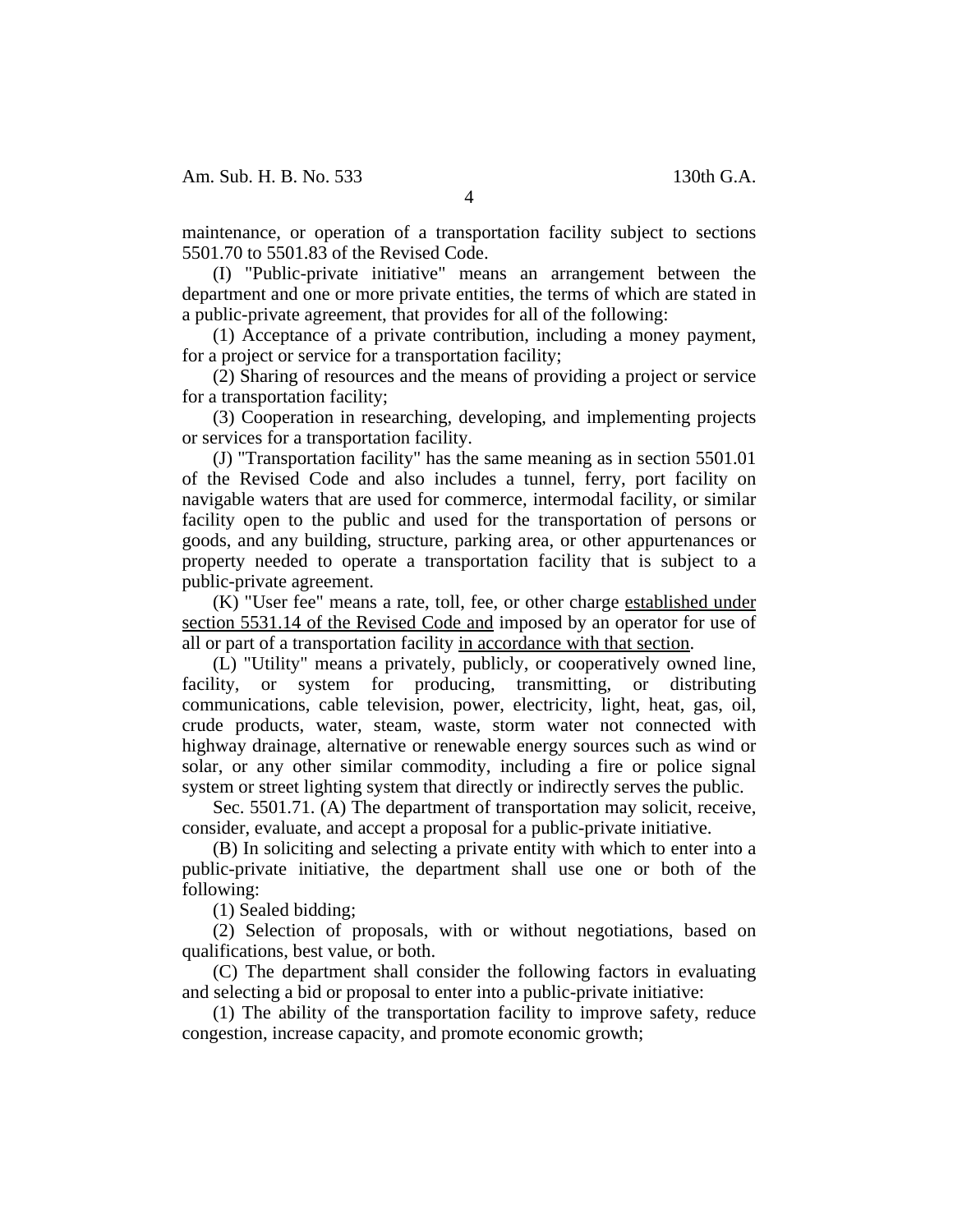(2) The extent that the private entity's proposal addresses the needs identified in the appropriate state, regional, or local transportation plan by improving safety, reducing congestion, increasing capacity, or enhancing economic efficiency and the private entity's proposal is on the transportation improvement program for the affected metropolitan planning organization or the state transportation improvement program;

(3) The proposed cost of and financial plan for the transportation facility;

(4) The general reputation, qualifications, industry experience, and financial capacity of the private entity;

(5) The proposed design, operation, and feasibility of the transportation facility;

(6) Comments from local citizens and affected jurisdictions;

(7) Benefits to the public and the affected transportation facility;

(8) The safety record of the private entity;

(9) The inclusion of a teaming agreement in the bid or proposal that identifies the primary designer of record or design firm representing not less than thirty per cent of the estimated design fee, the primary construction contractor representing not less than thirty per cent of the estimated construction dollar value amount, and the primary financier representing not less than fifty per cent of the total project cost.

(10) Any other criteria that the department considers appropriate.

(D) The department may select multiple private entities with which to enter a public-private agreement for a transportation facility if it is in the public interest to do so.

(E) The department shall select a private entity or entities for a public-private initiative on a competitive basis.

(F) Any materials or data submitted to, made available to, or received by the director of transportation, to the extent that the material or data consist of trade secrets, as defined in section 1333.61 of the Revised Code, are confidential and are not public records for the purposes of section 149.43 of the Revised Code. Financial information received by the director that is related to a proposal is confidential and not a public record for purposes of section 149.43 of the Revised Code until such time as a proposal is selected. Prior to submission of a solicited proposal, a private entity may request a review by the department of information that the private entity has identified as confidential, to determine whether such information would be subject to disclosure under section 149.43 of the Revised Code.

 $(G)(1)$  The department may reimburse one or more private entities for a portion of the actual costs each entity incurred in submitting a proposal for a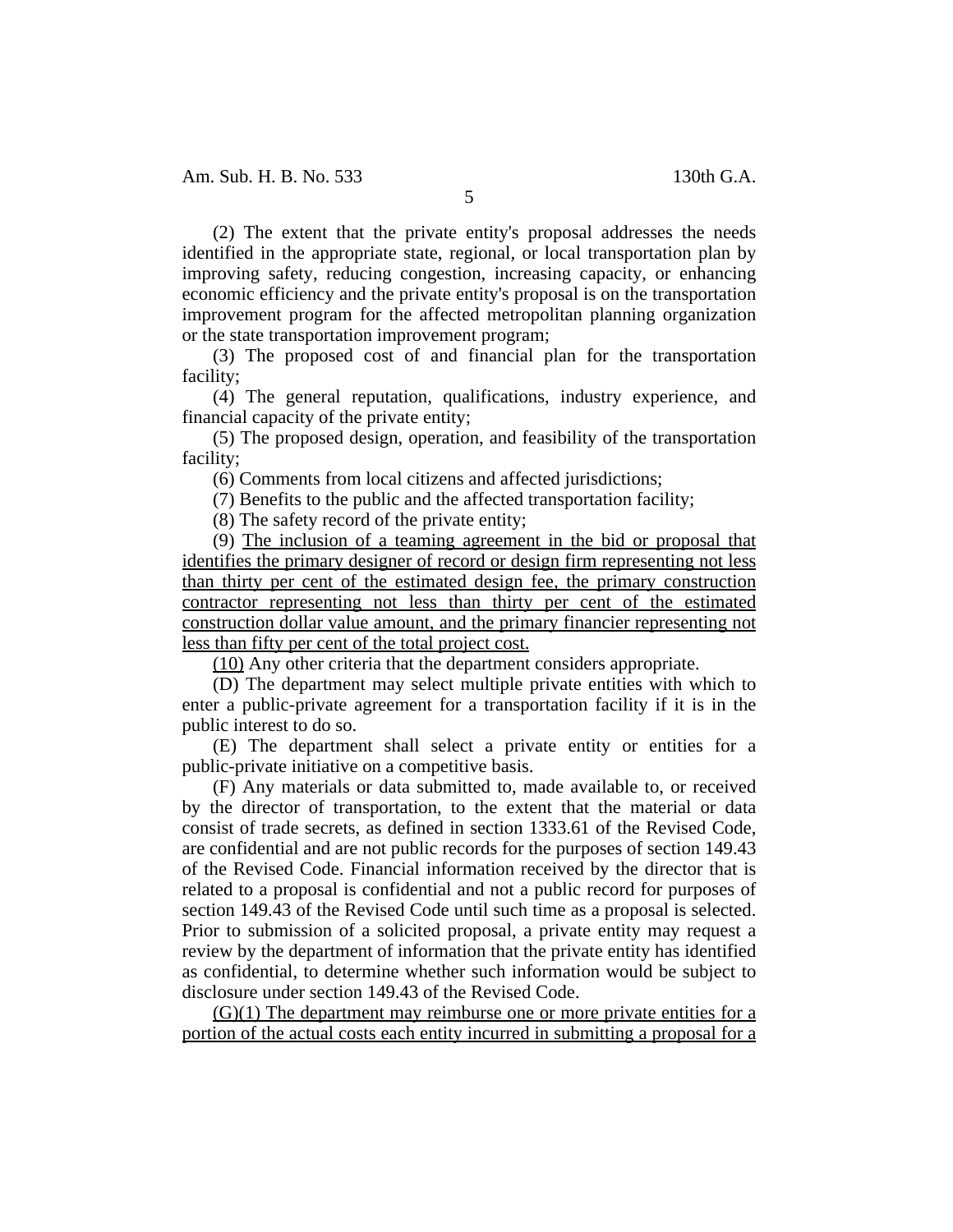public-private initiative that was solicited by the department under this section. When considering the reimbursement of such costs, the director shall describe in the request for proposals for a specific public-private initiative the specific terms and conditions for reimbursing one or more private entities. The director may include in the terms and conditions a requirement that each private entity execute an agreement to transfer to the department the rights to the use of the work product contained in the proposal in exchange for receiving the reimbursement.

(2) The director shall make all decisions related to the reimbursement of a specific private entity and related to the maximum amount of the reimbursement. However, the department shall not reimburse a private entity if that entity enters into the public-private agreement that is the subject of the solicited proposal, except as set forth in the request for proposals or in the public-private agreement. The reimbursement of costs under division (G) of this section is exempt from the requirements of Chapter 125. of the Revised Code and sections 127.16 and 127.162 of the Revised Code.

(3) If the department, pursuant to division  $(G)(1)$  of this section, includes a reimbursement provision in a request for proposals and the department subsequently terminates the solicitation prior to the solicitation expiration date, the department shall prorate the amount of the reimbursement that is to be paid to each private entity participating in the solicitation on the date the department terminates the solicitation. The department shall calculate the proration percentage by determining the number of days from the date the solicitation first was offered until the date the department terminated the solicitation and dividing that number by the number of days of the original solicitation period.

(4) Except as otherwise provided in writing by the department, if, pursuant to division (G)(1) of this section, the department includes a reimbursement provision in a request for proposals and subsequently enters into negotiations based on the selection of a desired proposal and the department elects to terminate those negotiations for the convenience of the department and through no fault of the proposer, the proposer is entitled to the full reimbursement amount.

Sec. 5501.73. (A) After selecting a solicited or unsolicited proposal for a public-private initiative, the department of transportation shall enter into a public-private agreement for a transportation facility with the selected private entity or any configuration of private entities. An affected jurisdiction may be a party to a public-private agreement entered into by the department and a selected private entity or combination of private entities.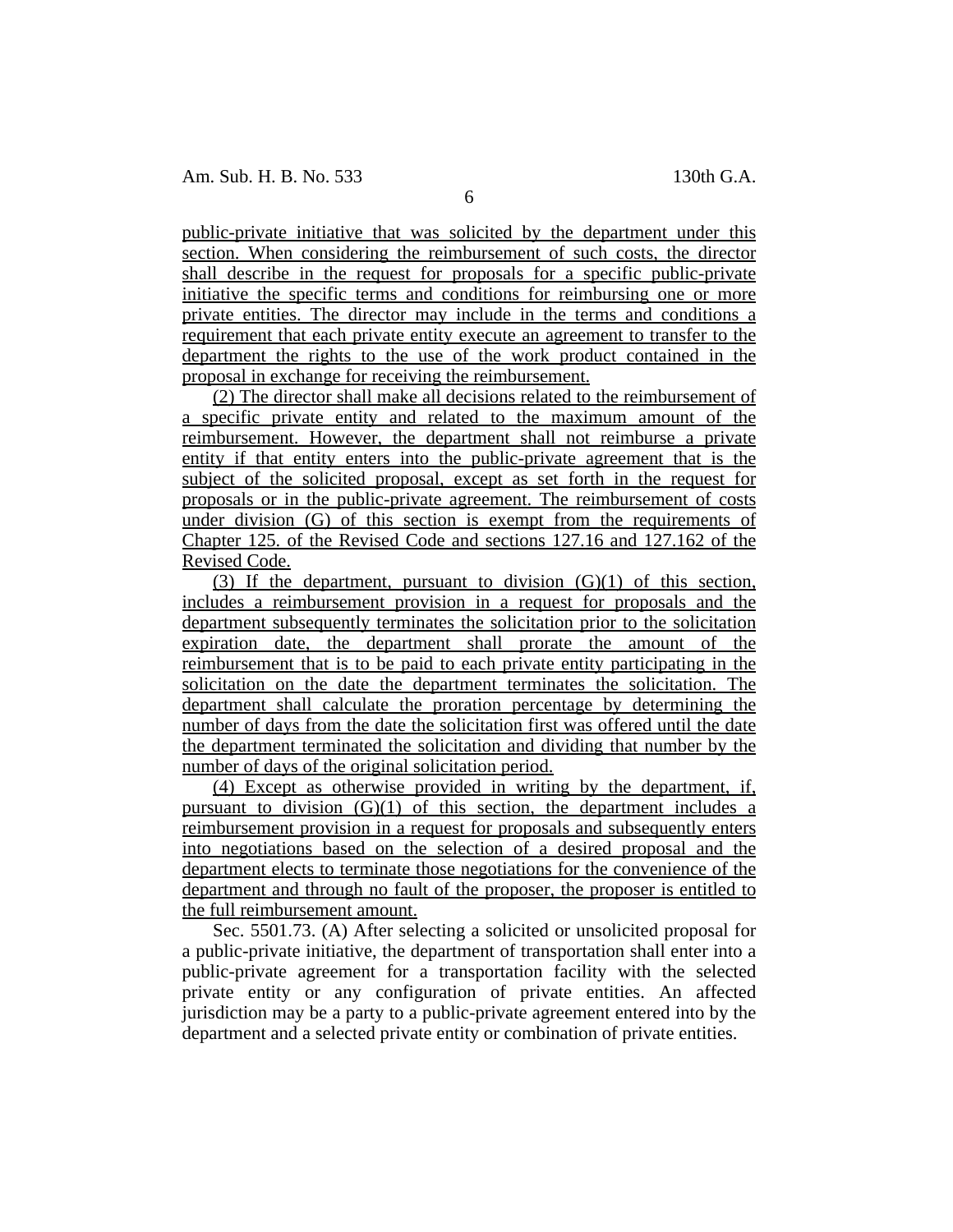(B) A public-private agreement under this section shall provide for all of the following:

7

(1) Planning, acquisition, financing, development, design, construction, reconstruction, replacement, improvement, maintenance, management, repair, leasing, or operation of a transportation facility;

(2) Term of the public-private agreement;

(3) Type of property interest, if any, the private entity will have in the transportation facility;

(4) A specific plan to ensure proper maintenance of the transportation facility throughout the term of the agreement and a return of the facility to the department, if applicable, in good condition and repair;

(5) Whether user fees, administrative fees, or other charges will be collected on for use of the transportation facility in accordance with sections 5531.11 to 5531.18 of the Revised Code and the basis by which such user fees, administrative fees, or other charges shall be determined and modified;

(6) Compliance with applicable federal, state, and local laws;

(7) Grounds for termination of the public-private agreement by the department or operator;

(8) Disposition of the facility upon completion of the agreement;

(9) Procedures for amendment of the agreement.;

(10) A contract performance bond in an amount specified by the director of transportation, conditioned upon the private entity performing the work in accordance with the agreed upon terms, within the time prescribed, and in conformance with any other such terms and conditions as are specified by the director;

(11) A payment bond in an amount specified by the director, conditioned upon the payment for all labor, work performed, and materials furnished in connection with the agreement and any other such terms and conditions as are specified by the director.

(C) A public-private agreement under this section may provide for any of the following:

(1) Review and approval by the department of the operator's plans for the development and operation of the transportation facility;

(2) Inspection by the department of construction of or improvements to the transportation facility;

(3) Maintenance by the operator of a policy of liability insurance or self-insurance;

(4) Filing by the operator, on a periodic basis, of appropriate financial statements in a form acceptable to the department;

(5) Filing by the operator, on a periodic basis, of traffic reports in a form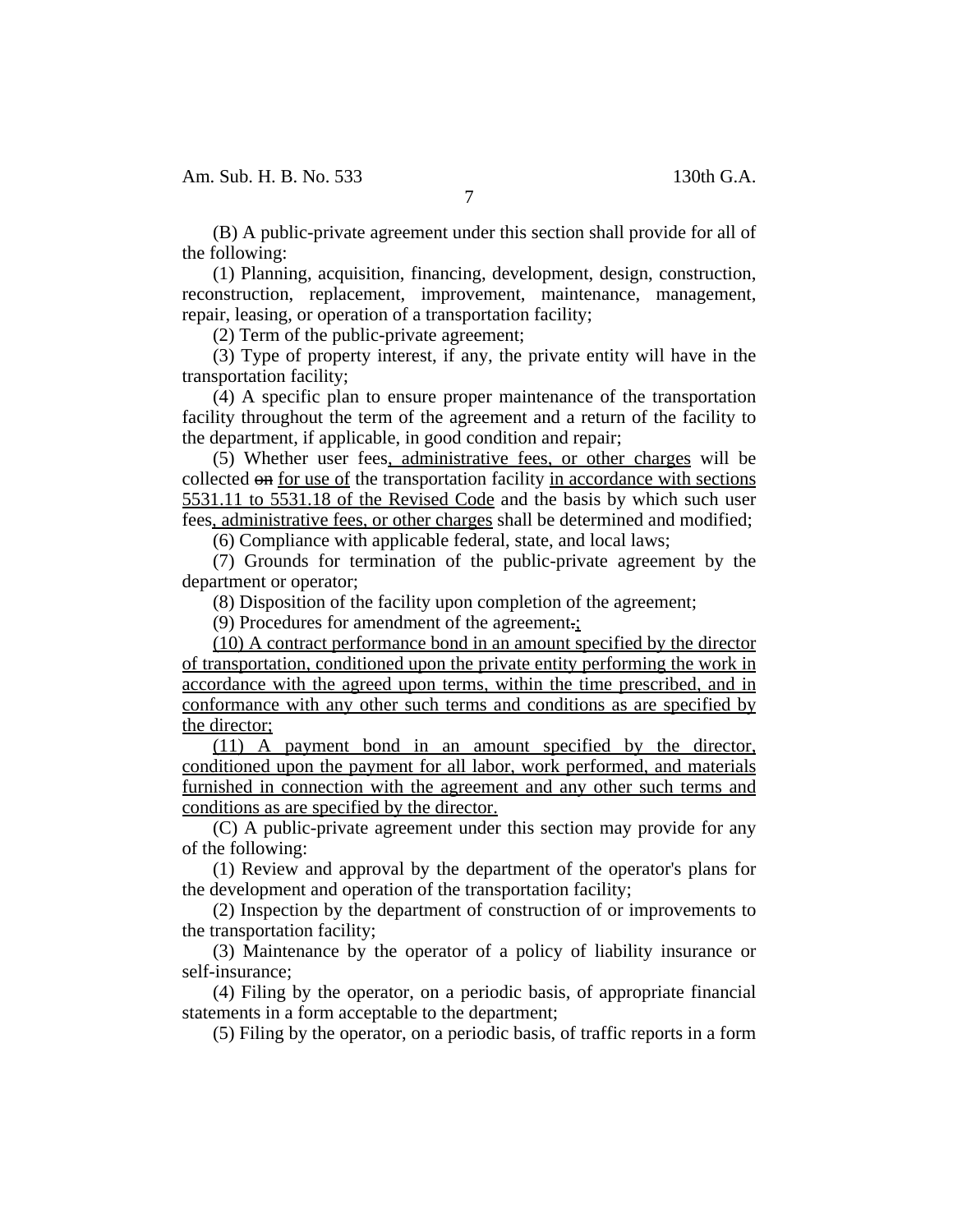acceptable to the department;

(6) Financing obligations of the operator and the department;

(7) Apportionment of expenses between the operator and the department;

(8) Rights and duties of the operator, the department, and other state and local governmental entities with respect to use of the transportation facility;

(9) Rights and remedies available in the event of default or delay;

(10) Terms and conditions of indemnification of the operator by the department;

(11) Assignment, subcontracting, or other delegation of responsibilities of the operator or the department under the agreement to third parties, including other private entities and other state agencies;

(12) Sale or lease to the operator of private property related to the transportation facility;

(13) Traffic enforcement and other policing issues, including any reimbursement by the private entity for such services.

(D)(1) The director of transportation may include in any public-private agreement under sections 5501.70 to 5501.83 of the Revised Code a provision authorizing a binding dispute resolution method for any controversy subsequently arising out of the contract. The binding dispute resolution method may proceed only upon agreement of all parties to the controversy. If all parties do not agree to proceed to a binding dispute resolution, a party having a claim against the department shall exhaust its administrative remedies specified in the public-private agreement prior to filing any action against the department in the court of claims.

No appeal from the determination of a technical expert lies to any court, except that the court of common pleas of Franklin County may issue an order vacating such a determination upon the application of any party to the binding dispute resolution if any of the following applies:

(a) The determination was procured by corruption, fraud, or undue means.

(b) There was evidence of partiality or corruption on the part of the technical expert.

(c) The technical expert was guilty of misconduct in refusing to postpone the hearing, upon sufficient cause shown, or in refusing to hear evidence pertinent and material to the controversy, or of any other misbehavior by which the rights of any party have been prejudiced.

(2) As used in this division, "binding dispute resolution" means a binding determination after review by a technical expert of all relevant items, which may include documents, and by interviewing appropriate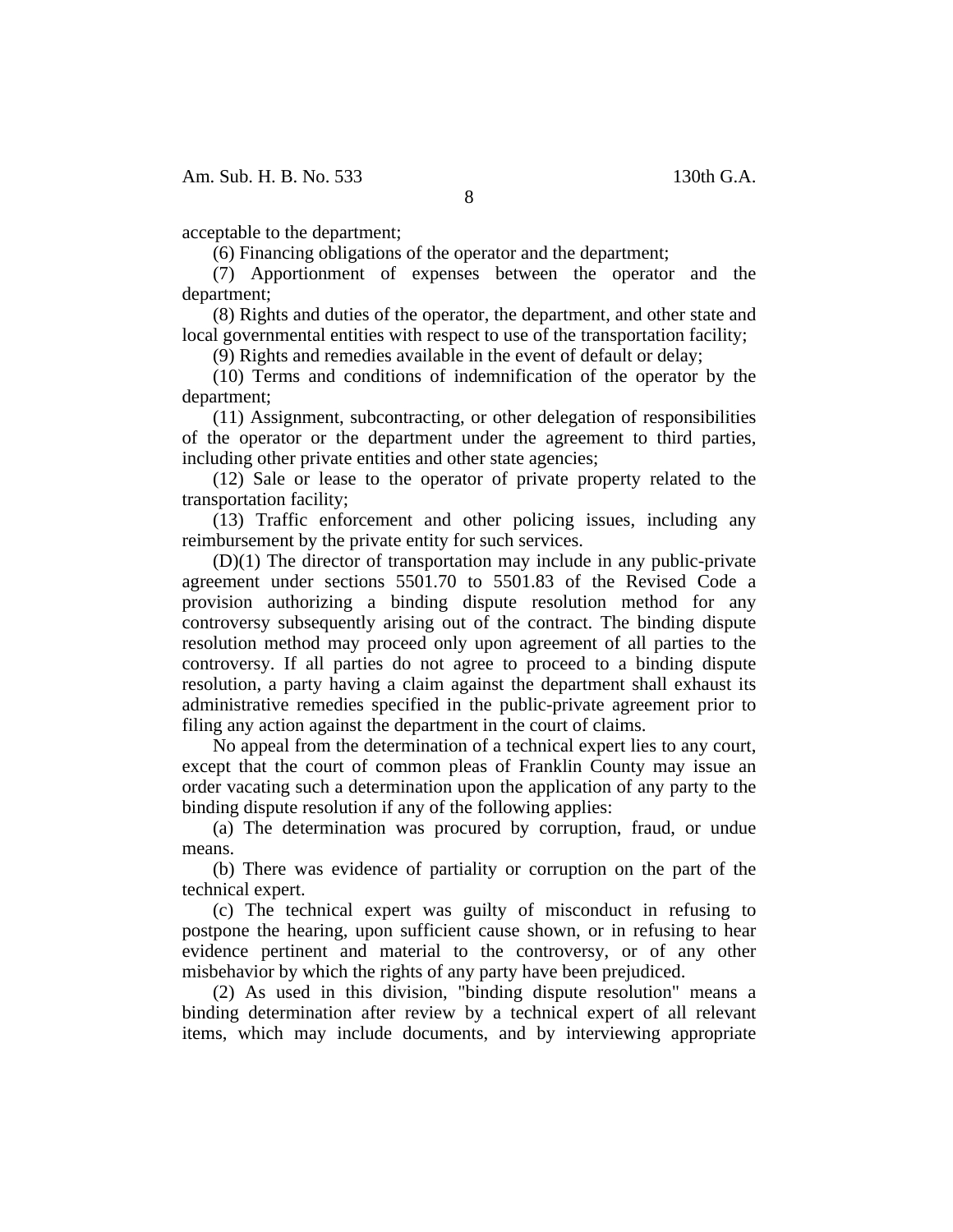personnel and visiting the project site involved in the controversy. "Binding dispute resolution" does not involve representation by legal counsel or advocacy by any person on behalf of any party to the controversy.

(E) No public-private agreement entered into under this section shall be construed to transfer to a private entity the director's authority to appropriate property under Chapters 163., 5501., and 5519. of the Revised Code.

(F) Money collected by the department pursuant to an agreement entered into under this section shall be deposited into the state treasury to the credit of the highway operating fund unless the agreement is related to a toll project under sections 5531.11 to 5531.18 of the Revised Code, in which case the money shall be deposited as specified in the agreement.

(G) Chapter 5525. of the Revised Code does not apply to public-private agreements under sections 5501.70 to 5501.83 of the Revised Code.

Sec. 5501.78. A transportation facility and any tangible personal property used exclusively with a transportation facility that is owned by the department of transportation and leased, licensed, financed, or otherwise conveyed to an operator, or that is acquired, constructed, or otherwise provided by an operator on behalf of the department, is exempt from all ad valorem property taxes and special assessments levied against property by the state or any political subdivision of the state. Building and construction materials that will be incorporated into a transportation facility pursuant to a public-private agreement are exempt from the taxes imposed under Chapters 5739. and 5741. of the Revised Code.

Sec. 5531.11. As used in sections 5531.11 to 5531.18 of the Revised Code:

(A) "Administrative fee" means a fee imposed by a toll project operator for toll collection, processing, and related activities.

(B) "Cost" means all costs of constructing, improving, repairing, maintaining, administering, financing, and operating the Ohio transportation system, including all costs payable with respect to permanent improvements as described in division (B) of section 133.15 of the Revised Code.

(C) "Electronic-monitoring system" means any form of electronic or other vehicle sensor or identifying device that automatically produces one or more photographs, one or more microphotographs, a videotape, recorded images, or other form of identifying data of each vehicle at the time it is used or operated on a toll project.

(D) "Governmental agency" means any state agency, federal agency, political subdivision, or other local, interstate, or regional governmental agency, and any combination of those agencies.

(E) "Highway project" means any project intended for the highway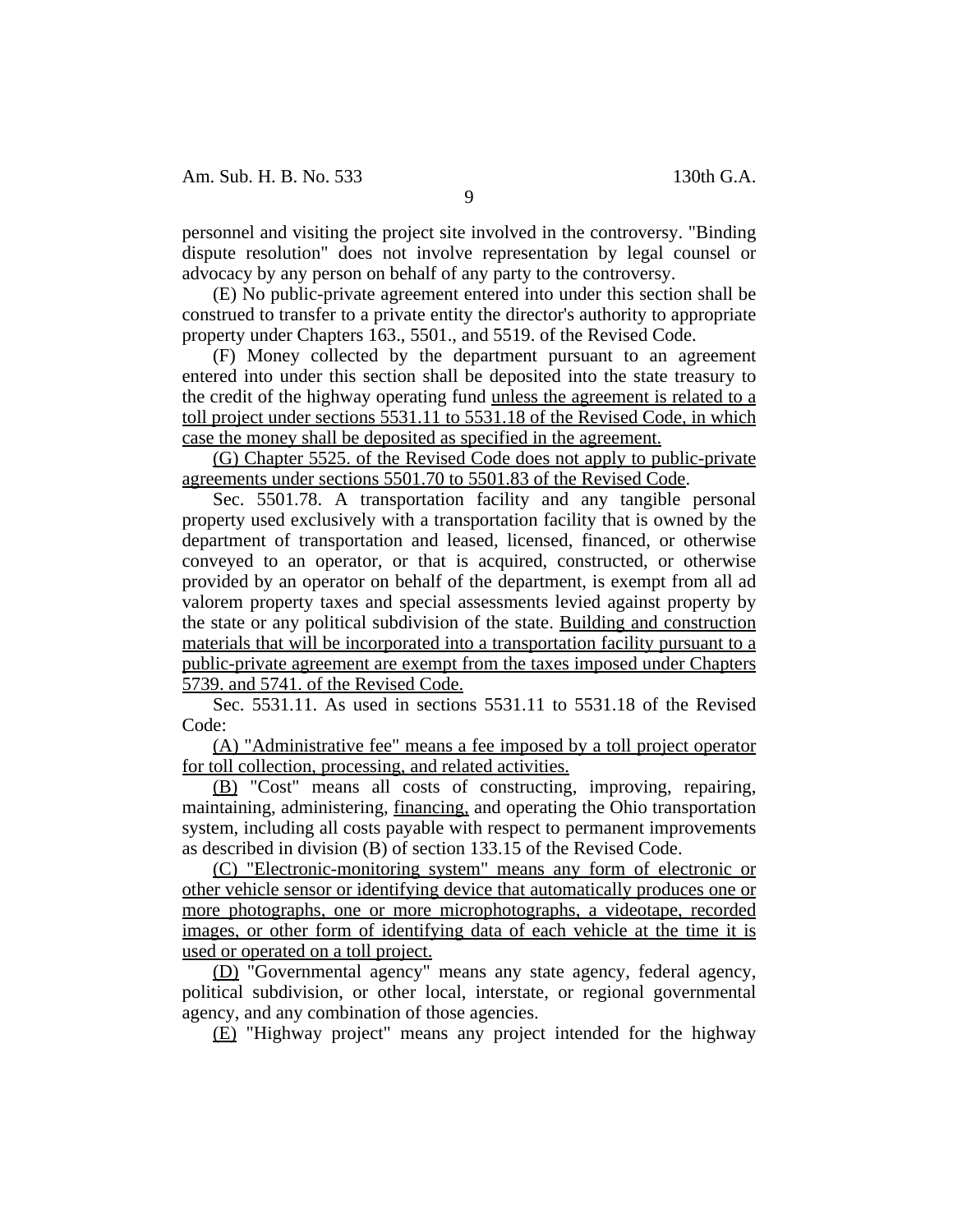purpose of supporting the state highway system. A highway project, whether publicly or privately owned, is a state infrastructure project as defined in section 5531.10 of the Revised Code for all purposes of that section and section 5531.09 of the Revised Code and also is a transportation facility as defined in section 5501.01 of the Revised Code.

"State highway system" or "system" means all existing and future transportation projects constructed, operated, repaired, maintained, administered, and operated under the jurisdiction of the department of transportation, including toll projects and highway projects.

(F) "Motor vehicle certificate of registration issuance prevention order" means, relative to the registered owner of a motor vehicle, an order that prohibits the registrar of motor vehicles and any deputy registrar from doing both of the following:

(1) Accepting any application for a new or renewal motor vehicle certificate of registration in the name of the registered owner;

(2) Issuing or renewing any motor vehicle certificate of registration for a motor vehicle that utilized a toll project for which the required user fee or associated administrative fee was not paid by the registered owner of that motor vehicle.

(G) "Public roads" means all public highways, roads, and streets in the state, whether maintained by a state agency or any other governmental agency.

(H) "Public utility facilities" means tracks, pipes, mains, conduits, cables, wires, towers, poles, and other equipment and appliances of any public utility.

(I) "Registered owner" means all of the following:

(1) Any person or entity identified by the bureau of motor vehicles or any other state motor vehicle bureau, department, or office as the owner of a motor vehicle;

(2) The lessee of a motor vehicle pursuant to a lease of six months or longer;

(3) The renter of a motor vehicle pursuant to a written rental agreement with a motor vehicle renting dealer.

(J) "Revenues" means all nontax revenues coming into the possession of or under the control of the department by virtue of sections 5531.11 to 5531.18 of the Revised Code. "Revenues" does not include proceeds from the sale of obligations but does include tolls user fees, service revenues, investment income on the Ohio toll fund established in section 5531.14 of the Revised Code, rentals, gifts, and grants.

(K) "Service facilities" means service stations, restaurants, and other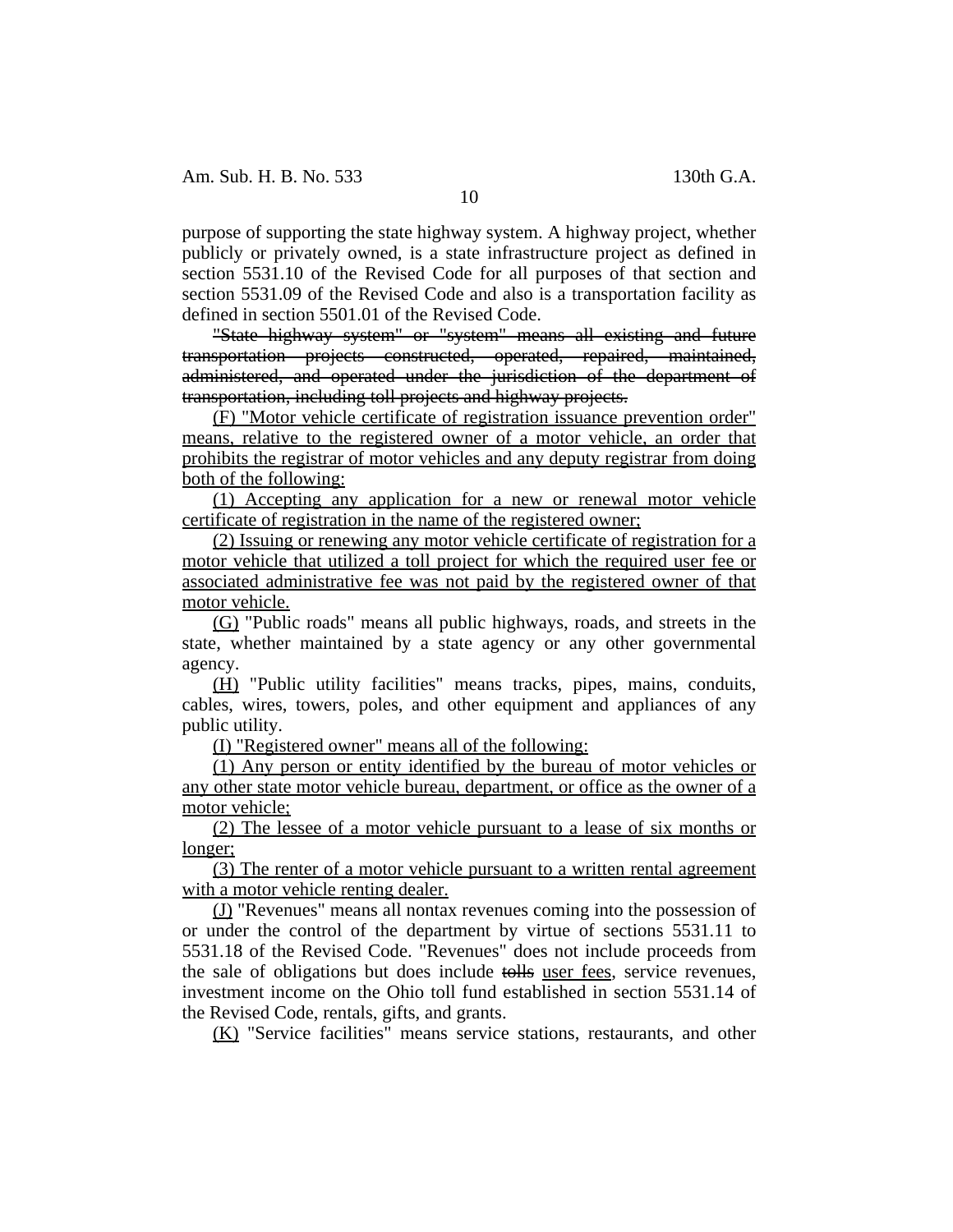facilities for food service, roadside parks and rest areas, parking, camping, tenting, rest, and sleeping facilities, hotels or motels, and all similar and other facilities providing services to the traveling public in connection with the use of a toll project and owned, leased, licensed, or operated by the department of transportation.

(L) "Service revenues" means those revenues of the department derived from its ownership, leasing, licensing, or operation of service facilities.

(M) "State highway system" or "system" means all existing and future transportation projects constructed, operated, repaired, maintained, administered, and operated under the jurisdiction of the department of transportation, including toll projects and highway projects.

(N) "Toll project" means any all of the following:

(1) Any project for which user fees are charged that adds new capacity, including construction on existing highways, bridges, or tunnels where construction increases the total number of lanes, including toll and nontoll lanes, and does not decrease the total number of nontoll lanes at each mile. "Toll project" also includes new;

(2) New interchanges constructed for economic development purposes connecting an interstate highway or a multi-lane. **fully controlled-access** highway that was not connected previously with other interstates, state highways and local roads, and any new high occupancy lane or new highways connecting an intermodal facility established, constructed, reconstructed, maintained, repaired, administered, operated, or improved, under the jurisdiction of the department of transportation and pursuant;

(3) Pursuant to sections 5531.11 to 5531.18 of the Revised Code, at a location or locations determined by the director of transportation, including all bridges, tunnels, overpasses, underpasses, interchanges, entrance plazas, approaches, and those portions of connecting public roads that serve interchanges and are determined by the director to be necessary for the safe merging of traffic between the toll project and those nontolled public roads, toll booths, service facilities, and administration, storage, and other buildings, property, and facilities that the department considers necessary for the operation or policing of the toll project, together with all property and rights that may be acquired by the department for the construction, maintenance, repair, administration, improvement, or operation of the toll project, and includes any sections or extensions of a toll project designated by the department as such for the particular purpose. Nothing in this section shall be construed to permit tolls to be charged on existing nontoll highways;

(4) Notwithstanding division (N)(1) of this section, the replacement,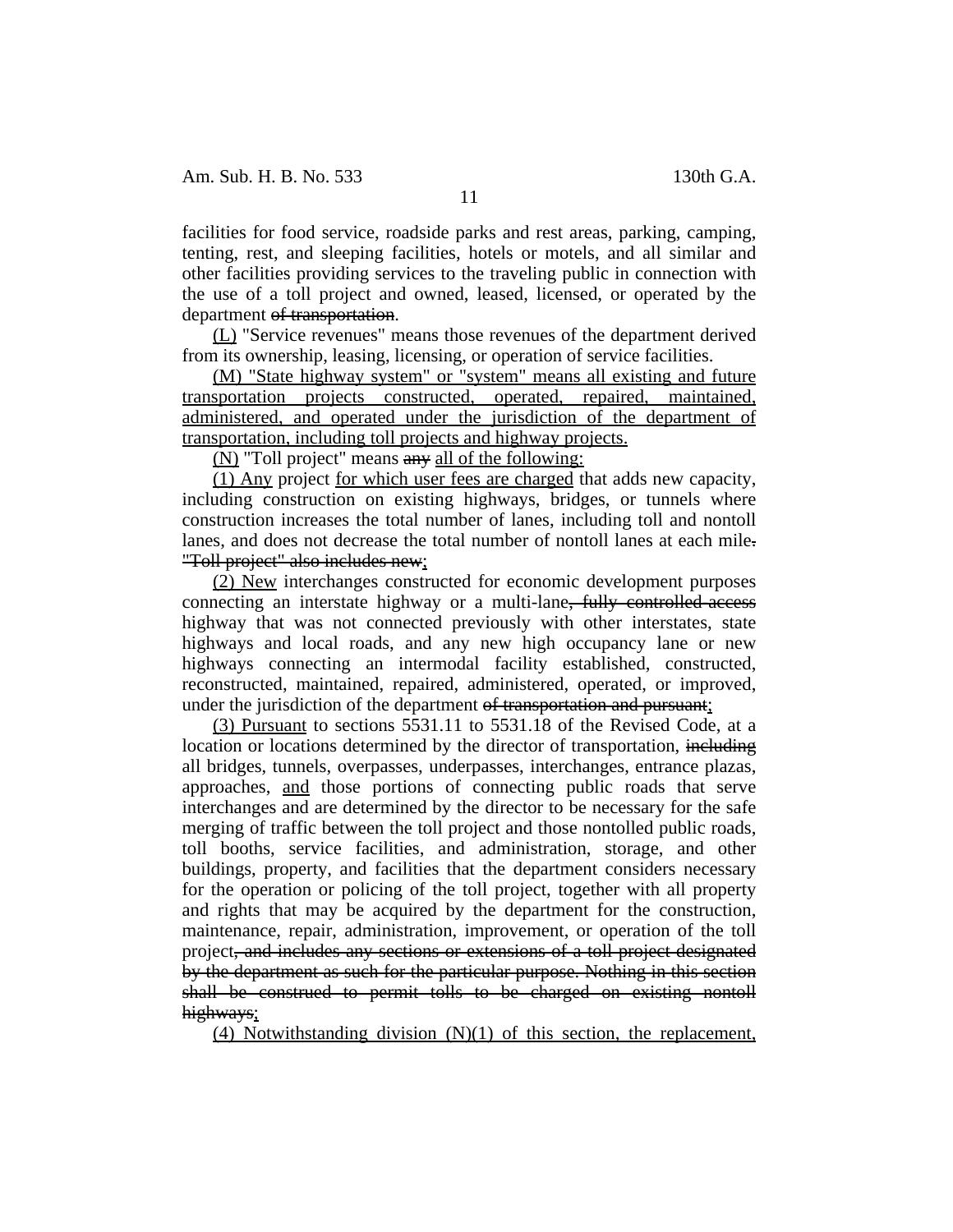improvement, rehabilitation, operation, and maintenance of a bridge or system of bridges at one location that carries two interstate highways over the Ohio river to another state, and the replacement, improvement, rehabilitation, operation, and maintenance of the roadways that provide ingress to and egress from such a bridge or system of bridges, generally following the route of those interstate highways.

(O) "Toll project operator" means the department or any agency, political subdivision, authority, or other entity that operates a toll project, including a private entity that operates a toll project pursuant to a public-private agreement authorized by sections 5501.70 to 5501.83 of the Revised Code.

(P) "Tolls User fee" means tolls a rate, special fees or permit fees toll, fee, or other charges by the department to the owners, lessors, lessees, operators of motor vehicles, or other users of charge imposed by a toll project for the operation or use of or the right to operate on operator for use of all or part of a transportation facility, including a toll project. "User fee" also includes any such rate, toll, fee, or other charge imposed by a toll project operator pursuant to a public-private agreement authorized by sections 5501.70 to 5501.83 of the Revised Code.

Sec. 5531.12. (A) In order to remove present and anticipated handicaps and potential hazards on the highways in this state, to facilitate vehicular traffic throughout the state, to promote the agricultural, commercial, recreational, tourism, and industrial development of the state, and to provide for the general welfare of its citizens, the director of transportation may approve toll projects. Any revenue derived from toll projects shall be used only for purposes of the toll project, including a toll project or any aspect of a toll project pursuant to a public-private agreement authorized by sections 5501.70 to 5501.83 of the Revised Code, and shall not be expended for any purpose other than as provided in Section 5a of Article XII, Ohio Constitution. The toll projects authorized by sections 5531.11 to 5531.18 of the Revised Code are part of the state highway system.

(B) Any toll project shall be developed and submitted for selection in accordance with the policies and procedures of the major new capacity selection process of the transportation review advisory council, created under Chapter 5512. of the Revised Code. Each toll project may be separately designated, by name or number, and may be constructed, improved, or reconstructed as the department of transportation may from time to time determine pursuant to sections 5531.11 to 5531.18 of the Revised Code. A toll project shall be considered a state infrastructure project as defined in section 5531.10 of the Revised Code for all purposes of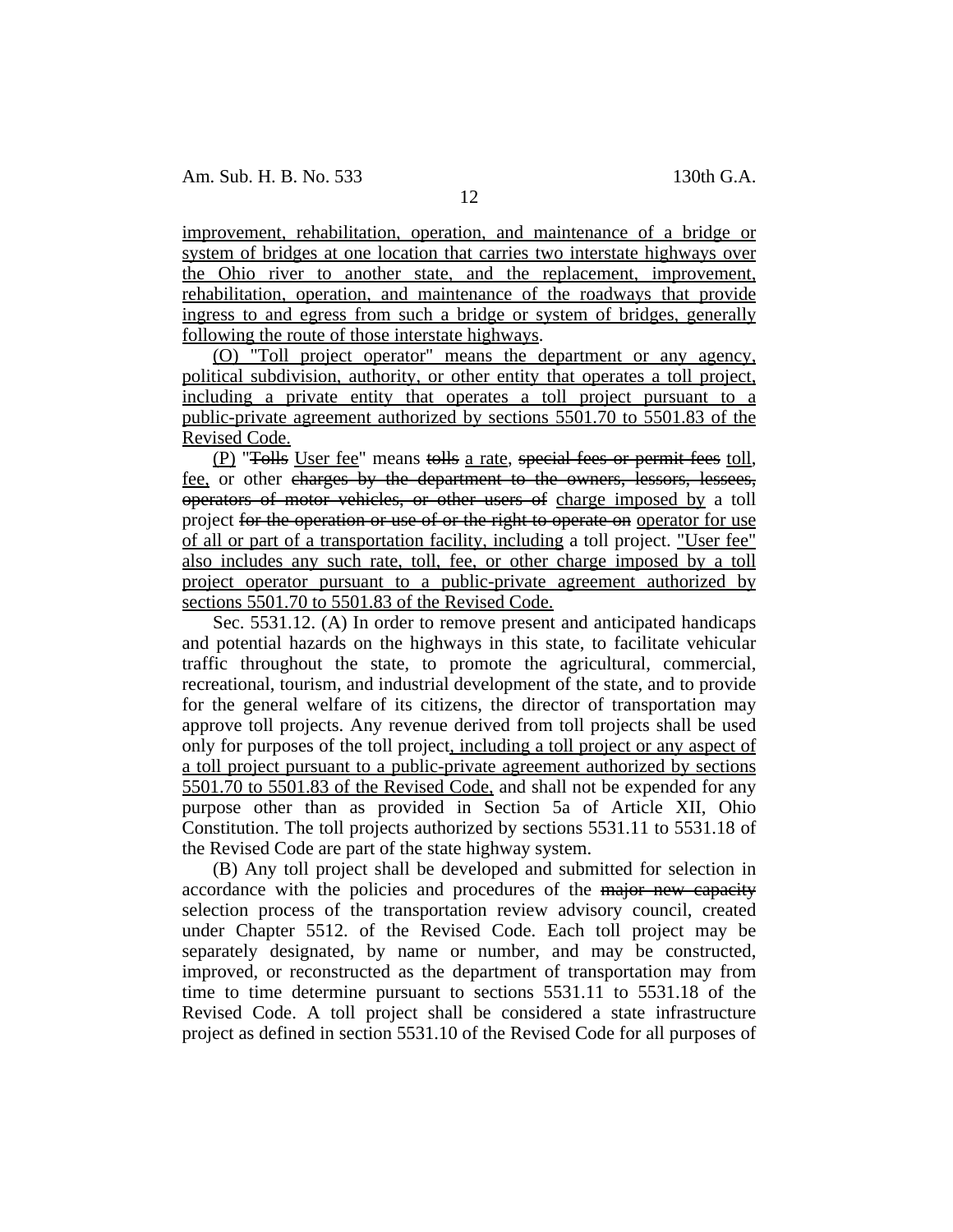that section and section 5531.09 of the Revised Code and also is a transportation facility as defined in section 5501.01 of the Revised Code.

 $(C)(1)$  Nothing in this chapter shall be construed to permit tolls user fees to be charged on existing nontoll public roads.

(2) Division  $(C)(1)$  of this section does not apply to a toll project as described in division (N)(4) of section 5531.11 of the Revised Code.

Sec. 5531.13. (A) The director of transportation may acquire or dispose of any public or private property or interests therein that the director determines to be necessary, convenient, or proper for the construction, improvement, repair, maintenance, administration, or operation of toll projects in the same manner as the director may acquire or dispose of such property for transportation facilities or highway purposes, under sections 5501.311 to 5501.34 and 5501.45 and Chapter 5519. of the Revised Code.

(B) The director may enter into any contracts the director determines to be necessary, convenient, or proper for the construction, improvement, repair, maintenance, administration, or operation of toll projects in the manner provided in Chapter 5525. of the Revised Code or pursuant to a public-private agreement under sections 5501.70 to 5501.83 of the Revised Code.

(C) The director may enter into any professional contracts the director determines to be necessary, convenient, or proper for the construction, improvement, repair, maintenance, administration, or operation of toll projects in the manner provided in Chapter 5526. of the Revised Code or pursuant to a public-private agreement under sections 5501.70 to 5501.83 of the Revised Code.

(D) Tolls User fees and accounts within the Ohio toll fund established in section 5531.14 of the Revised Code may be used for the acquisition of property under division (A) of this section or pursuant to contracts entered into under division (B) or (C) of this section to the same extent permitted by section 5531.14 of the Revised Code with respect to obligations.

Sec. 5531.14. (A) To the extent permitted by federal law, the director of transportation may fix, revise, charge, and collect tolls user fees for each toll project, and contract with any person or governmental agency desiring the use of any part thereof, including the right-of-way adjoining the paved portion, for placing thereon telephone, electric light, or power lines, service facilities, or for any other purpose, and fix the terms, conditions, rents, and rates of charge for such use; provided, that no toll user fee, charge, or rental may be made for placing in, on, along, over, or under the toll project, equipment or public utility facilities that are necessary to serve service facilities or to interconnect any public utility facilities.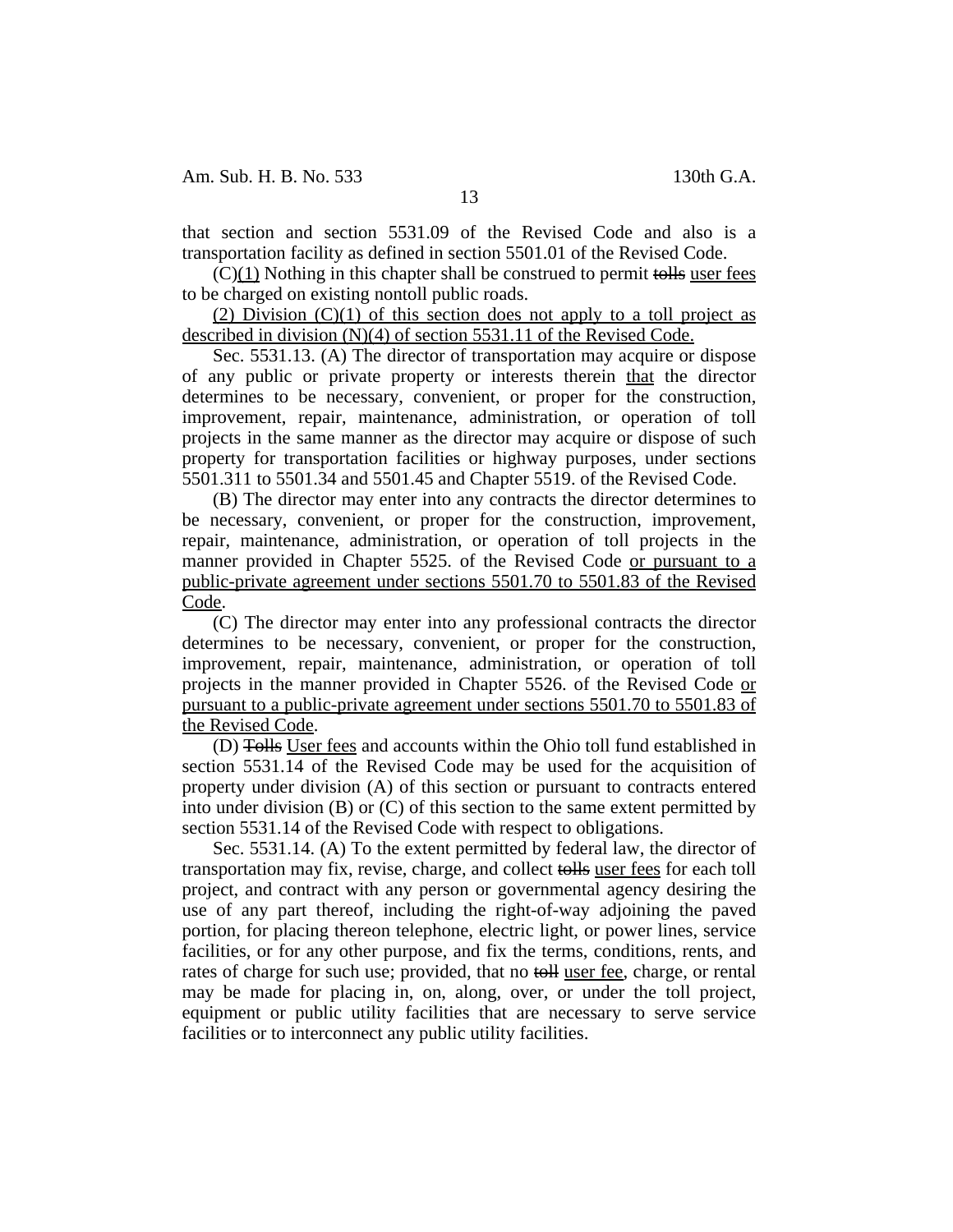A toll project operator shall display signs that identify the applicable user fees, including fees for motor vehicles that do not have an active, functioning electronic toll collection device registered for and in use in the vehicle. The toll project operator shall erect or otherwise display signs in advance of the toll project at locations that are of distances that are sufficient to notify motor vehicle operators of the opportunity to exit the street or highway on which they are traveling before the street or highway becomes, becomes part of, or otherwise leads to the toll project and for the use of which user fees apply.

(B) In accordance with Chapter 119. of the Revised Code, the director shall establish a plan, schedule, or system of tolls user fees or charges and shall declare the purpose, amount, and duration of the tolls user fees or charges. Any proposal to implement a toll user fee or other charge under this section may include a plan, schedule, or system of tolls or charges that is subject to adjustment by the director within and in accordance with that plan, schedule, or system. As part of the plan, schedule, or system, the director shall develop a written process for setting user fee rates. In developing the process, the director shall seek and consider public comment. In doing so, the director shall hold at least one public hearing within fifty miles of the location of the toll project for which the written process is developed.

(B) For any toll imposed under this section, the department of transportation may use a system for toll collection that is capable of charging an account holder the appropriate toll or charge by transmission of information from an electronic device on a motor vehicle to the toll lane, which information is used to charge the account holder the appropriate toll or charge.

(C) One or more tolls, or a portion of any toll, may be pledged to the repayment of obligations in the bond proceedings for those obligations and shall be a pledged receipt for those obligations to the extent pledged in those bond proceedings.

(D) Tolls The director, in accordance with Chapter 119. of the Revised Code, also may adopt such additional rules as the director determines necessary for the establishment, collection, and enforcement of user fees and administrative fees, including the purpose, amount, and duration of the fees.

(C) One or more user fees, or a portion of any user fees, may be pledged to the repayment of obligations issued for the purpose of financing the toll project and shall be a pledged receipt for those obligations to the extent pledged in the proceedings authorizing such obligations. One or more user fees, or a portion of any user fees, also may be pledged to the repayment of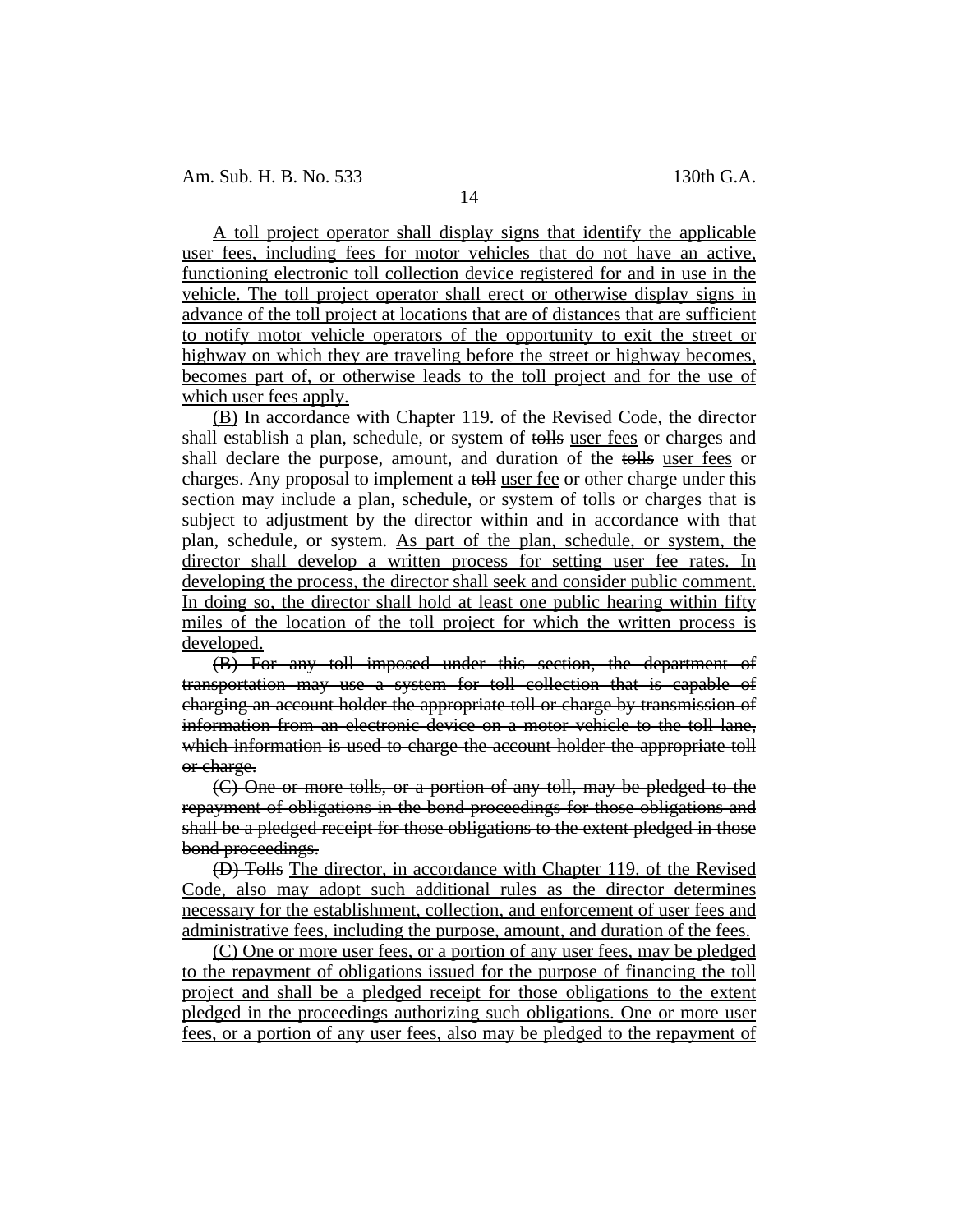obligations under any public-private agreement or related financing as provided in sections 5501.70 to 5501.83 of the Revised Code.

(D) User fees shall be so fixed and adjusted by the director as to provide funds at least sufficient with other revenues of the Ohio transportation system, if any, to pay all of the following:

(1) Any bond debt service charges on obligations issued to pay costs of one or more toll projects as such charges become due and payable, taking into account any other amounts available for such purposes;

(2) Any obligations under any public-private agreement entered into in connection with a toll project as such amounts become due and payable;

(3) The cost of maintaining, improving, repairing, constructing, financing and operating toll projects within the interstate system or the state highway system and its different parts and sections, and to create and maintain any reserves for those purposes.

(E) Except as provided in division (F) of this section, money received from tolls imposed under this section user fees, other than those received pursuant to a public-private agreement, which shall be deposited in accordance with such agreement and shall be used for the exclusive benefit of such toll project, shall be deposited to the credit of the Ohio toll fund, which is hereby created in the state treasury. The treasurer of state may establish separate subaccounts within the Ohio toll fund as determined to be necessary or convenient to pay costs of constructing, improving, repairing, maintaining, administering, and operating toll projects within the state highway system. Any remaining money deposited into the Ohio toll fund shall be used at the discretion of the director to support construction, improvement, repair, maintenance, administration, and operation costs for approved toll projects and highway projects within one mile of a toll project. All investment earnings of the fund shall be credited to the fund.

(F) The issuing authority shall of obligations issued for the purpose of financing the toll project, by the fifteenth day of July of each fiscal year, shall certify or cause to be certified to the department of transportation and the office of budget and management the total amount of money required during the current fiscal year to meet in full all bond debt service charges and otherwise comply with the requirements of any applicable bond proceedings and all obligations under any public-private agreement relating to a toll project as provided in sections 5501.70 to 5501.83 of the Revised Code. The issuing authority shall make or cause to be made supplemental certifications to the department of transportation and the office of budget and management for each bond service payment date and at such other times during each fiscal year as may be provided in the applicable bond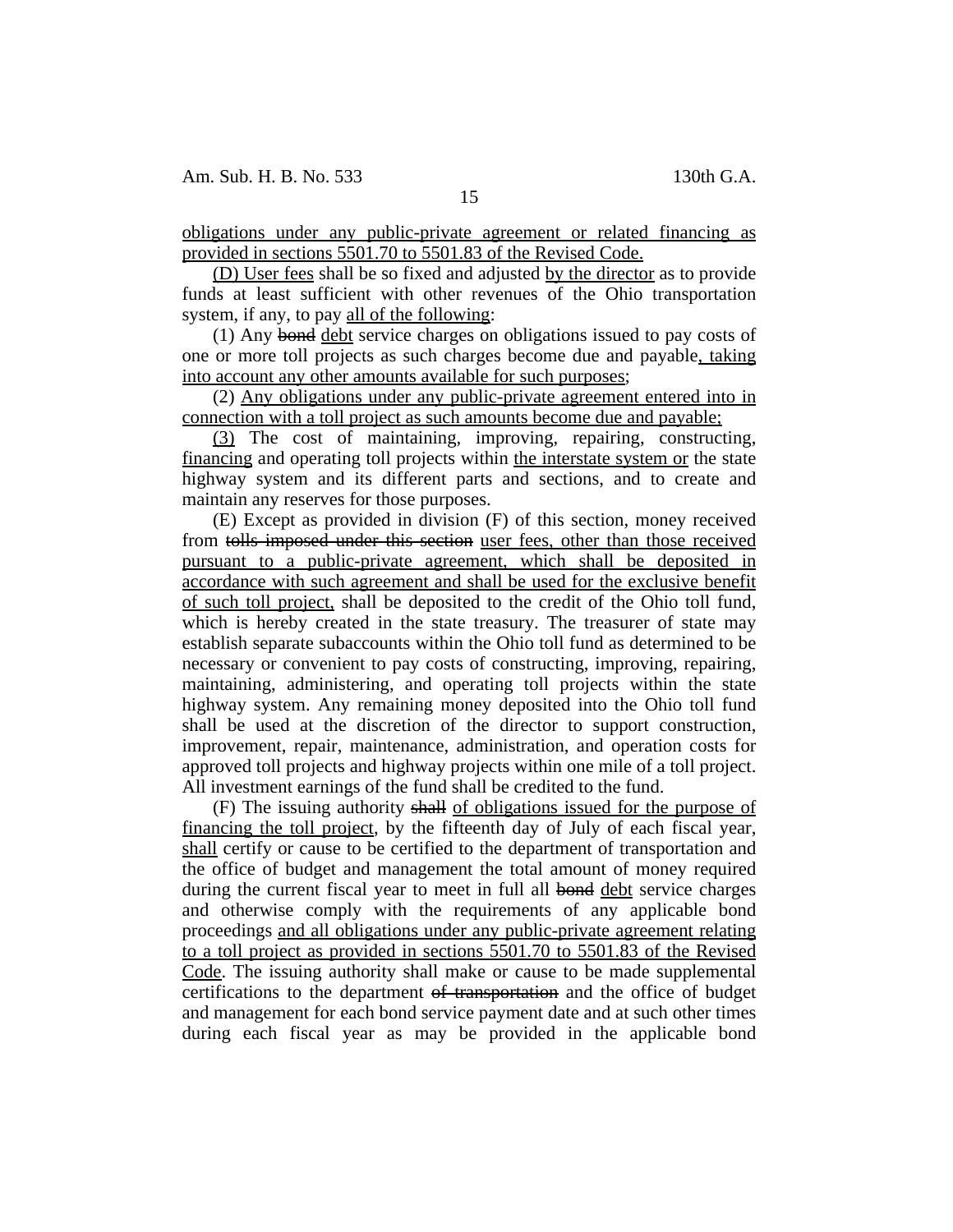Am. Sub. H. B. No. 533 130th G.A.

proceedings proceeding or public-private agreement or required by that department or office. Bond service charges, costs of credit enhancement facilities, other financing costs, and any other amounts required under the applicable bond proceedings and all amounts required under any applicable public-private agreement shall be set forth separately in each certification. Money received from tolls user fees and other pledged receipts shall be deposited to the credit of the bond service fund at such times and in such amounts as are necessary to satisfy all those payment requirements of the applicable bond proceedings. When all or to the credit of any fund established for such purpose under any public-private agreement. At such time that bond service charges on all outstanding bonds issued in connection with any toll project and the interest on the bonds have been paid, or a sufficient amount for the payment of all such bonds and the interest on the bonds to the maturity of the bonds has been set aside in trust for the benefit of the bondholders, as provided in the applicable bond proceedings, and at such time as all amounts due and to become due pursuant to a public-private agreement, which are payable from user fees, have been paid, the project shall be operated, improved, and maintained by the department of transportation as a part of the state highway system and shall be free of tolls user fees.

Sec. 5531.141. (A) The department of transportation may collect a user fee by utilizing a system of collection that is capable of charging an account holder the appropriate user fee by transmission of information from an electronic toll collection device on a motor vehicle. In addition, for any motor vehicle that does not use an electronic toll collection device, the department may utilize an electronic-monitoring system for user fee collection.

(B)(1) If a motor vehicle uses a toll project and the user fee is not paid through an electronic toll collection device or otherwise, the toll project operator first shall use the electronic-monitoring system for the toll project to determine if the registered owner of the motor vehicle has established an account for the payment of the user fee. If such an account has been established, the toll project operator shall charge the account holder the appropriate user fee. If the toll project operator cannot locate an established account, or if the toll project operator locates an established account but the account cannot be charged the appropriate user fee, the toll project operator may send by regular first class mail an invoice for the unpaid user fee. The toll project operator shall include with the invoice the information described in section 5531.143 of the Revised Code. The toll project operator shall send the invoice to the registered owner of the motor vehicle as shown in the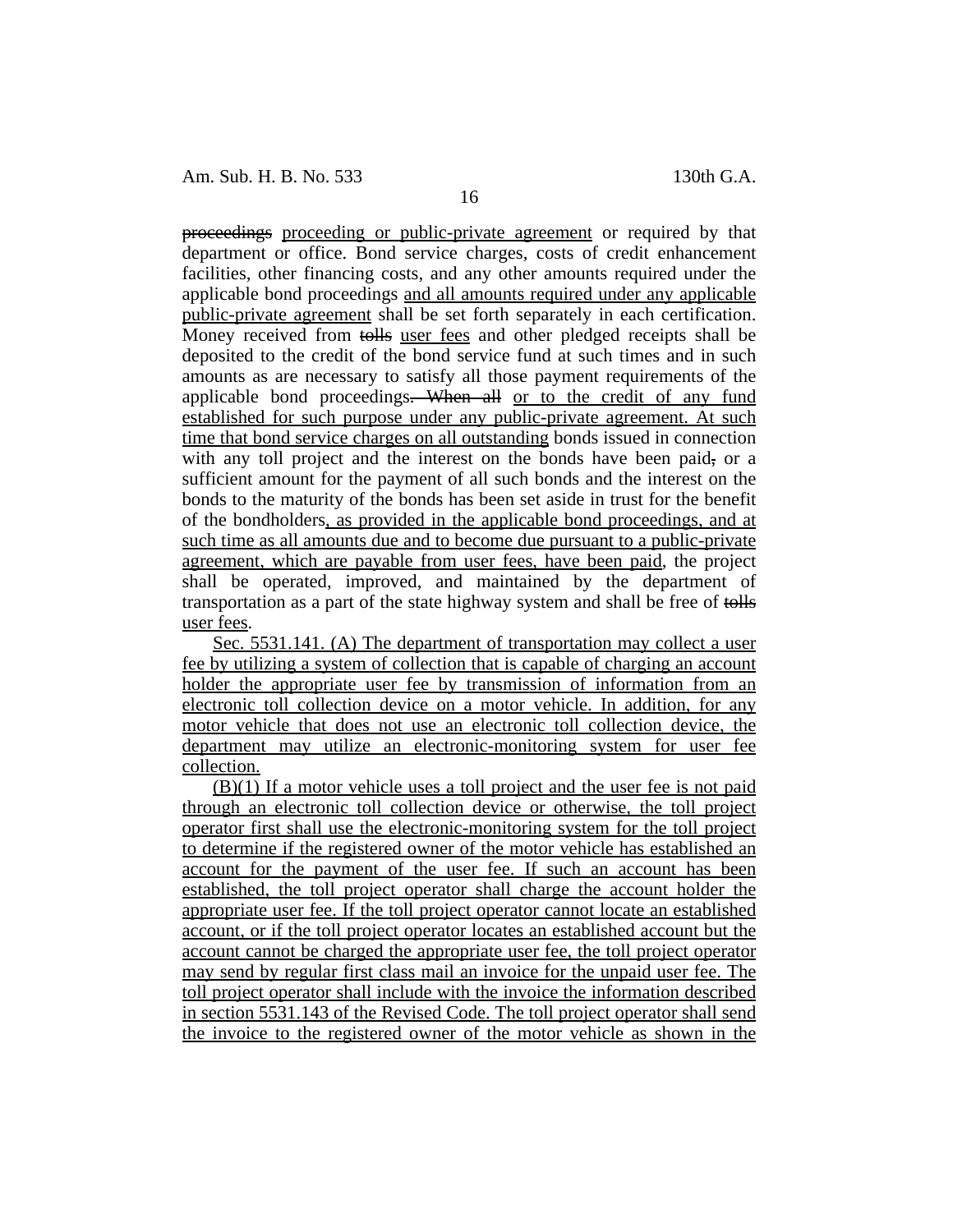17

records of either of the following:

(a) The bureau of motor vehicles;

(b) The department, division, bureau, office, or other unit of government of any other state or jurisdiction that is functionally equivalent to the bureau of motor vehicles.

(2) With respect to any user fee and any associated administrative fee, the toll project operator, in the toll project operator's sole discretion, may determine not to pursue collection of that user fee or administrative fee or to terminate collection measures in relation to that user fee or administrative fee.

Sec. 5531.142. (A) A person or entity that receives an invoice under section 5531.141 of the Revised Code or a late notice under division (C) of this section shall do one of the following:

(1) Pay the user fee and any administrative fee set forth in the invoice or late notice directly to the toll project operator within thirty-five days after the date of mailing of the invoice or late notice;

(2) File with the toll project operator a notice to contest liability for the unpaid user fee within thirty-five days after the date of the mailing of the invoice or late notice by utilizing the form provided with the invoice or late notice under section 5531.143 of the Revised Code;

(3) If the registered owner is a motor vehicle leasing dealer or a motor vehicle renting dealer, notify the toll project operator within thirty-five days after the date of mailing of the invoice or late notice of the name and address of the person who was the lessee or renter of the motor vehicle at the time the user fee was incurred. A motor vehicle leasing dealer or a motor vehicle renting dealer that receives an invoice or late notice shall not pay a user fee or any administrative fee and subsequently attempt to collect a fee or assess the lessee or renter a charge in excess of the amount actually paid on behalf of the lessee or renter.

(B) Upon receipt of the name and address of the lessee or renter of a motor vehicle provided by a motor vehicle leasing dealer or motor vehicle renting dealer under division (A)(3) of this section, the toll project operator shall send an invoice to the lessee or renter of the motor vehicle as described in section 5531.141 of the Revised Code. The toll project operator shall send all subsequent late notices for the unpaid user fees to the lessee or renter, and the motor vehicle renting or leasing dealer has no further liability for unpaid user fees or administrative fees under this chapter.

(C) If a registered owner fails to pay or contest an invoice within thirty-five days after the date of mailing of the invoice, the toll project operator may send to the registered owner by regular first class mail a late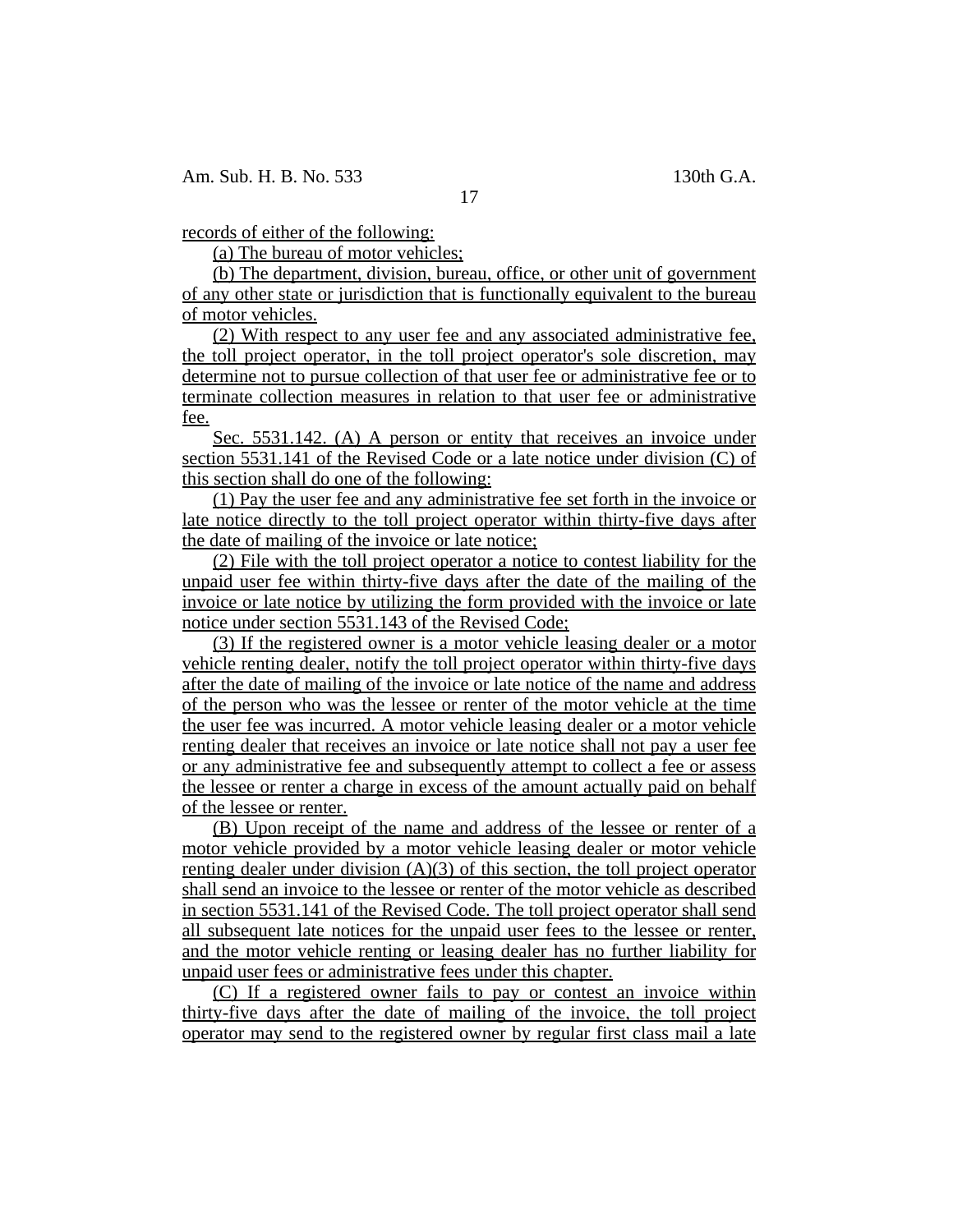18

notice containing the information described in section 5531.143 of the Revised Code. The toll project operator may charge an administrative fee for each late notice, the purpose of which is to enable the toll project operator to recover the expenses of collecting the unpaid user fee. The director of transportation shall establish the amount of the administrative fee by rule.

Sec. 5531.143. A toll project operator shall include with each invoice and late notice all of the following:

(A) The registered owner's name and current known address;

(B) Descriptions and amounts of all user fees and administrative fees assessed;

(C) A request for payment within thirty-five days after the date of mailing of such invoice or late notice;

(D) A warning of the potential consequences for failing to pay the total amount due as indicated in such invoice or late notice, including additional fees and penalties, potential court summons, and inability to renew motor vehicle registrations;

(E) Information for disputing the invoice or late notice and a form that a person may use to file a notice to contest liability for a user fee or administrative fee;

(F) Contact information for the customer service center for the applicable toll project; and

(G) Information about obtaining an electronic toll collection device and establishing an electronic toll collection account.

Sec. 5531.144. (A) The registered owner of a motor vehicle that utilizes a toll project is liable for payment of the applicable user fee.

(B)(1) If the registered owner, in response to an invoice mailed to the registered owner under section 5531.141 of the Revised Code or a late notice mailed under section 5531.142 of the Revised Code, submits a notice to contest liability for the user fee or any administrative fee, the toll project operator shall schedule a hearing at which the registered owner may contest liability for the user fee or administrative fee. The toll project operator shall send written notice by regular first class mail to the registered owner listing the time and date of the hearing. A hearing officer of the toll project operator shall preside over the hearing and shall hold the hearing not later than thirty-five days after the date of mailing of the hearing notice. The hearing officer shall conduct the hearing at a location within the county in which the toll project is located. The registered owner may present evidence at the hearing as to the reasons why the registered owner is not liable for payment of the user fee or administrative fee.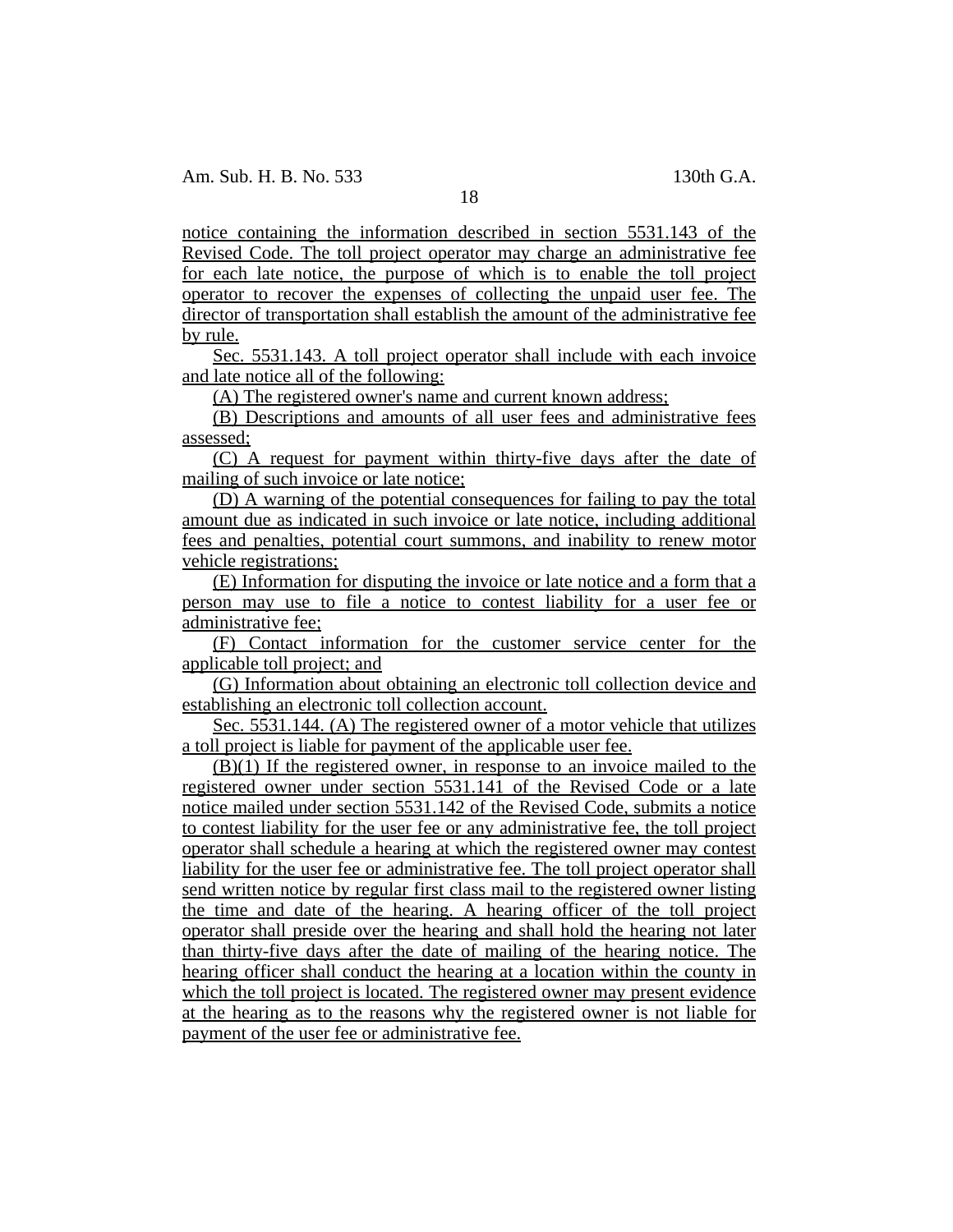At the hearing, the hearing officer shall determine if the registered owner is liable for the payment of any user fee or administrative fee.

(2) Upon a finding by the hearing officer that the registered owner is not liable for payment of the user fee or administrative fee, the hearing officer shall enter that finding into the records of the toll project operator and cancel the invoice.

(3) If the hearing officer finds that the registered owner is liable for payment of the user fee or any administrative fee, the hearing officer shall enter that finding into the records of the toll project operator. If payment in full is not made upon completion of the hearing, the hearing officer shall notify the registrar of motor vehicles of the hearing officer's decision that the registered owner is liable for payment of the user fee or any administrative fee. The hearing officer also shall include with the notification to the registrar a motor vehicle certificate of registration issuance prevention order. The hearing officer shall give the registered owner a copy of the order. The order remains in effect until the toll project operator notifies the registrar that all unpaid user fees and administrative fees have been paid in full.

If the hearing officer finds that the registered owner is liable for payment of the user fee or any administrative fee and the registered owner resides in another state, the hearing officer shall send notice of the hearing officer's decision to the department, division, bureau, office, or other unit of government that is functionally equivalent to the bureau of motor vehicles. The hearing officer shall include with the notice the registration prevention order, which shall have the same effect in another state or jurisdiction as in this state.

(4) If the registered owner does not pay all unpaid user fees and administrative fees within thirty-five days after the date of the hearing officer's decision that the registered owner is liable for payment of such fees, and the registered owner does not file an appeal described in division (C) of this section within that same thirty-five-day time period, the toll project operator may file a civil suit against the registered owner in the municipal court or county court having jurisdiction over the location of the toll project as provided in section 5531.146 of the Revised Code.

(C)(1) The registered owner may appeal an adverse finding by the hearing officer to the municipal court or county court having jurisdiction over the location of the toll project within thirty-five days after the date of the hearing officer's decision that the registered owner is liable for payment of such fees. If the registered owner fails to file an appeal with the municipal court or county court within that time period, the registered owner is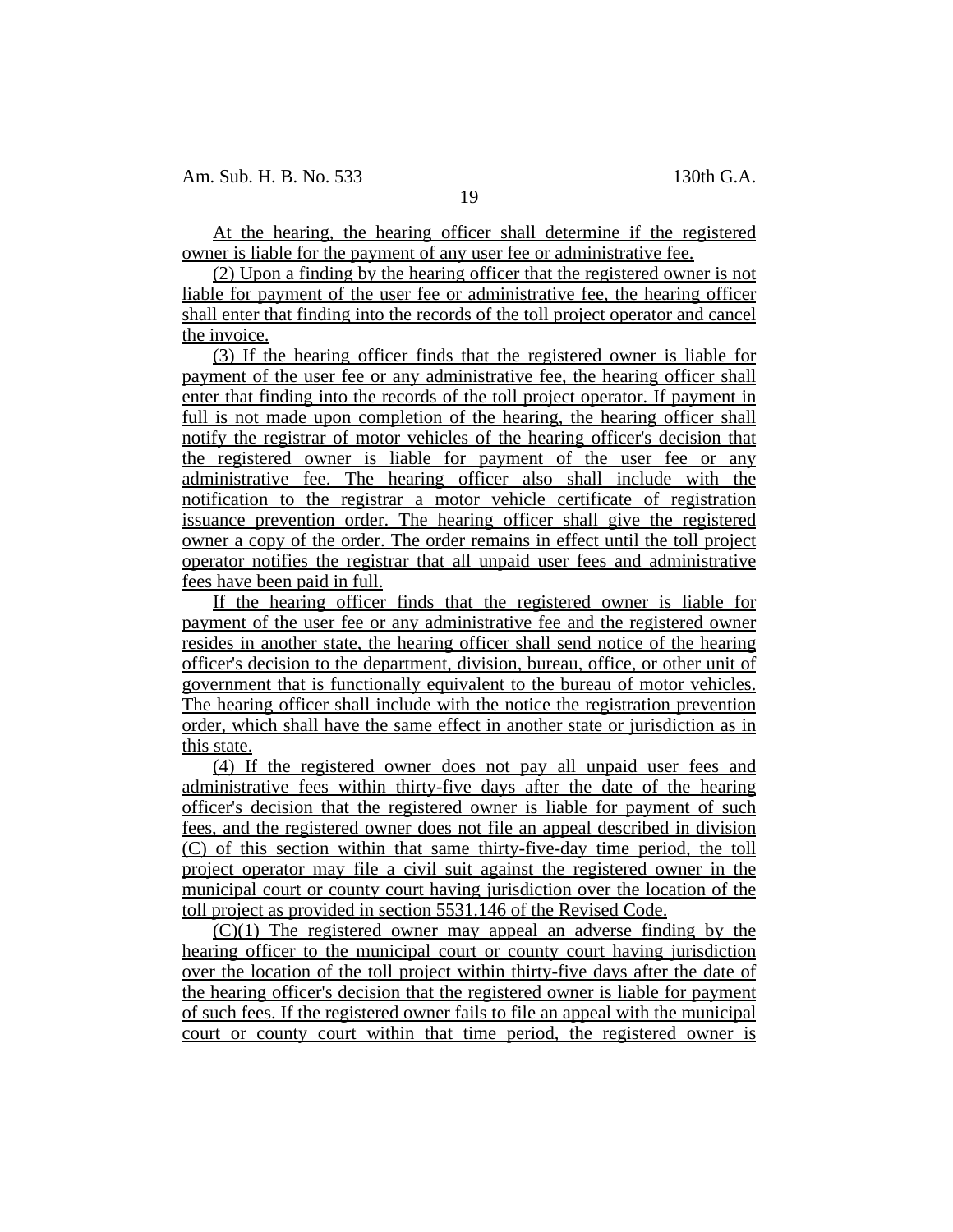considered to have waived the registered owner's right to appeal the decision of the hearing officer. After that time period has expired, the toll project operator may file a civil suit against the registered owner in the municipal court or county court having jurisdiction over the location of the toll project as provided in section 5531.146 of the Revised Code.

Upon the filing of a timely appeal by the registered owner, the clerk of the municipal court or county court shall notify the registrar of the filing of the appeal by the registered owner. The motor vehicle certificate of registration issuance prevention order is automatically stayed pending the results of the appeal in the municipal court or county court.

(2) At the appeal hearing, the municipal court or county court shall determine whether the registered owner is liable for the payment of any user fee or administrative fee. If the court finds that the registered owner is not liable for payment of the user fee or administrative fee, the court shall issue a ruling to that effect and cancel the invoice. The toll project operator immediately shall inform the registrar of the ruling and shall direct the registrar to cancel the motor vehicle certificate of registration issuance prevention order issued under division (B)(3) of this section.

If the court finds that the registered owner is liable for payment of the user fee or any administrative fee, the court shall issue a ruling to that effect. If the court issues such a ruling and payment in full is not made to the toll project operator upon completion of the appeal hearing, the toll project operator shall inform the registrar of motor vehicles of the ruling and the failure by the registered owner to make payment in full. In that circumstance, the stay of the motor vehicle certificate of registration issuance prevention order described in division (C)(1) of this section terminates and the order becomes effective. In addition, if the registered owner fails to pay in full the user fee and any administrative fee within thirty-five days after the date the court issues the ruling, the toll project operator may file a civil suit against the registered owner in the municipal court or county court having jurisdiction over the location of the toll project as provided in section 5531.146 of the Revised Code.

If, upon completion of the appeal hearing, the registered owner makes payment in full to the toll project operator of all user fees and administrative fees that the court ruled the registered owner was liable for payment, the toll project operator shall inform the registrar of motor vehicles of the ruling and the payment in full by the registered owner and direct the registrar to cancel the motor vehicle certificate of registration issuance prevention order.

(D) If the registered owner fails to pay an invoice and any administrative fee and fails to submit a notice to contest liability for any of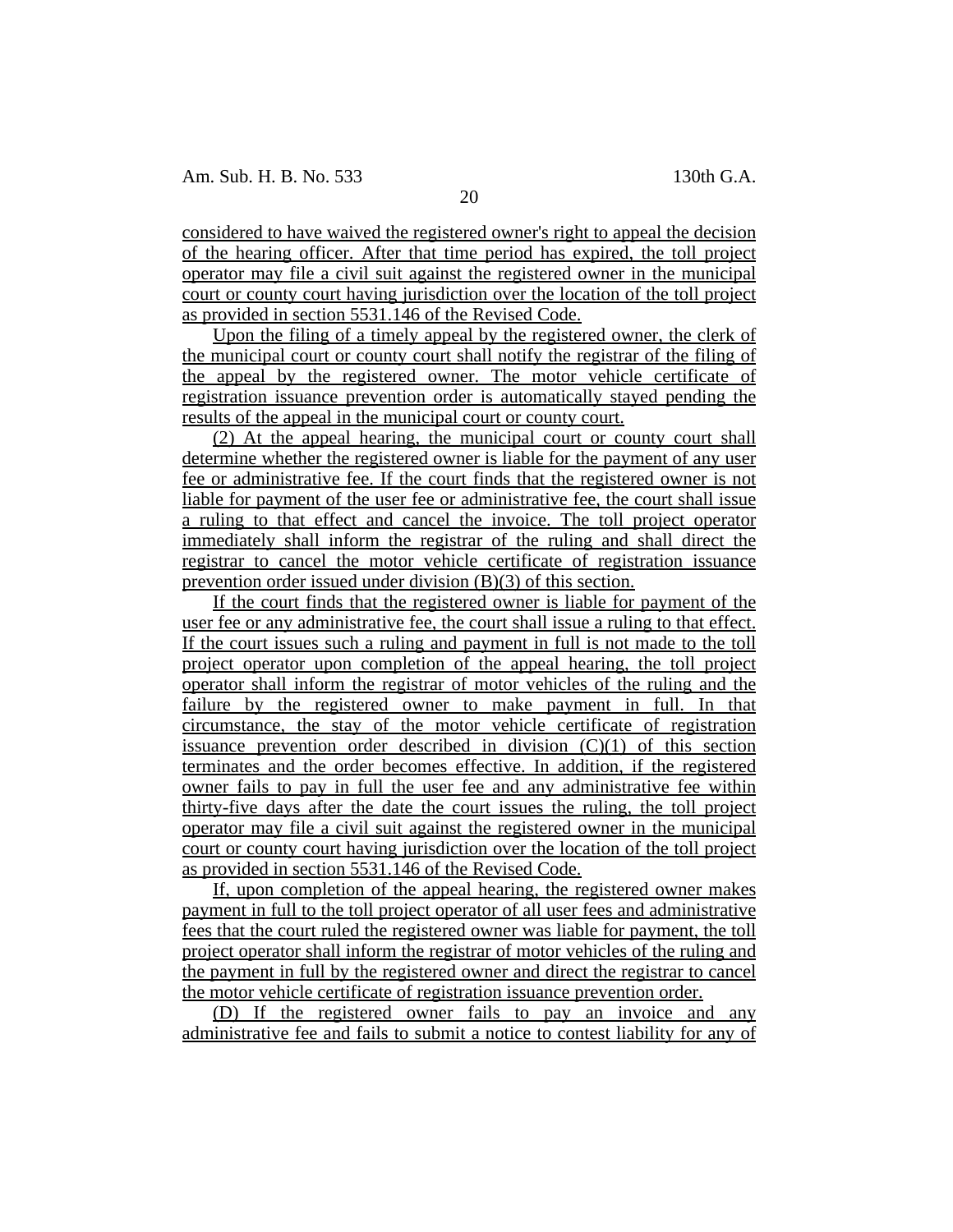those fees within thirty-five days after the date of mailing of the invoice, the toll project operator may send a late notice to the registered owner as provided in division (C) of section 5531.142 of the Revised Code. If, in response to the late notice, the registered owner submits a notice to contest liability for the user fee and any administrative fee within thirty-five days after the date of mailing of the late notice, the toll project operator shall schedule and hold a hearing as described in division (B)(1) of this section. Divisions (B)(2), (3), and (4) and (C)(1) and (2) of this section apply to such a hearing.

Sec. 5531.145. (A) If the toll project operator sends a late notice to the registered owner and the registered owner, within thirty-five days after the date of mailing of the late notice, fails to pay the user fee and any administrative fee contained in the late notice and fails to submit a notice to contest liability for any of those fees, the toll project operator may do either of the following:

(1) Issue a motor vehicle certificate of registration issuance prevention order to the registrar of motor vehicles and send a copy of the order to the registered owner. If the registered owner resides in another state or jurisdiction, the toll project operator shall send the order to the department, division, bureau, office, or other unit of government that is functionally equivalent to the bureau of motor vehicles. The order shall have the same effect in another state or jurisdiction as in this state.

(2) File a civil suit against the registered owner in the municipal court or county court having jurisdiction over the location of the toll project as provided in section 5531.146 of the Revised Code.

(B) If the toll project operator sends a motor vehicle certificate of registration issuance prevention order to the registrar under division (A)(1) of this section, the registered owner may file a request for a hearing in the municipal court or county having jurisdiction over the location of the toll project within thirty-five days after the date the toll project operator sends the order to the registrar. The order shall remain in effect pending the results of the hearing in the municipal court or county court. If the registered owner fails to file an appeal with the municipal court or county court within that thirty-five-day period, the registered owner is considered to have waived the registered owner's right to appeal the issuance of the motor vehicle certificate of registration issuance prevention order. The toll project operator may file a civil suit against the registered owner in the municipal court or county court having jurisdiction over the location of the toll project as provided in section 5531.146 of the Revised Code.

 $(C)(1)$  If an appeal hearing is requested under division  $(B)$  of this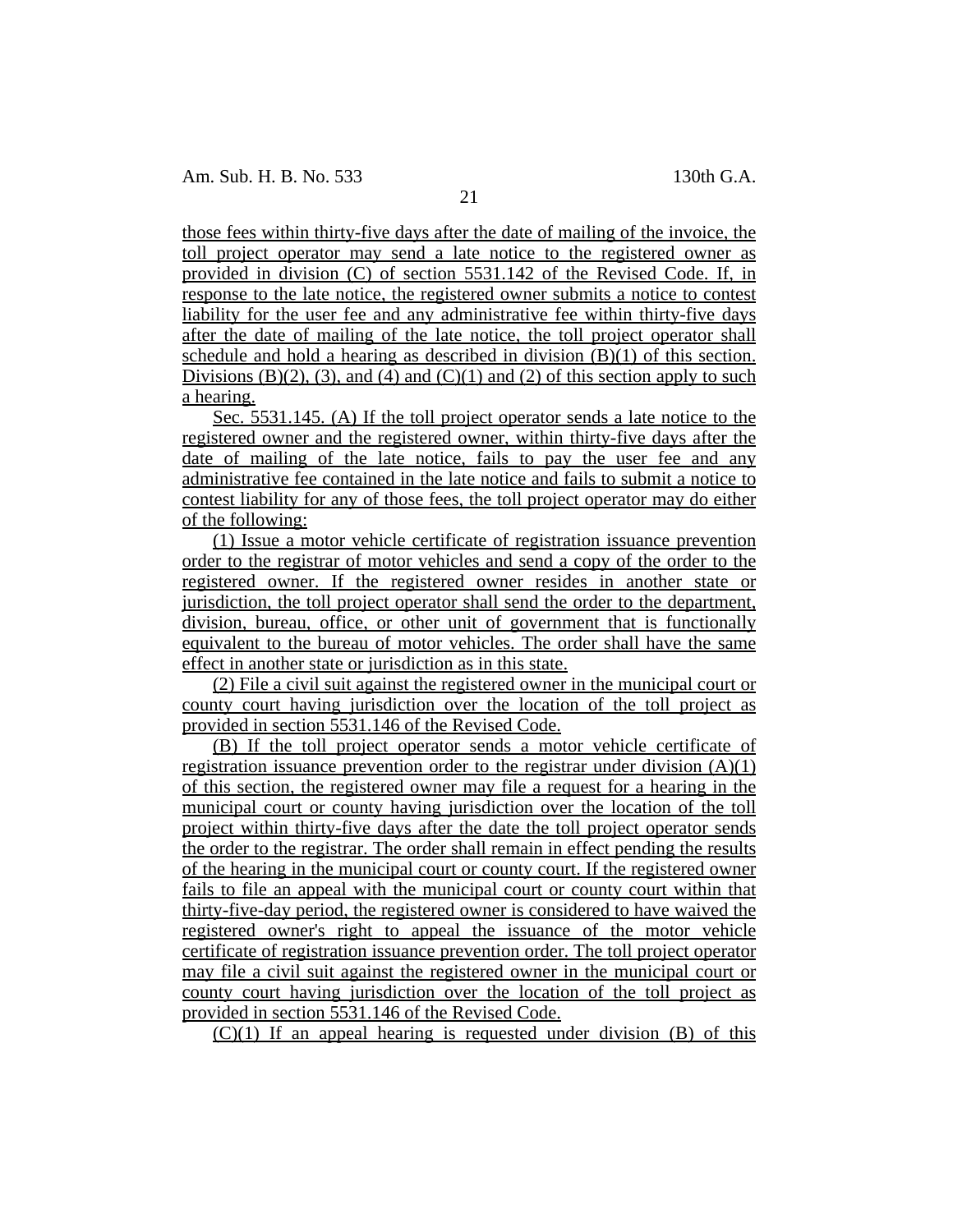section, the municipal court or county court shall determine whether the registered owner is liable for the payment of any user fee or administrative fee and whether the issuance by the toll project operator of the motor vehicle certificate of registration issuance prevention order was valid. If the court finds that the registered owner is not liable for payment of the user fee or administrative fee, the court shall issue a ruling to that effect and dismiss the late notice. The toll project operator immediately shall inform the registrar of the ruling and shall direct the registrar to cancel the motor vehicle certificate of registration issuance prevention order issued under division  $(A)(1)$  of this section.

(2) If the court finds that the registered owner is liable for payment of the user fee or any administrative fee and that the issuance by the toll project operator of the motor vehicle certificate of registration issuance prevention order was valid, the court shall issue a ruling to that effect. If the court issues such a ruling and payment in full is not made to the toll project operator upon completion of the appeal hearing, the toll project operator shall inform the registrar of motor vehicles of the ruling and the failure by the registered owner to make payment in full, and the motor vehicle certificate of registration issuance prevention order issued under division  $(A)(1)$  of this section remains in effect.

(3) If the court finds that the registered owner is liable for payment of the user fee or any administrative fee but the issuance by the toll project operator of the motor vehicle certificate of registration issuance prevention order was not valid, the court shall issue a ruling to that effect. If the court issues such a ruling, the toll project operator shall inform the registrar of the ruling and direct the registrar to cancel the motor vehicle certificate of registration issuance prevention order. The registered owner remains liable for payment of the user fee or any administrative fee. The toll project operator may reissue the motor vehicle certificate of registration issuance prevention order. If the toll project operator reissues the order, the registered owner may appeal the order as provided in division (B) of this section.

(4) If, upon completion of the appeal hearing, the registered owner pays in full to the toll project operator all user fees and administrative fees for which the court ruled the registered owner was liable, the toll project operator shall inform the registrar of the ruling and the payment in full by the registered owner. The toll project operator also shall direct the registrar to cancel the motor vehicle certificate of registration issuance prevention order.

(5) If the court rules under division  $(C)(2)$  or (3) of this section that the registered owner is liable for payment of the user fee or any administrative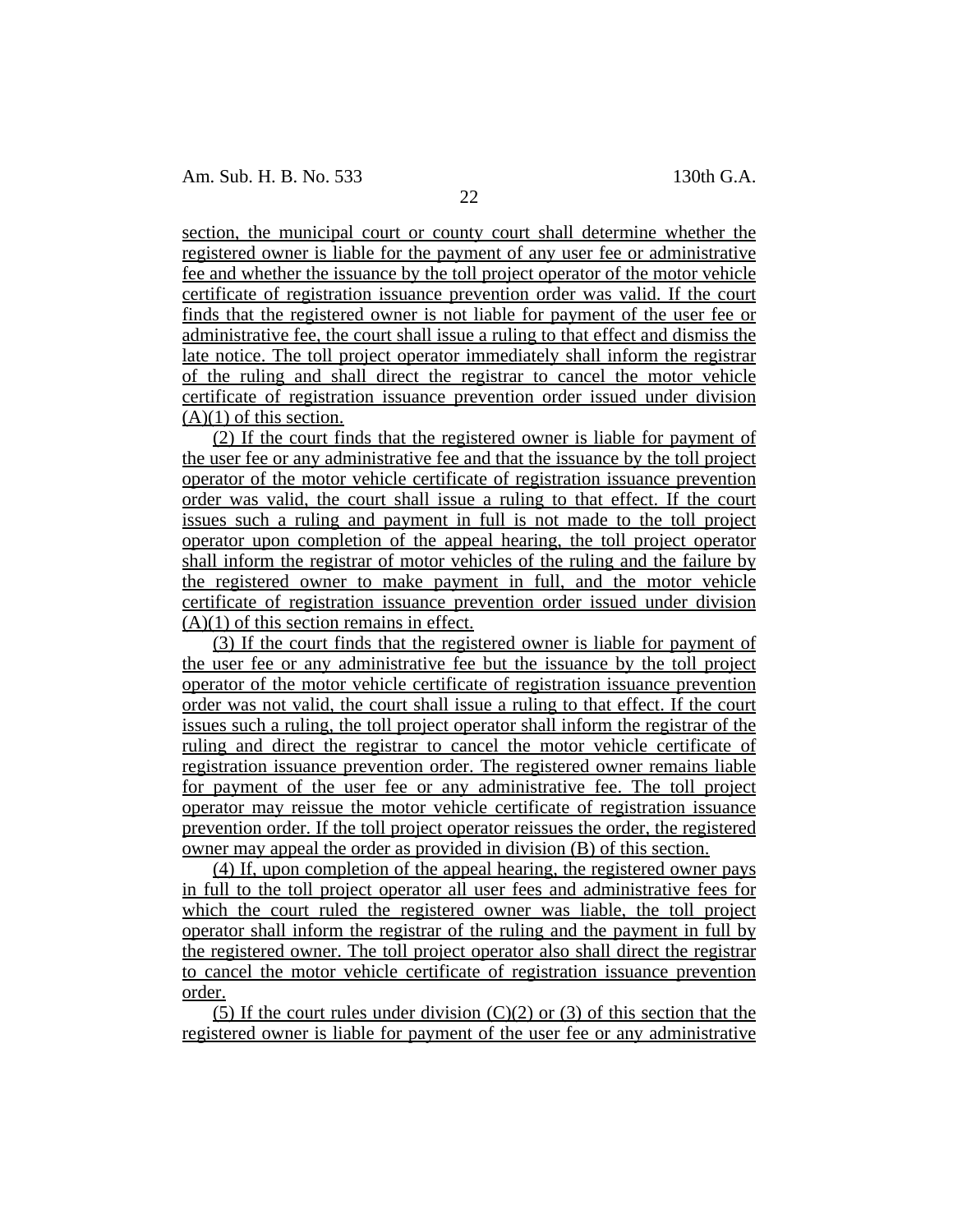fee, and the registered owner does not pay all such fees within thirty-five days after the court issues the ruling, the toll project operator may file a civil suit against the registered owner in the municipal court or county court having jurisdiction over the location of the toll project as provided in section 5531.146 of the Revised Code.

(D) At any time after a toll project operator issues an order under division  $(A)(1)$  of this section, the registered owner may pay all user fees and administrative fees owed to the toll project operator. If such payment is made, the toll project operator shall inform the registrar of the payment and shall direct the registrar to cancel the motor vehicle certificate of registration prevention order.

Sec. 5531.146. (A)(1) As provided in sections 5531.144 and 5531.145 of the Revised Code, a toll project operator may file a civil suit against a registered owner in the municipal court or county court having jurisdiction over the location of the toll project. The toll project operator also shall file all related documentation and information described in section 5531.143 of the Revised Code with the clerk of the municipal court or county court.

Except as otherwise provided in division  $(A)(2)$  of this section, the toll project operator shall not file such a suit earlier than thirty-five days after the date of mailing of a late notice to the registered owner.

(2) In a circumstance in which a registered owner is liable for multiple user fees and any associated administrative fees involving one or more motor vehicles, the toll project operator may file a civil suit addressing all such user fees and administrative fees; provided, no such suit shall include fees incurred more than one hundred twenty-five days prior to the date of filing of such suit.

(3) The clerk of the municipal court or county court shall execute a summons regarding a suit filed under division  $(A)(1)$  of this section by sending a copy of the summons in accordance with the rules of civil procedure to the address of the registered owner of the vehicle as shown in the records of the bureau of motor vehicles, as identified and provided by a motor vehicle leasing dealer or motor vehicle renting dealer, or as shown in the records of the department, division, bureau, office, or other unit of government of any other state or jurisdiction that is functionally equivalent to the bureau of motor vehicles. The issuance of such a summons constitutes sufficient notice to the registered owner.

The summons shall compel the appearance of the registered owner to appear in the municipal court or county court, and shall include notice of the time and place of the trial as well as the potential civil penalty and any associated costs. The summons also shall include a statement that the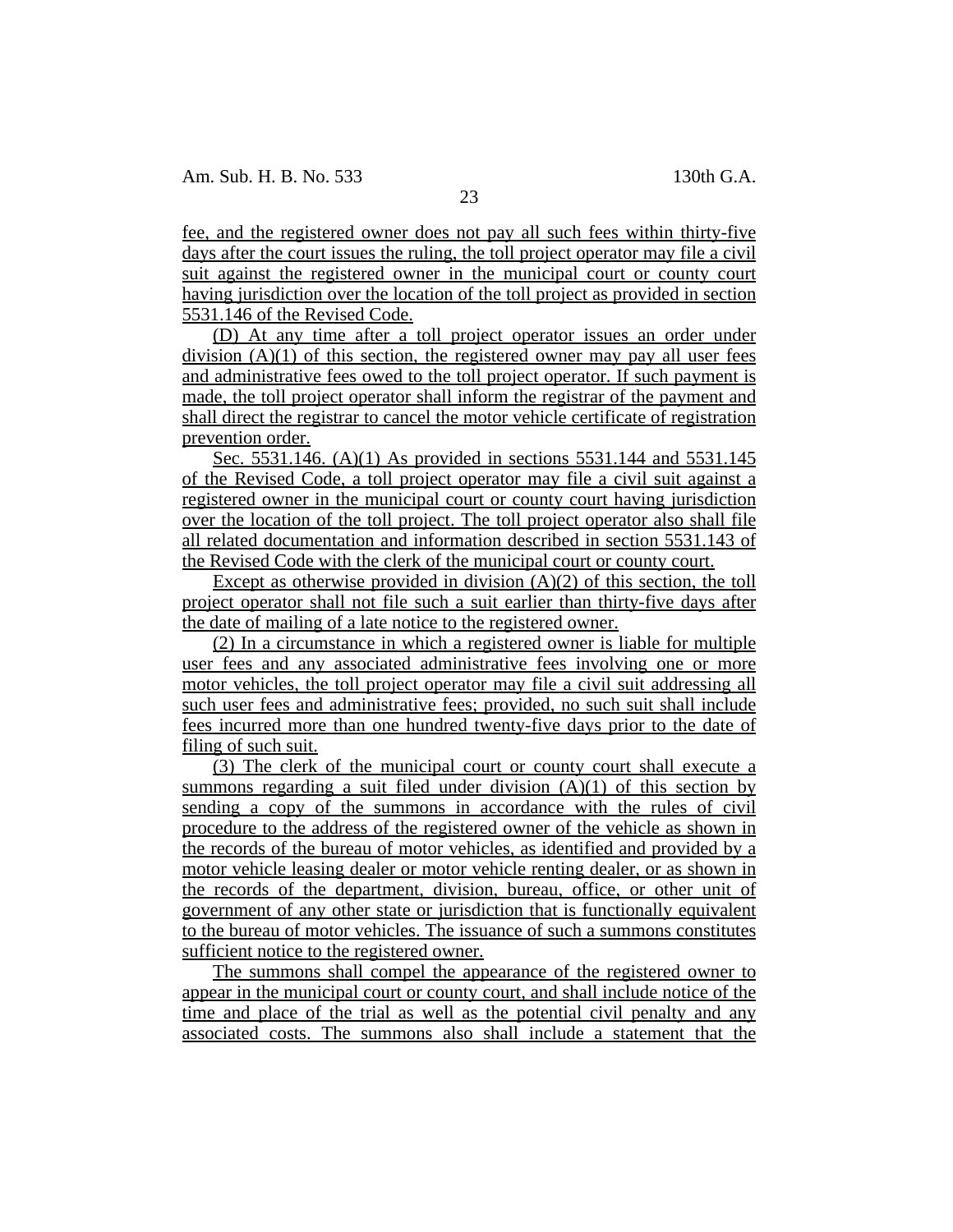registered owner's motor vehicle utilized a toll project and therefore the registered owner incurred liability for payment of the applicable user fee as provided in division (A) of section 5531.144 of the Revised Code and also shall list the Revised Code citation for that section. The summons constitutes sufficient notice to the registered owner that the vehicle was used on a toll project and, as a result, the registered owner is liable for payment of the user fee.

(B) Proof that a motor vehicle utilized a toll project and therefore the registered owner of the motor vehicle is liable for payment of the applicable user fee shall be evidenced by either or both of the following:

(1) Information and documentation obtained from an electronic-monitoring system or electronic toll collection system;

(2) A certificate confirming the identification of the vehicle issued by a toll project operator that is based on an inspection of photographs, microphotographs, videotapes, other recorded images or identifying data produced by an electronic-monitoring system, or through electronic data collected by an electronic toll collection system.

The certificate and the documentation attached thereto are prima facie evidence of the facts contained therein. The court shall ensure that the certificate and any photographs, microphotographs, videotapes, or other recorded images or electronic data evidencing liability for payment of the applicable user fee are available for inspection in any proceeding to adjudicate the liability for payment of the user fee.

 $(C)(1)$  A registered owner is not liable for a user fee and it is a complete defense to a cause of action asserting such liability if within thirty-five days after the mailing of the invoice, late notice, or a summons, the registered owner of the motor vehicle produces for the toll project operator or the court a certified copy of a report of a law enforcement agency showing both of the following:

(a) The motor vehicle had been reported stolen prior to the time that the motor vehicle utilized the toll project.

(b) The motor vehicle had remained stolen at the time of the alleged violation.

(2) The court shall dismiss the case against a registered owner when divisions  $(C)(1)(a)$  and  $(b)$  apply.

(D) The toll project operator may offer to the registered owner the option to pay the unpaid user fee and any administrative fee, as specified in the summons, plus a reduced civil penalty, provided that the registered owner actually pays to the toll project operator the entire amount so calculated not less than fourteen days prior to the scheduled trial date. The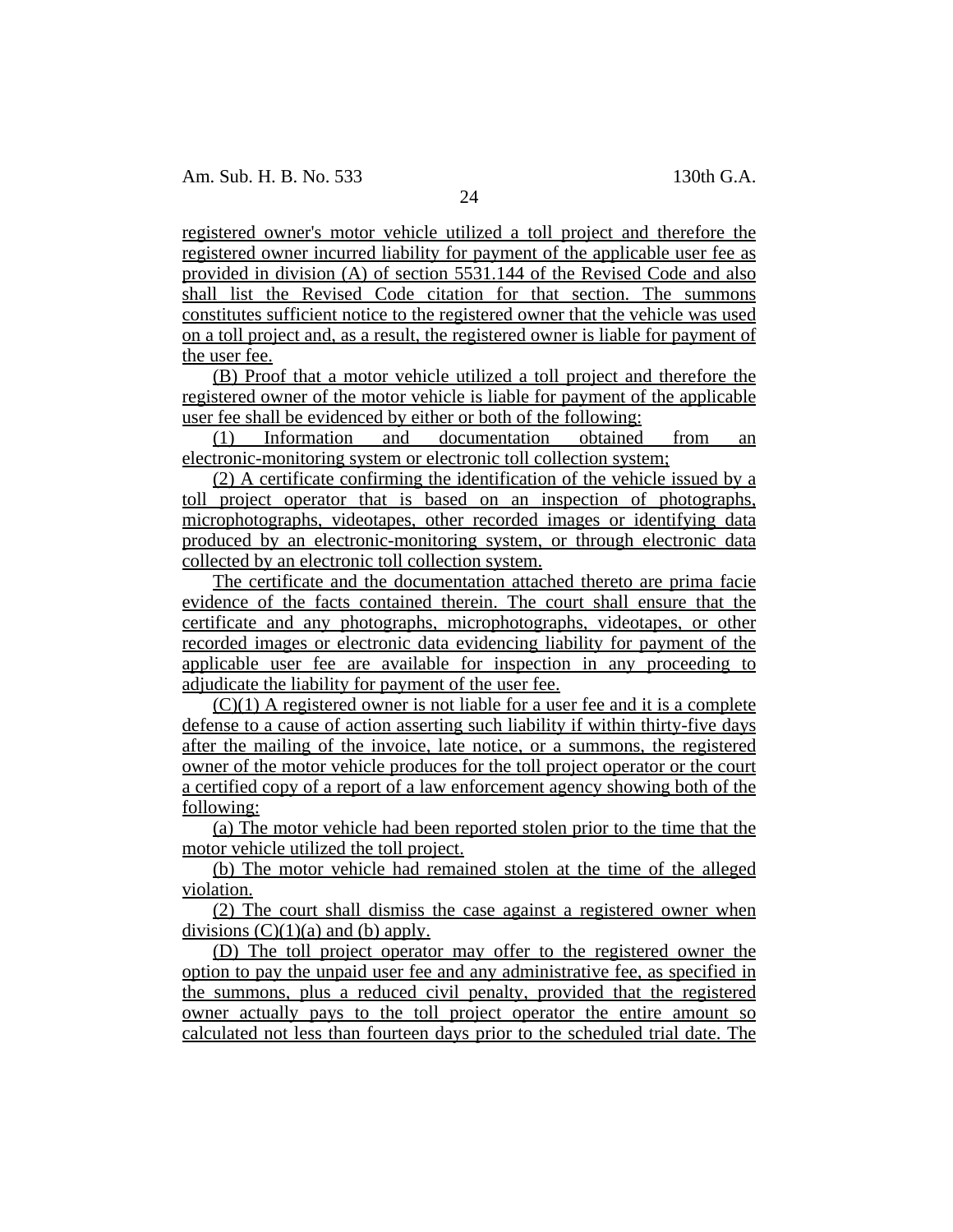toll project operator shall establish a schedule for reduced civil penalties that are offered to registered owners pursuant to this division, and the toll project operator shall adhere to the schedule when making such offers. The toll project operator may revise the schedule from time to time as the toll project operator determines necessary.

If the registered owner accepts the offer and the toll project operator receives the entire amount not less than fourteen days prior to the scheduled trial date, the toll project operator shall move the court, not less than five business days prior to the trial date, to dismiss the summons issued to the registered owner. Upon such a motion, the court shall dismiss the summons and dismiss the case.

(E)(1) Upon a finding by the municipal court or county court that the registered owner is liable for payment of the user fee as provided in division (A) of section 5531.144 of the Revised Code, the court shall order the registered owner to pay all applicable court costs, user fees due, and administrative fees. The court also shall impose a civil penalty upon the registered owner, as follows:

(a) For a first instance, as shown in the records of the toll project operator, in which the registered owner was liable for payment of a user fee and the registered owner did not pay the user fee and did not submit a timely notice to contest the user fee and the toll project operator sent both an invoice and a late notice to the registered owner, seventy-five dollars;

(b) For a second instance as described in division  $(E)(1)(a)$  of this section within one year of a first such instance, one hundred fifty dollars;

(c) For a third instance as described in division  $(E)(1)(a)$  of this section within two years of a second such instance, two hundred fifty dollars;

(d) For a fourth or subsequent instance as described in division  $(E)(1)(a)$ of this section within three years of a third such instance, five hundred dollars.

(2) The clerk of the municipal court or county court shall pay all user fees, administrative fees, and penalties the court assesses and collects under this section to the department of transportation for deposit into the state treasury to the credit of the highway operating fund or for payment by the department in accordance with a public-private agreement pursuant to sections 5501.70 to 5501.83 of the Revised Code.

(F)(1) Upon a finding by a court that the registered owner is liable for payment of a user fee as provided in division (A) of section 5531.144 of the Revised Code, the court shall issue a motor vehicle certificate of registration issuance prevention order. The order shall remain in effect until the court has notified the registrar that all unpaid user fees, administrative fees, and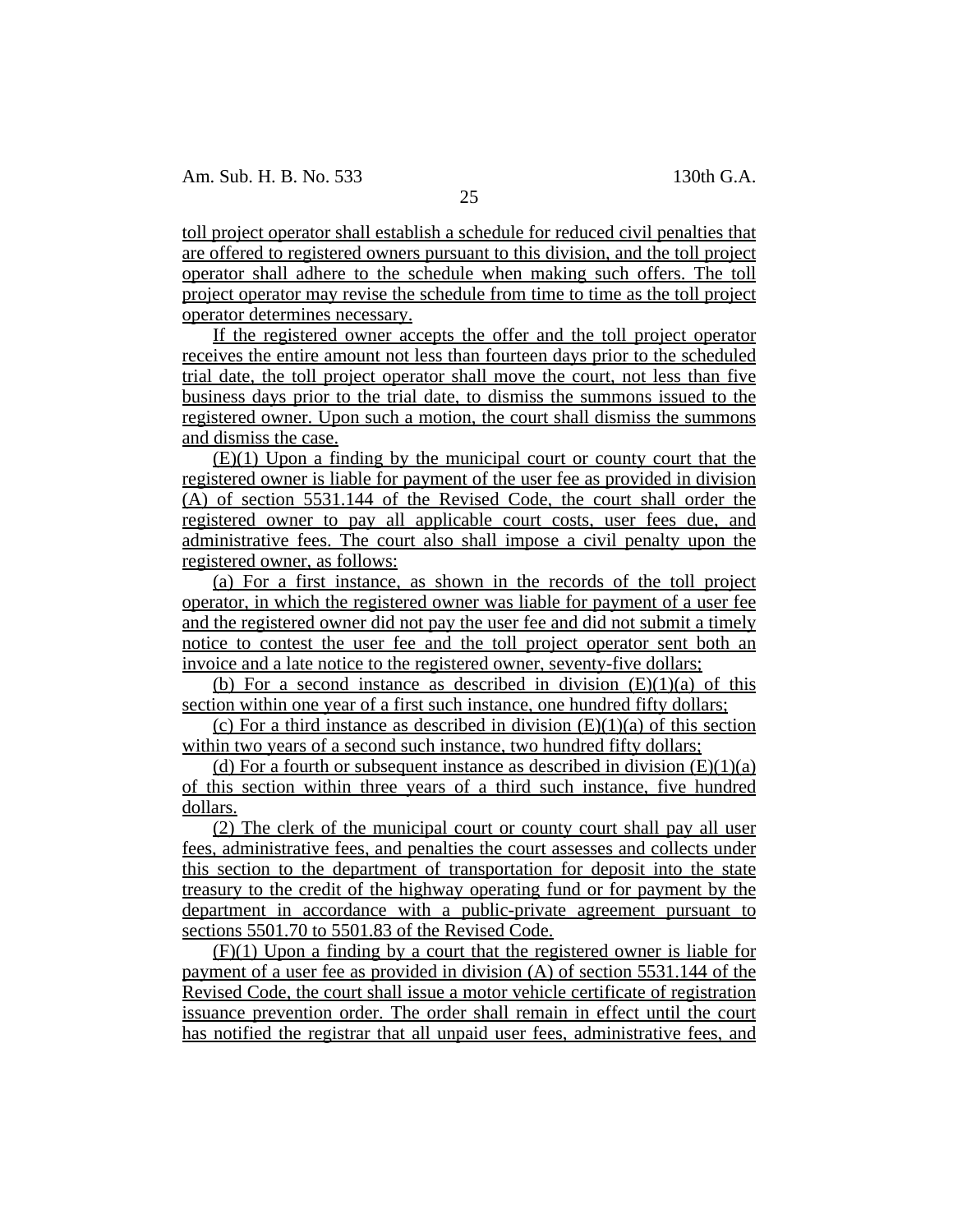civil penalties have been paid in full and the court has issued a new order rescinding its previous order. The registrar and all deputy registrars shall comply with the order.

(2) If the registered owner resides in another state or jurisdiction, the court shall issue a motor vehicle certificate of registration issuance prevention order and send a copy of the order to the department, division, bureau, office, or other unit of government of another state or jurisdiction that is functionally equivalent to the bureau of motor vehicles for enforcement in that other state or jurisdiction. The order shall have the same effect in another state or jurisdiction as in this state.

(G)(1) A civil penalty imposed pursuant to this section shall not be made part of the driving record of the person upon whom such civil penalty is imposed, nor shall it be considered in any manner for insurance purposes in the provision of motor vehicle insurance coverage.

(2) No person shall be subject to both this section and to criminal prosecution under any provision of the Revised Code or any rule adopted thereunder for nonpayment of user fees or related administrative fees.

Sec. 5531.147. A toll project operator shall not initiate collection procedures that are regulated by federal law against a registered owner in any of the following circumstances:

(A) During the thirty-five-day period after the date of mailing of an invoice or a late notice to the registered owner;

(B) The registered owner has timely submitted a notice to contest liability for a user fee or any administrative fee to the toll project operator. The toll project operator may initiate collection procedures that are regulated by federal law against such a registered owner if, at the hearing conducted by the hearing officer described in section 5533.144 of the Revised Code, the hearing officer finds that the registered owner is liable for payment of the user fee or administrative fee at issue and the registered owner does not pay the fee at issue in full within thirty-five days after the hearing officer makes the finding.

(C) The registered owner has filed a request for an appeal hearing with the municipal court or county court having jurisdiction over the location of the toll project. The toll project operator may initiate collection procedures that are regulated by federal law against such a registered owner if, at the appeal hearing conducted by the municipal court or county court described in section 5533.144 of the Revised Code, the court finds that the registered owner is liable for payment of the user fee or administrative fee at issue and the registered owner does not pay the fee at issue in full within thirty-five days after the court issues a ruling to that effect.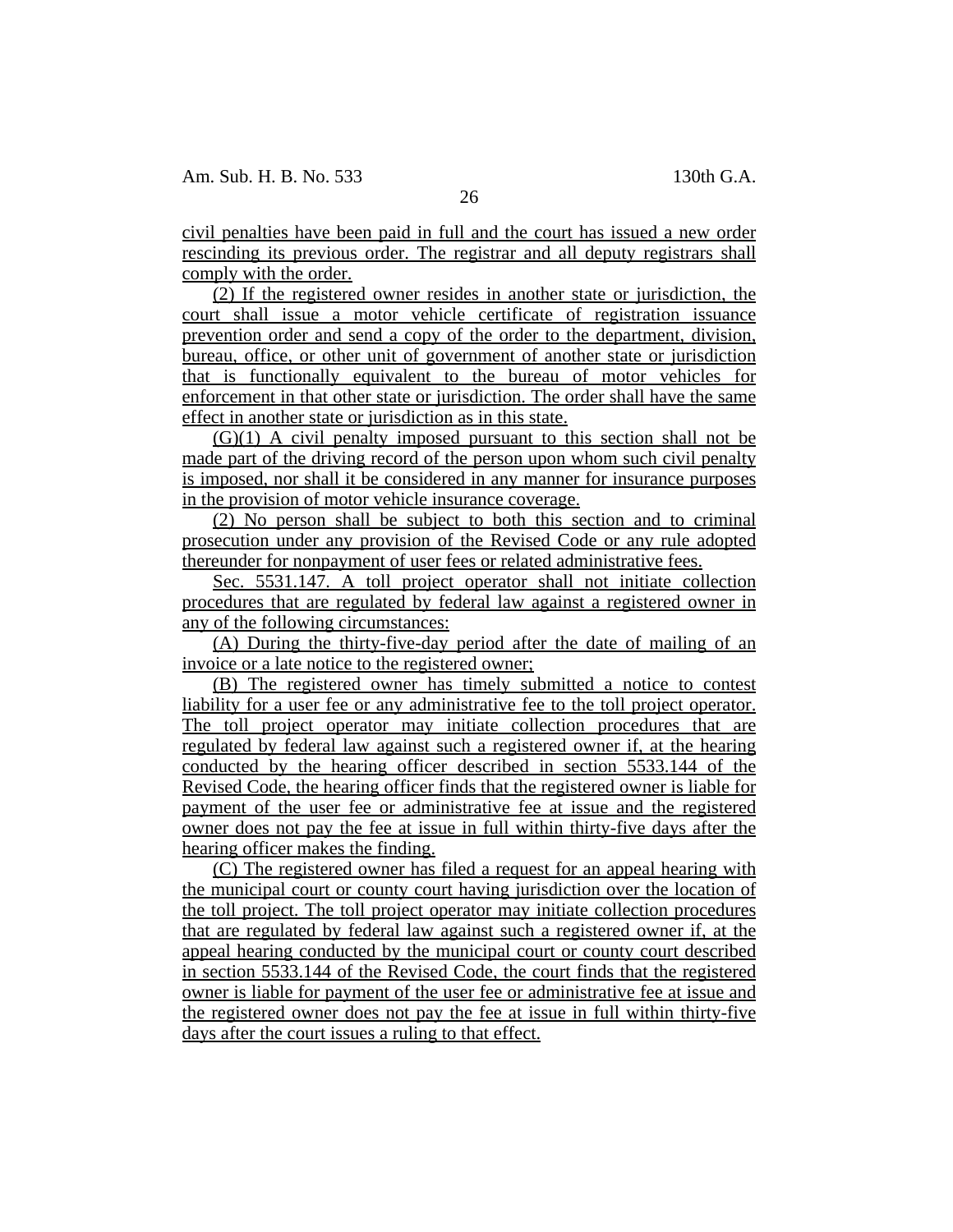(D) The toll project operator has filed a civil suit against the registered owner in the municipal court or county court having jurisdiction over the location of the toll project.

Sec. 5531.148. (A) A toll project operator may enter into an agreement with the bureau of motor vehicles and the department, division, bureau, office, or other unit of government of any other state or jurisdiction that is functionally equivalent to the bureau of motor vehicles to obtain motor vehicle owner and registration information that is necessary to conduct electronic toll collection and electronic monitoring.

(B)(1) A toll project operator shall ensure that information collected by an electronic toll collection device, an electronic-monitoring system in conjunction with an electronic toll collection system, or under division (A) of this section is limited solely to that information that is necessary for the collection of unpaid user fees and administrative fees; necessary to establish liability of the registered owner of a motor vehicle for payment of a user fee as provided in division (A) of section 5531.144 of the Revised Code; or necessary in any proceeding to establish or confirm such liability.

(2) A toll project operator shall ensure that all images or other data collected by an electronic toll collection device, an electronic-monitoring system, or under division (A) of this section are:

(a) Maintained in a protected database with security that is at least comparable to the security used for databases operated by the department of transportation;

(b) Used solely for the collection of unpaid user fees and administrative fees.

(3) All of the following apply to the images and other data described in division (B)(2) of this section:

(a) The images and other data are not public records under section 149.43 of the Revised Code.

(b) A toll project operator or any other person shall not sell or use the images and data for sales, solicitation, or marketing purposes. Division (B)(3)(b) of this section does not prohibit the department of transportation or the toll project operator from using the images and data to facilitate collection or payment of user fees and administrative fees.

(c) A toll project operator or any other person shall not disclose the images and data to any other entity except to a registered owner who contests liability for and challenges the imposition of a user fee or administrative fee; or except as may be necessary for the collection of unpaid user fees or administrative fees.

(d) The images and data shall not be used in any court in a pending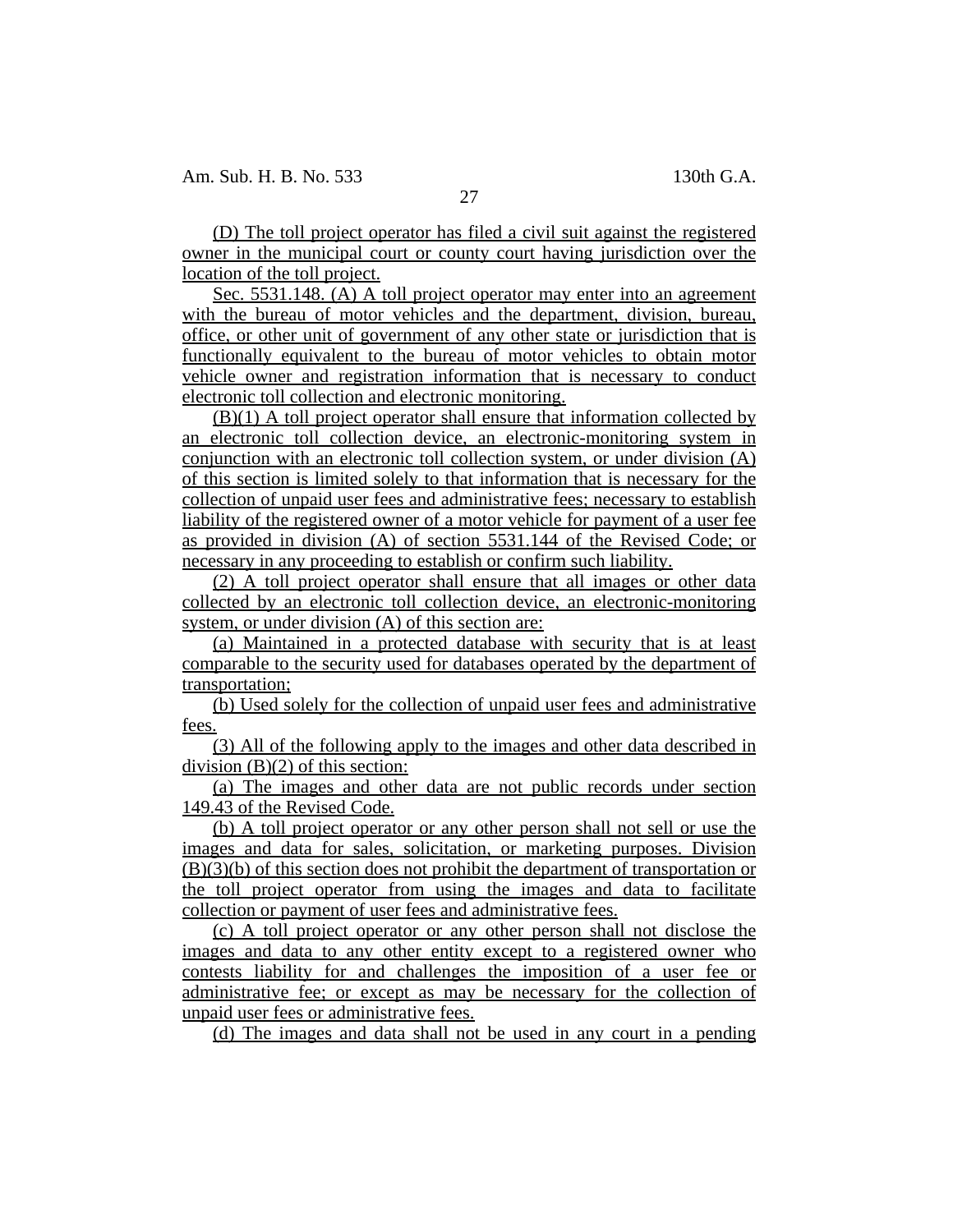action or proceeding except upon an order from a court of competent jurisdiction or unless the action or proceeding relates to the liability of the registered owner of a motor vehicle for payment of a user fee as provided in division (A) of section 5531.144 of the Revised Code.

(4)(a) Except as otherwise provided in this section, a toll project operator shall not retain any images or other data collected by an electronic toll collection device, an electronic-monitoring system, or under division (A) of this section and shall purge, write over, or otherwise eliminate, from existence the images or other data not later than one hundred eighty days after the collection of any unpaid user fees or administrative fees. Upon request from the director of transportation, any entity operating an electronic toll collection system or electronic-monitoring system in conjunction with an electronic toll collection system shall certify compliance with this section and, upon request, shall make all records pertaining to such system available for inspection and audit by the director or the director's designee.

(b) No entity operating an electronic toll collection system or electronic-monitoring system in conjunction with an electronic toll collection system shall fail to certify compliance with this section or fail, upon request, to make all records pertaining to such system available for inspection and audit by the director or the director's designee.

(5) Whoever violates division (B)(4)(b) of this section is guilty of a minor misdemeanor on a first offense and a misdemeanor of the fourth degree on each subsequent offense.

Sec. 5531.149. (A) A toll project operator shall compensate the bureau of motor vehicles for its actions in enforcing sections 5531.11 to 5531.18 of the Revised Code with respect to the registered owner of a motor vehicle that is titled or registered in this state. The toll project operator shall provide such compensation by collecting and paying to the bureau, on a monthly basis, an administrative fee of five dollars for each certificate of registration issuance prevention order sent to and processed by the bureau under sections 5531.11 to 5531.18 of the Revised Code. The bureau shall deposit all money it collects under this division in the state treasury to the credit of the state bureau of motor vehicles fund created in section 4501.25 of the Revised Code.

(B) The director of transportation may enter into an agreement with the department, division, bureau, office, or other unit of government of any other state or jurisdiction that is functionally equivalent to the department of transportation or the bureau of motor vehicles for the purpose of enforcing sections 5531.11 to 5531.18 of the Revised Code with respect to the registered owner of a motor vehicle that is titled or registered in such other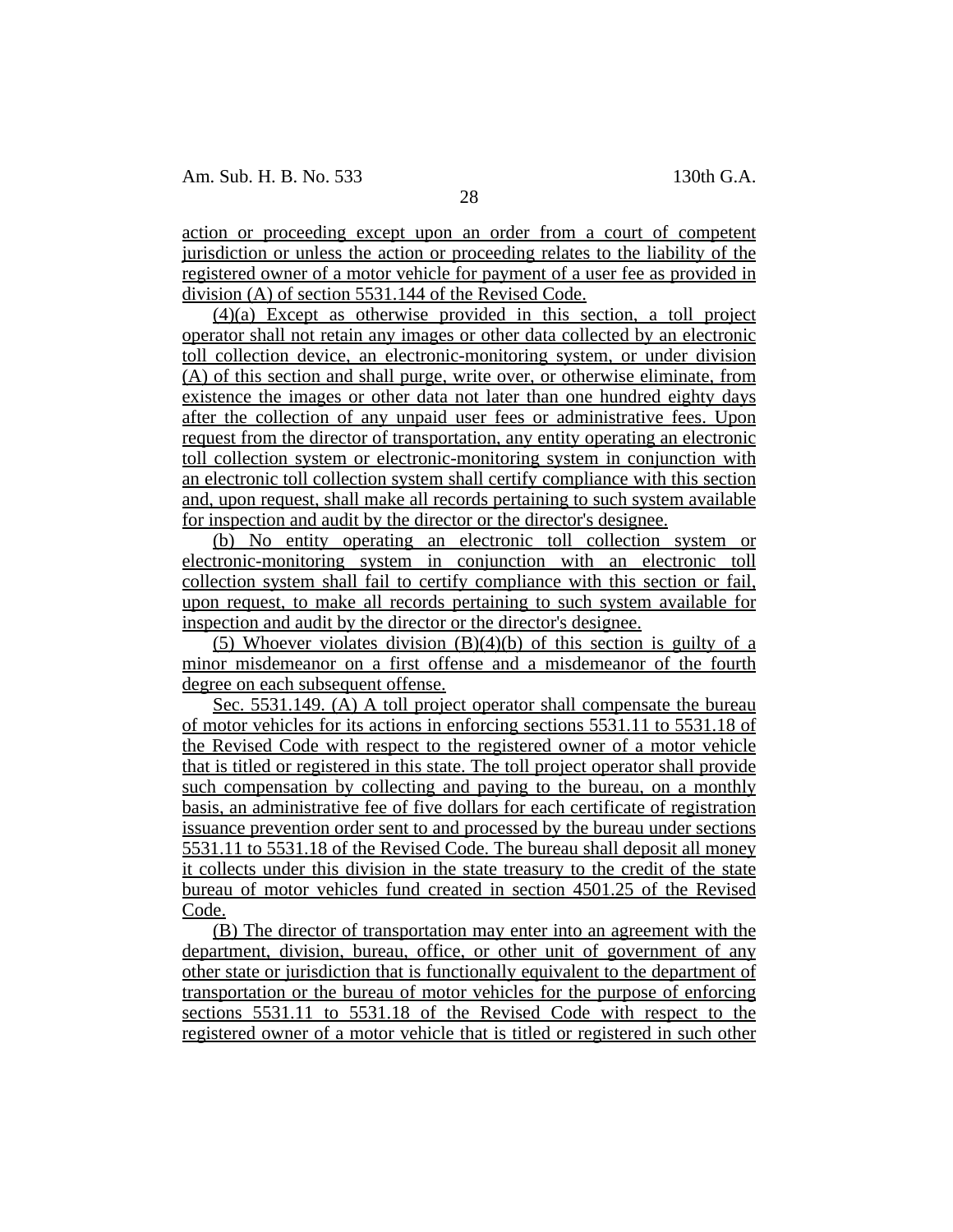state or jurisdiction and utilizes a toll project. The agreement may provide for the denial in such other state or jurisdiction of the issuance of a new or renewal motor vehicle certificate of registration in the name of that person and the denial of any motor vehicle certificate of registration for the motor vehicle that utilized a toll project for which the required user fee or associated administrative fee was not paid by the registered owner.

Sec. 5531.15. (A) The director of transportation, in accordance with Chapter 119. of the Revised Code, may adopt such rules as the director considers advisable for the control and regulation of traffic on any toll project, for the protection and preservation of property under the jurisdiction and control of the department of transportation, for the maintenance and preservation of good order within the property under its control, and for the purpose of establishing owner or operator liability for failure to comply with toll collection rules.

(B) The rules shall provide that public police officers all of the following persons shall be afforded ready access, while in the performance of their official duties, to all property under the jurisdiction of the department of transportation and without the payment of tolls any user fee:

(1) Public police officers;

(2) Operators of municipal, township, county, and state maintenance vehicles;

(3) Operators of United States military vehicles traveling in a convoy;

(4) Operators of official emergency response vehicles.

(C) No person shall violate any such rules of the department of transportation.

 $(D)(1)$  All fines collected for the violation of applicable laws of the state and the rules of the department of transportation or money arising from bonds forfeited for such violation shall be disposed of in accordance with section 5503.04 of the Revised Code.

(2) All fees or charges assessed by the department of transportation in accordance with this section against an owner or operator of a vehicle as a civil violation for failure to comply with toll collection rules shall be revenues of the department.

Sec. 5531.16. (A) Each toll project shall be maintained and kept in good condition and repair by the department of transportation or in accordance with the terms of a public-private agreement pursuant to sections 5501.70 to 5501.83 of the Revised Code. Toll projects shall be operated by toll collectors and other employees and agents that the department employs or contracts for. Toll projects shall be policed by the state highway patrol in accordance with section 5503.02 of the Revised Code; provided, that the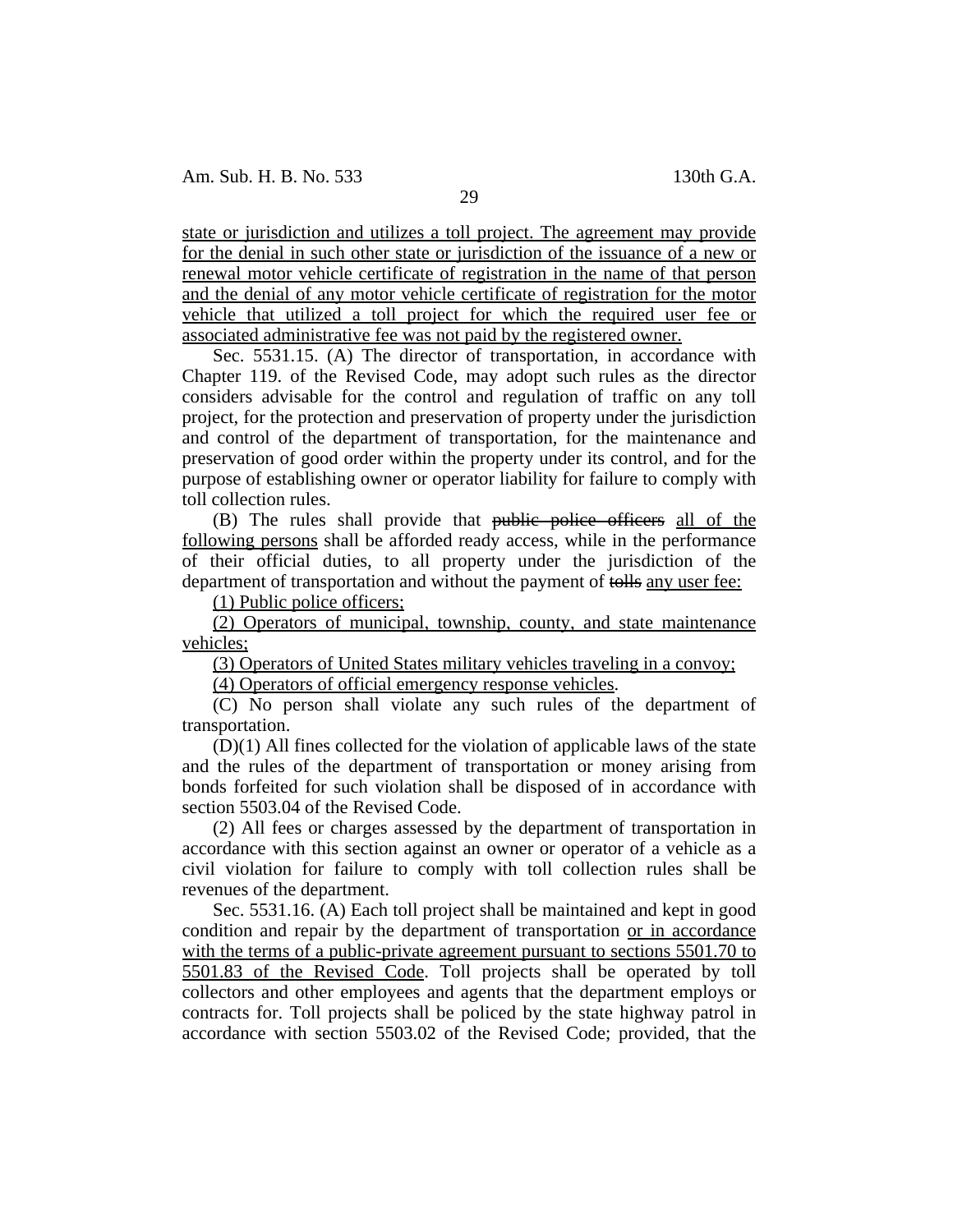state highway patrol also shall enforce all rules of the department adopted under division (A) of section 5531.15 of the Revised Code that relate to the operation and use of vehicles on a toll project and that are punishable under division (A) of section 5531.99 of the Revised Code.

(B) An action for damages against the state for any public or private property damaged or destroyed in carrying out the powers granted by sections 5531.11 to 5531.18 of the Revised Code shall be filed in the court of claims pursuant to Chapter 2743. of the Revised Code.

(C) All governmental agencies may lease, lend, grant, or convey to the department of transportation at its request, upon terms that the proper authorities of the governmental agencies consider reasonable and fair and without the necessity for an advertisement, order of court, or other action or formality, other than the regular and formal action of the authorities concerned, any property that is necessary or convenient to the effectuation of the purposes of sections 5531.11 to 5531.18 of the Revised Code, including public roads and other property already devoted to public use.

(D) Each bridge constituting part of a toll project shall be considered a bridge on the state highway system for purposes of sections 5501.47 and 5501.49 of the Revised Code.

(E) In accordance with Chapter 5501. of the Revised Code, the department of transportation shall make an annual report of its toll project activities for the preceding calendar year to the governor and the general assembly.

Sec. 5739.02. For the purpose of providing revenue with which to meet the needs of the state, for the use of the general revenue fund of the state, for the purpose of securing a thorough and efficient system of common schools throughout the state, for the purpose of affording revenues, in addition to those from general property taxes, permitted under constitutional limitations, and from other sources, for the support of local governmental functions, and for the purpose of reimbursing the state for the expense of administering this chapter, an excise tax is hereby levied on each retail sale made in this state.

(A)(1) The tax shall be collected as provided in section 5739.025 of the Revised Code. The rate of the tax shall be five and three-fourths per cent. The tax applies and is collectible when the sale is made, regardless of the time when the price is paid or delivered.

(2) In the case of the lease or rental, with a fixed term of more than thirty days or an indefinite term with a minimum period of more than thirty days, of any motor vehicles designed by the manufacturer to carry a load of not more than one ton, watercraft, outboard motor, or aircraft, or of any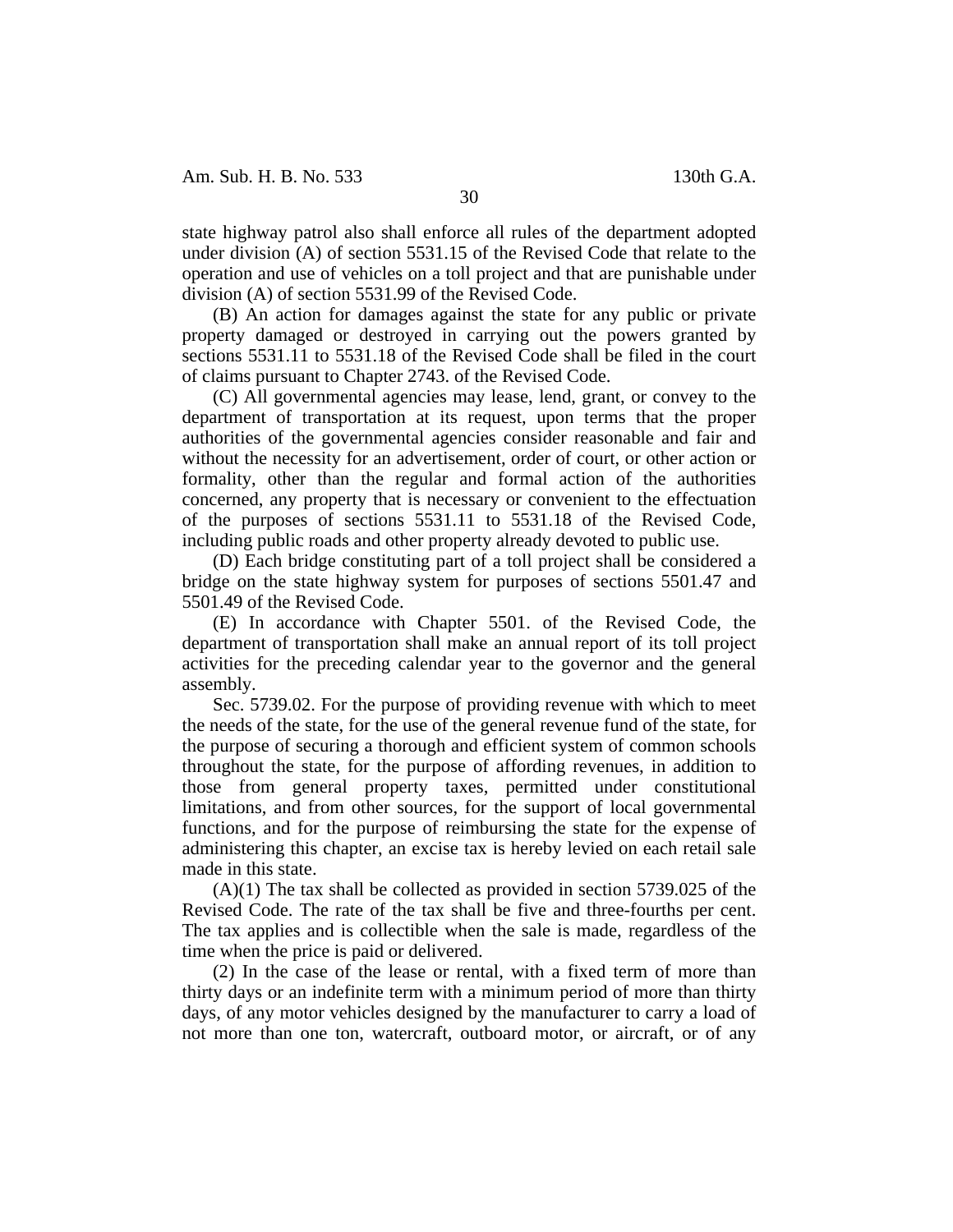Am. Sub. H. B. No. 533 130th G.A.

tangible personal property, other than motor vehicles designed by the manufacturer to carry a load of more than one ton, to be used by the lessee or renter primarily for business purposes, the tax shall be collected by the vendor at the time the lease or rental is consummated and shall be calculated by the vendor on the basis of the total amount to be paid by the lessee or renter under the lease agreement. If the total amount of the consideration for the lease or rental includes amounts that are not calculated at the time the lease or rental is executed, the tax shall be calculated and collected by the vendor at the time such amounts are billed to the lessee or renter. In the case of an open-end lease or rental, the tax shall be calculated by the vendor on the basis of the total amount to be paid during the initial fixed term of the lease or rental, and for each subsequent renewal period as it comes due. As used in this division, "motor vehicle" has the same meaning as in section 4501.01 of the Revised Code, and "watercraft" includes an outdrive unit attached to the watercraft.

A lease with a renewal clause and a termination penalty or similar provision that applies if the renewal clause is not exercised is presumed to be a sham transaction. In such a case, the tax shall be calculated and paid on the basis of the entire length of the lease period, including any renewal periods, until the termination penalty or similar provision no longer applies. The taxpayer shall bear the burden, by a preponderance of the evidence, that the transaction or series of transactions is not a sham transaction.

(3) Except as provided in division  $(A)(2)$  of this section, in the case of a sale, the price of which consists in whole or in part of the lease or rental of tangible personal property, the tax shall be measured by the installments of that lease or rental.

(4) In the case of a sale of a physical fitness facility service or recreation and sports club service, the price of which consists in whole or in part of a membership for the receipt of the benefit of the service, the tax applicable to the sale shall be measured by the installments thereof.

(B) The tax does not apply to the following:

(1) Sales to the state or any of its political subdivisions, or to any other state or its political subdivisions if the laws of that state exempt from taxation sales made to this state and its political subdivisions;

(2) Sales of food for human consumption off the premises where sold;

(3) Sales of food sold to students only in a cafeteria, dormitory, fraternity, or sorority maintained in a private, public, or parochial school, college, or university;

(4) Sales of newspapers and sales or transfers of magazines distributed as controlled circulation publications;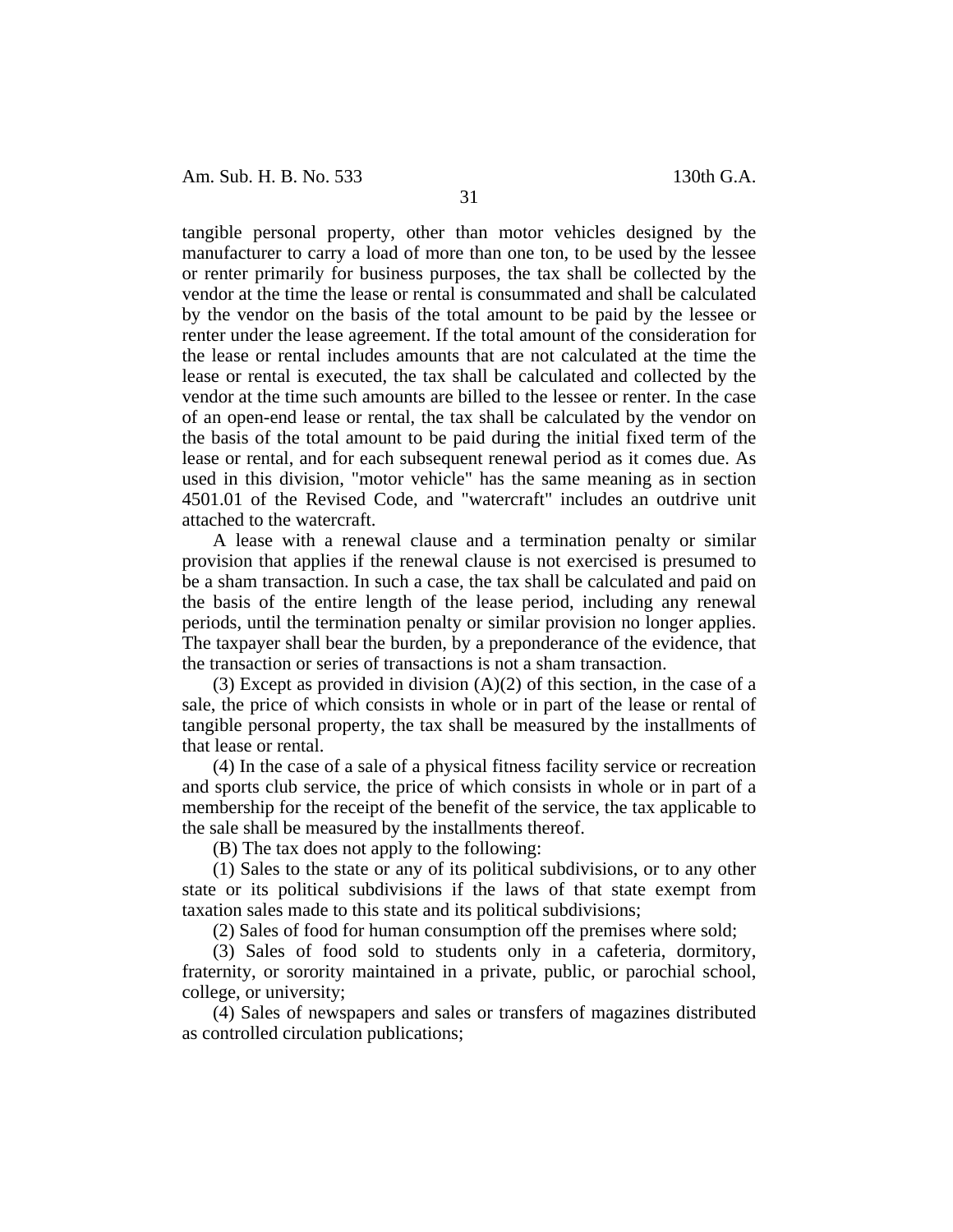(5) The furnishing, preparing, or serving of meals without charge by an employer to an employee provided the employer records the meals as part compensation for services performed or work done;

(6) Sales of motor fuel upon receipt, use, distribution, or sale of which in this state a tax is imposed by the law of this state, but this exemption shall not apply to the sale of motor fuel on which a refund of the tax is allowable under division (A) of section 5735.14 of the Revised Code; and the tax commissioner may deduct the amount of tax levied by this section applicable to the price of motor fuel when granting a refund of motor fuel tax pursuant to division (A) of section 5735.14 of the Revised Code and shall cause the amount deducted to be paid into the general revenue fund of this state;

(7) Sales of natural gas by a natural gas company, of water by a water-works company, or of steam by a heating company, if in each case the thing sold is delivered to consumers through pipes or conduits, and all sales of communications services by a telegraph company, all terms as defined in section 5727.01 of the Revised Code, and sales of electricity delivered through wires;

(8) Casual sales by a person, or auctioneer employed directly by the person to conduct such sales, except as to such sales of motor vehicles, watercraft or outboard motors required to be titled under section 1548.06 of the Revised Code, watercraft documented with the United States coast guard, snowmobiles, and all-purpose vehicles as defined in section 4519.01 of the Revised Code;

(9)(a) Sales of services or tangible personal property, other than motor vehicles, mobile homes, and manufactured homes, by churches, organizations exempt from taxation under section  $501(c)(3)$  of the Internal Revenue Code of 1986, or nonprofit organizations operated exclusively for charitable purposes as defined in division (B)(12) of this section, provided that the number of days on which such tangible personal property or services, other than items never subject to the tax, are sold does not exceed six in any calendar year, except as otherwise provided in division (B)(9)(b) of this section. If the number of days on which such sales are made exceeds six in any calendar year, the church or organization shall be considered to be engaged in business and all subsequent sales by it shall be subject to the tax. In counting the number of days, all sales by groups within a church or within an organization shall be considered to be sales of that church or organization.

(b) The limitation on the number of days on which tax-exempt sales may be made by a church or organization under division  $(B)(9)(a)$  of this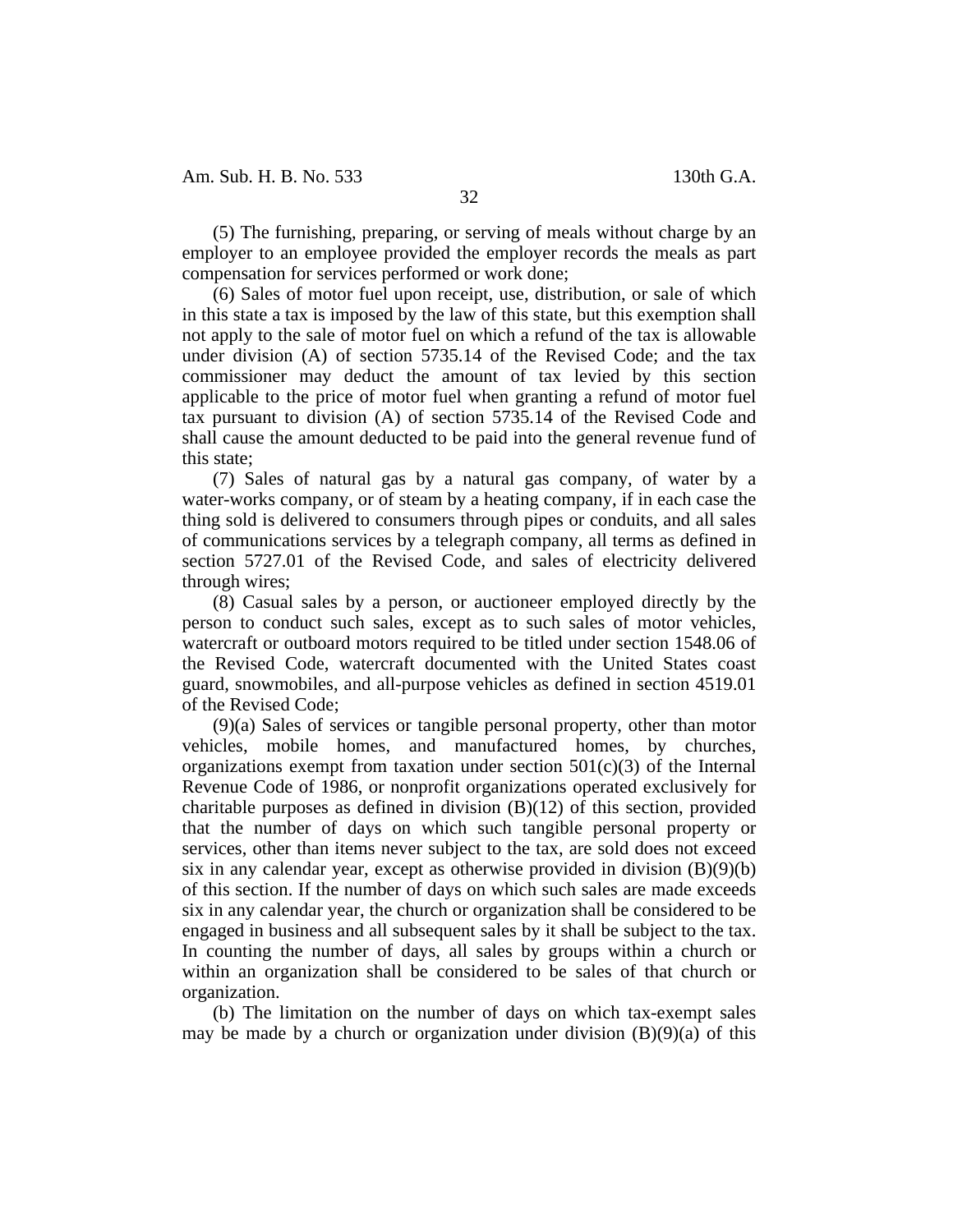section does not apply to sales made by student clubs and other groups of students of a primary or secondary school, or a parent-teacher association, booster group, or similar organization that raises money to support or fund curricular or extracurricular activities of a primary or secondary school.

(c) Divisions  $(B)(9)(a)$  and (b) of this section do not apply to sales by a noncommercial educational radio or television broadcasting station.

(10) Sales not within the taxing power of this state under the Constitution or laws of the United States or the Constitution of this state;

(11) Except for transactions that are sales under division  $(B)(3)(r)$  of section 5739.01 of the Revised Code, the transportation of persons or property, unless the transportation is by a private investigation and security service;

(12) Sales of tangible personal property or services to churches, to organizations exempt from taxation under section  $501(c)(3)$  of the Internal Revenue Code of 1986, and to any other nonprofit organizations operated exclusively for charitable purposes in this state, no part of the net income of which inures to the benefit of any private shareholder or individual, and no substantial part of the activities of which consists of carrying on propaganda or otherwise attempting to influence legislation; sales to offices administering one or more homes for the aged or one or more hospital facilities exempt under section 140.08 of the Revised Code; and sales to organizations described in division (D) of section 5709.12 of the Revised Code.

"Charitable purposes" means the relief of poverty; the improvement of health through the alleviation of illness, disease, or injury; the operation of an organization exclusively for the provision of professional, laundry, printing, and purchasing services to hospitals or charitable institutions; the operation of a home for the aged, as defined in section 5701.13 of the Revised Code; the operation of a radio or television broadcasting station that is licensed by the federal communications commission as a noncommercial educational radio or television station; the operation of a nonprofit animal adoption service or a county humane society; the promotion of education by an institution of learning that maintains a faculty of qualified instructors, teaches regular continuous courses of study, and confers a recognized diploma upon completion of a specific curriculum; the operation of a parent-teacher association, booster group, or similar organization primarily engaged in the promotion and support of the curricular or extracurricular activities of a primary or secondary school; the operation of a community or area center in which presentations in music, dramatics, the arts, and related fields are made in order to foster public interest and education therein; the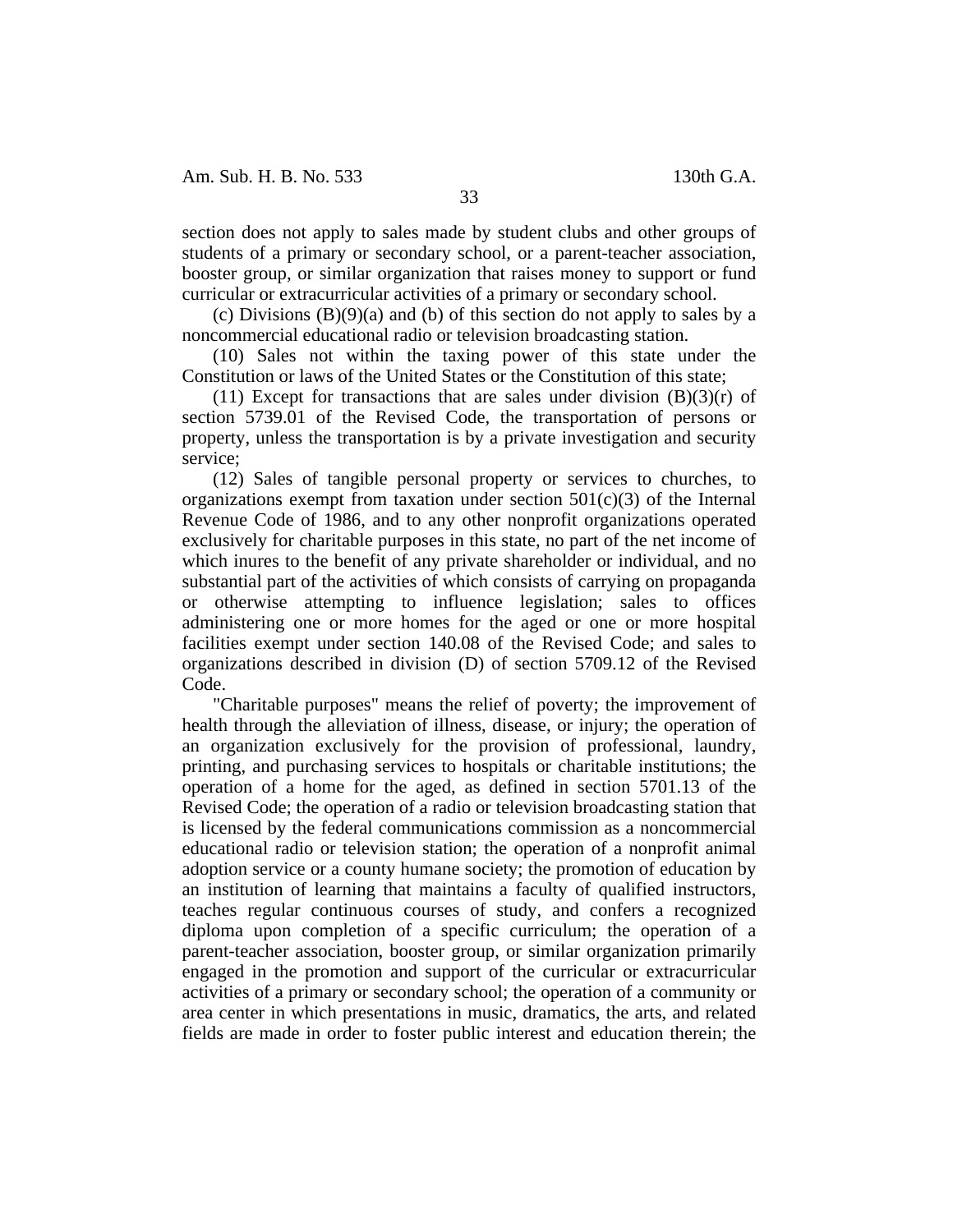production of performances in music, dramatics, and the arts; or the promotion of education by an organization engaged in carrying on research in, or the dissemination of, scientific and technological knowledge and information primarily for the public.

Nothing in this division shall be deemed to exempt sales to any organization for use in the operation or carrying on of a trade or business, or sales to a home for the aged for use in the operation of independent living facilities as defined in division (A) of section 5709.12 of the Revised Code.

(13) Building and construction materials and services sold to construction contractors for incorporation into a structure or improvement to real property under a construction contract with this state or a political subdivision of this state, or with the United States government or any of its agencies; building and construction materials and services sold to construction contractors for incorporation into a structure or improvement to real property that are accepted for ownership by this state or any of its political subdivisions, or by the United States government or any of its agencies at the time of completion of the structures or improvements; building and construction materials sold to construction contractors for incorporation into a horticulture structure or livestock structure for a person engaged in the business of horticulture or producing livestock; building materials and services sold to a construction contractor for incorporation into a house of public worship or religious education, or a building used exclusively for charitable purposes under a construction contract with an organization whose purpose is as described in division  $(B)(12)$  of this section; building materials and services sold to a construction contractor for incorporation into a building under a construction contract with an organization exempt from taxation under section  $501(c)(3)$  of the Internal Revenue Code of 1986 when the building is to be used exclusively for the organization's exempt purposes; building and construction materials sold for incorporation into the original construction of a sports facility under section 307.696 of the Revised Code; building and construction materials and services sold to a construction contractor for incorporation into real property outside this state if such materials and services, when sold to a construction contractor in the state in which the real property is located for incorporation into real property in that state, would be exempt from a tax on sales levied by that state; building and construction materials for incorporation into a transportation facility pursuant to a public-private agreement entered into under sections 5501.70 to 5501.83 of the Revised Code; and, until one calendar year after the construction of a convention center that qualifies for property tax exemption under section 5709.084 of the Revised Code is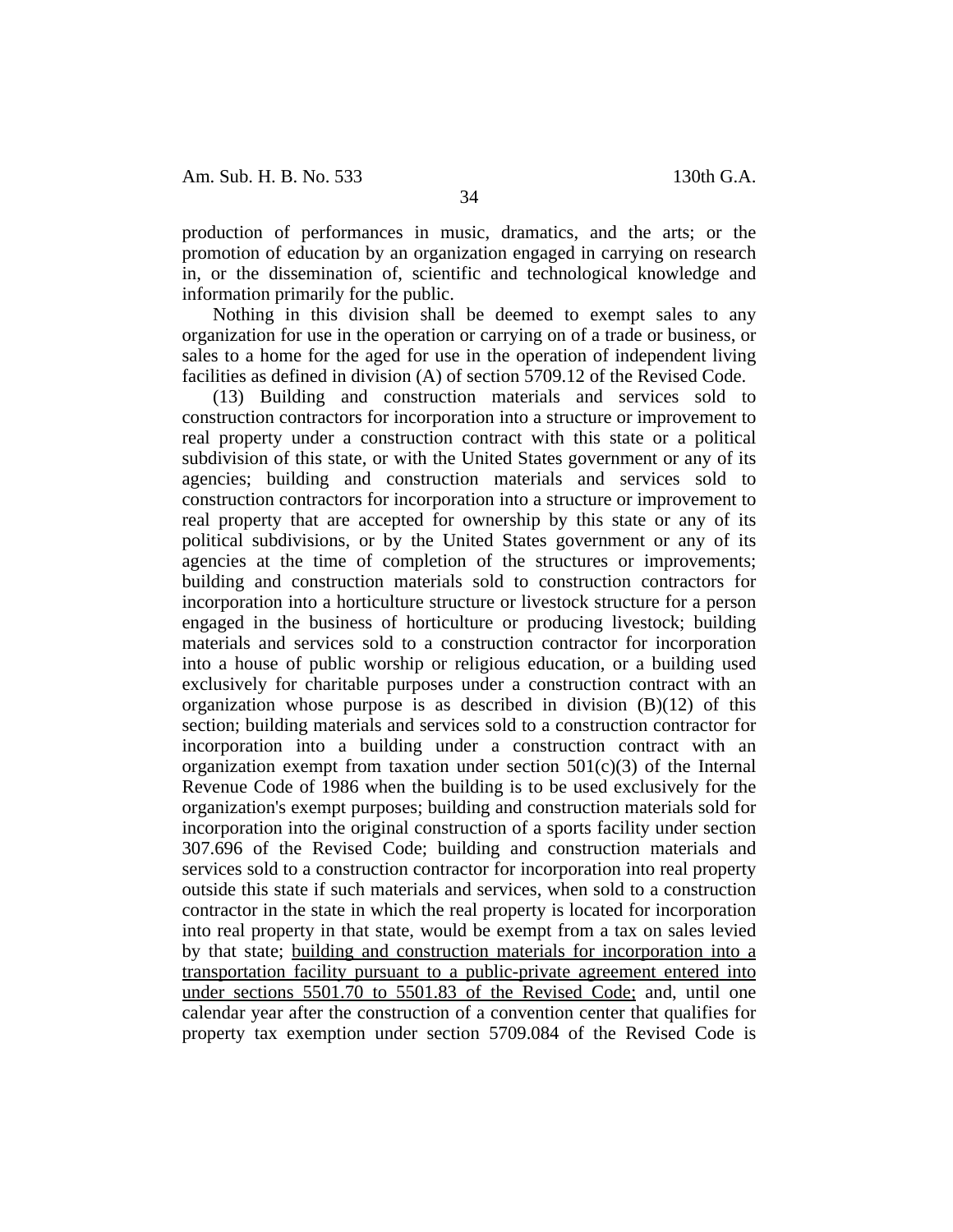completed, building and construction materials and services sold to a construction contractor for incorporation into the real property comprising that convention center;

(14) Sales of ships or vessels or rail rolling stock used or to be used principally in interstate or foreign commerce, and repairs, alterations, fuel, and lubricants for such ships or vessels or rail rolling stock;

(15) Sales to persons primarily engaged in any of the activities mentioned in division  $(B)(42)(a)$ ,  $(g)$ , or  $(h)$  of this section, to persons engaged in making retail sales, or to persons who purchase for sale from a manufacturer tangible personal property that was produced by the manufacturer in accordance with specific designs provided by the purchaser, of packages, including material, labels, and parts for packages, and of machinery, equipment, and material for use primarily in packaging tangible personal property produced for sale, including any machinery, equipment, and supplies used to make labels or packages, to prepare packages or products for labeling, or to label packages or products, by or on the order of the person doing the packaging, or sold at retail. "Packages" includes bags, baskets, cartons, crates, boxes, cans, bottles, bindings, wrappings, and other similar devices and containers, but does not include motor vehicles or bulk tanks, trailers, or similar devices attached to motor vehicles. "Packaging" means placing in a package. Division (B)(15) of this section does not apply to persons engaged in highway transportation for hire.

(16) Sales of food to persons using supplemental nutrition assistance program benefits to purchase the food. As used in this division, "food" has the same meaning as in 7 U.S.C. 2012 and federal regulations adopted pursuant to the Food and Nutrition Act of 2008.

(17) Sales to persons engaged in farming, agriculture, horticulture, or floriculture, of tangible personal property for use or consumption primarily in the production by farming, agriculture, horticulture, or floriculture of other tangible personal property for use or consumption primarily in the production of tangible personal property for sale by farming, agriculture, horticulture, or floriculture; or material and parts for incorporation into any such tangible personal property for use or consumption in production; and of tangible personal property for such use or consumption in the conditioning or holding of products produced by and for such use, consumption, or sale by persons engaged in farming, agriculture, horticulture, or floriculture, except where such property is incorporated into real property;

(18) Sales of drugs for a human being that may be dispensed only pursuant to a prescription; insulin as recognized in the official United States pharmacopoeia; urine and blood testing materials when used by diabetics or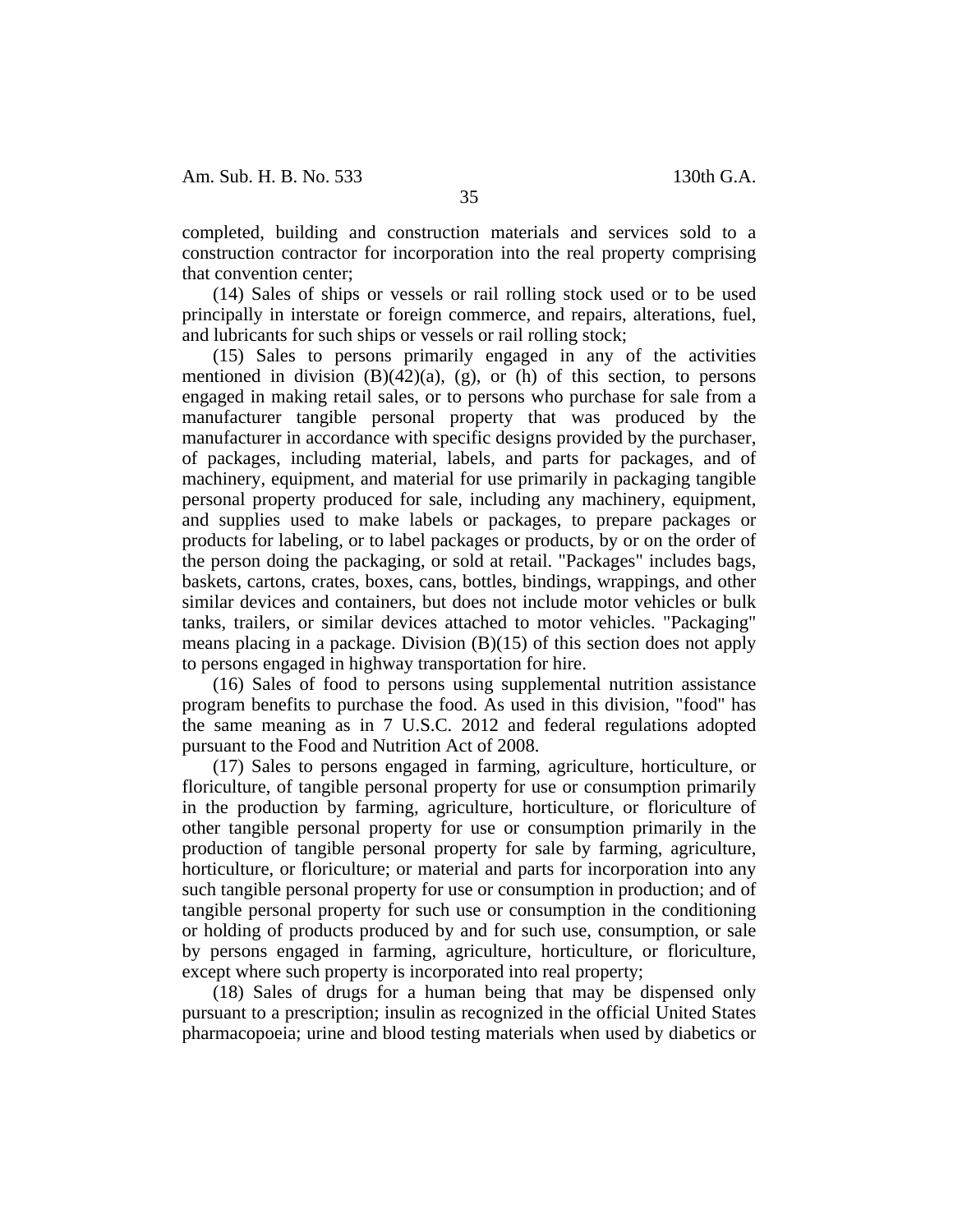persons with hypoglycemia to test for glucose or acetone; hypodermic syringes and needles when used by diabetics for insulin injections; epoetin alfa when purchased for use in the treatment of persons with medical disease; hospital beds when purchased by hospitals, nursing homes, or other medical facilities; and medical oxygen and medical oxygen-dispensing equipment when purchased by hospitals, nursing homes, or other medical facilities;

(19) Sales of prosthetic devices, durable medical equipment for home use, or mobility enhancing equipment, when made pursuant to a prescription and when such devices or equipment are for use by a human being.

(20) Sales of emergency and fire protection vehicles and equipment to nonprofit organizations for use solely in providing fire protection and emergency services, including trauma care and emergency medical services, for political subdivisions of the state;

(21) Sales of tangible personal property manufactured in this state, if sold by the manufacturer in this state to a retailer for use in the retail business of the retailer outside of this state and if possession is taken from the manufacturer by the purchaser within this state for the sole purpose of immediately removing the same from this state in a vehicle owned by the purchaser;

(22) Sales of services provided by the state or any of its political subdivisions, agencies, instrumentalities, institutions, or authorities, or by governmental entities of the state or any of its political subdivisions, agencies, instrumentalities, institutions, or authorities;

(23) Sales of motor vehicles to nonresidents of this state under the circumstances described in division (B) of section 5739.029 of the Revised Code;

(24) Sales to persons engaged in the preparation of eggs for sale of tangible personal property used or consumed directly in such preparation, including such tangible personal property used for cleaning, sanitizing, preserving, grading, sorting, and classifying by size; packages, including material and parts for packages, and machinery, equipment, and material for use in packaging eggs for sale; and handling and transportation equipment and parts therefor, except motor vehicles licensed to operate on public highways, used in intraplant or interplant transfers or shipment of eggs in the process of preparation for sale, when the plant or plants within or between which such transfers or shipments occur are operated by the same person. "Packages" includes containers, cases, baskets, flats, fillers, filler flats, cartons, closure materials, labels, and labeling materials, and "packaging" means placing therein.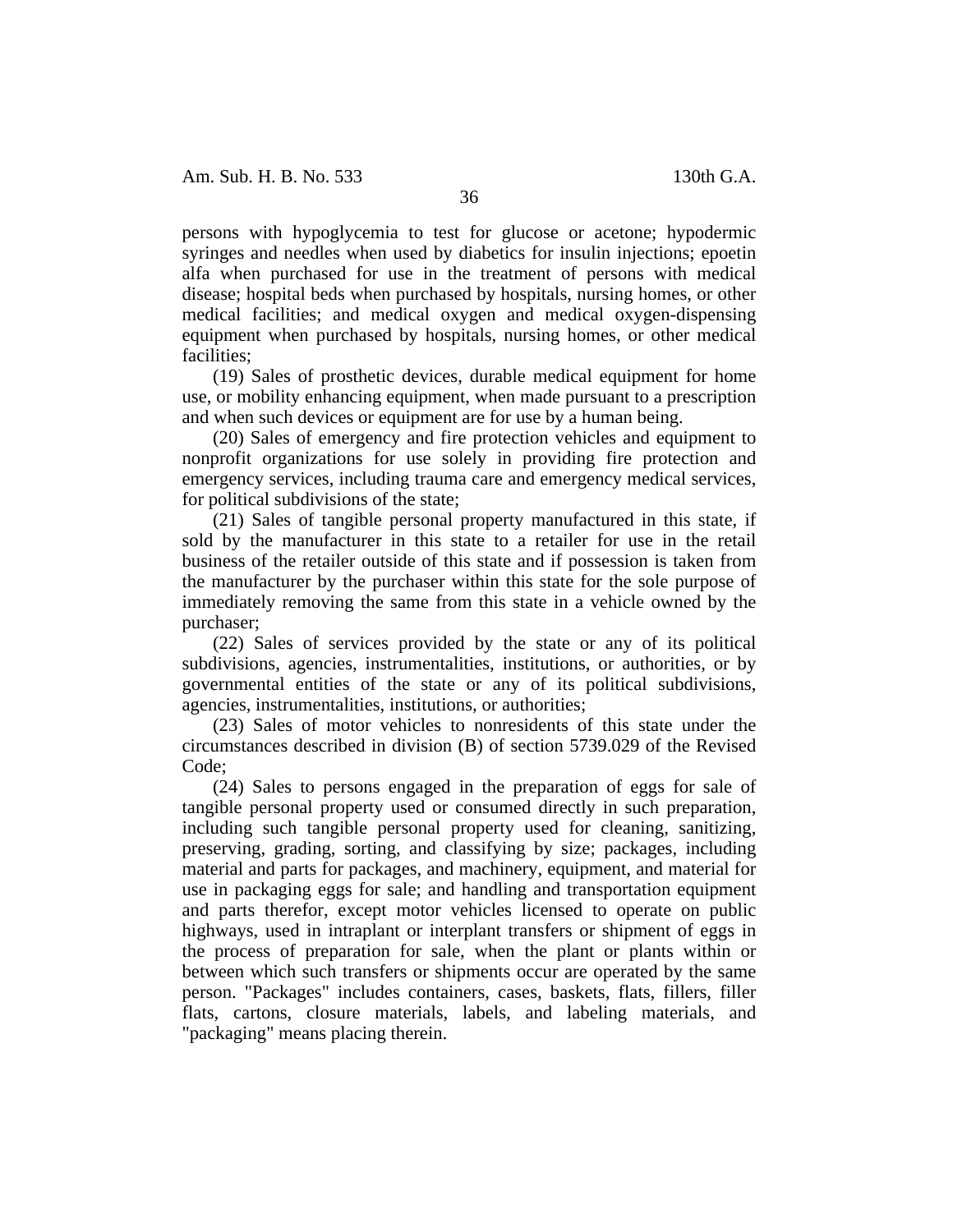(25)(a) Sales of water to a consumer for residential use;

(b) Sales of water by a nonprofit corporation engaged exclusively in the treatment, distribution, and sale of water to consumers, if such water is delivered to consumers through pipes or tubing.

(26) Fees charged for inspection or reinspection of motor vehicles under section 3704.14 of the Revised Code;

(27) Sales to persons licensed to conduct a food service operation pursuant to section 3717.43 of the Revised Code, of tangible personal property primarily used directly for the following:

(a) To prepare food for human consumption for sale;

(b) To preserve food that has been or will be prepared for human consumption for sale by the food service operator, not including tangible personal property used to display food for selection by the consumer;

(c) To clean tangible personal property used to prepare or serve food for human consumption for sale.

(28) Sales of animals by nonprofit animal adoption services or county humane societies;

(29) Sales of services to a corporation described in division (A) of section 5709.72 of the Revised Code, and sales of tangible personal property that qualifies for exemption from taxation under section 5709.72 of the Revised Code;

(30) Sales and installation of agricultural land tile, as defined in division  $(B)(5)(a)$  of section 5739.01 of the Revised Code;

(31) Sales and erection or installation of portable grain bins, as defined in division (B)(5)(b) of section 5739.01 of the Revised Code;

(32) The sale, lease, repair, and maintenance of, parts for, or items attached to or incorporated in, motor vehicles that are primarily used for transporting tangible personal property belonging to others by a person engaged in highway transportation for hire, except for packages and packaging used for the transportation of tangible personal property;

(33) Sales to the state headquarters of any veterans' organization in this state that is either incorporated and issued a charter by the congress of the United States or is recognized by the United States veterans administration, for use by the headquarters;

(34) Sales to a telecommunications service vendor, mobile telecommunications service vendor, or satellite broadcasting service vendor of tangible personal property and services used directly and primarily in transmitting, receiving, switching, or recording any interactive, one- or two-way electromagnetic communications, including voice, image, data, and information, through the use of any medium, including, but not limited to,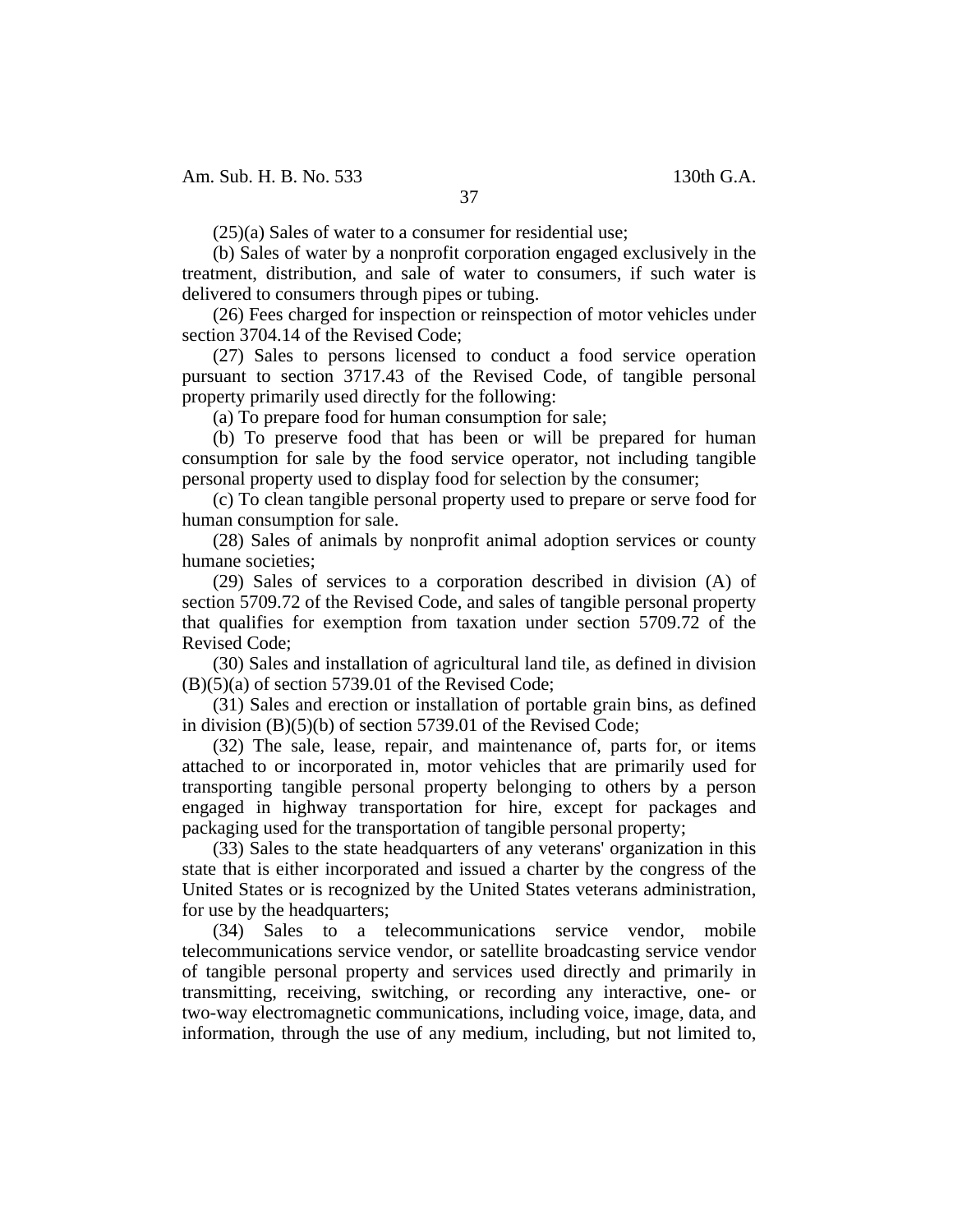poles, wires, cables, switching equipment, computers, and record storage devices and media, and component parts for the tangible personal property. The exemption provided in this division shall be in lieu of all other exemptions under division  $(B)(42)(a)$  or  $(n)$  of this section to which the vendor may otherwise be entitled, based upon the use of the thing purchased in providing the telecommunications, mobile telecommunications, or satellite broadcasting service.

(35)(a) Sales where the purpose of the consumer is to use or consume the things transferred in making retail sales and consisting of newspaper inserts, catalogues, coupons, flyers, gift certificates, or other advertising material that prices and describes tangible personal property offered for retail sale.

(b) Sales to direct marketing vendors of preliminary materials such as photographs, artwork, and typesetting that will be used in printing advertising material; and of printed matter that offers free merchandise or chances to win sweepstake prizes and that is mailed to potential customers with advertising material described in division  $(B)(35)(a)$  of this section;

(c) Sales of equipment such as telephones, computers, facsimile machines, and similar tangible personal property primarily used to accept orders for direct marketing retail sales.

(d) Sales of automatic food vending machines that preserve food with a shelf life of forty-five days or less by refrigeration and dispense it to the consumer.

For purposes of division (B)(35) of this section, "direct marketing" means the method of selling where consumers order tangible personal property by United States mail, delivery service, or telecommunication and the vendor delivers or ships the tangible personal property sold to the consumer from a warehouse, catalogue distribution center, or similar fulfillment facility by means of the United States mail, delivery service, or common carrier.

(36) Sales to a person engaged in the business of horticulture or producing livestock of materials to be incorporated into a horticulture structure or livestock structure;

(37) Sales of personal computers, computer monitors, computer keyboards, modems, and other peripheral computer equipment to an individual who is licensed or certified to teach in an elementary or a secondary school in this state for use by that individual in preparation for teaching elementary or secondary school students;

(38) Sales to a professional racing team of any of the following:

(a) Motor racing vehicles;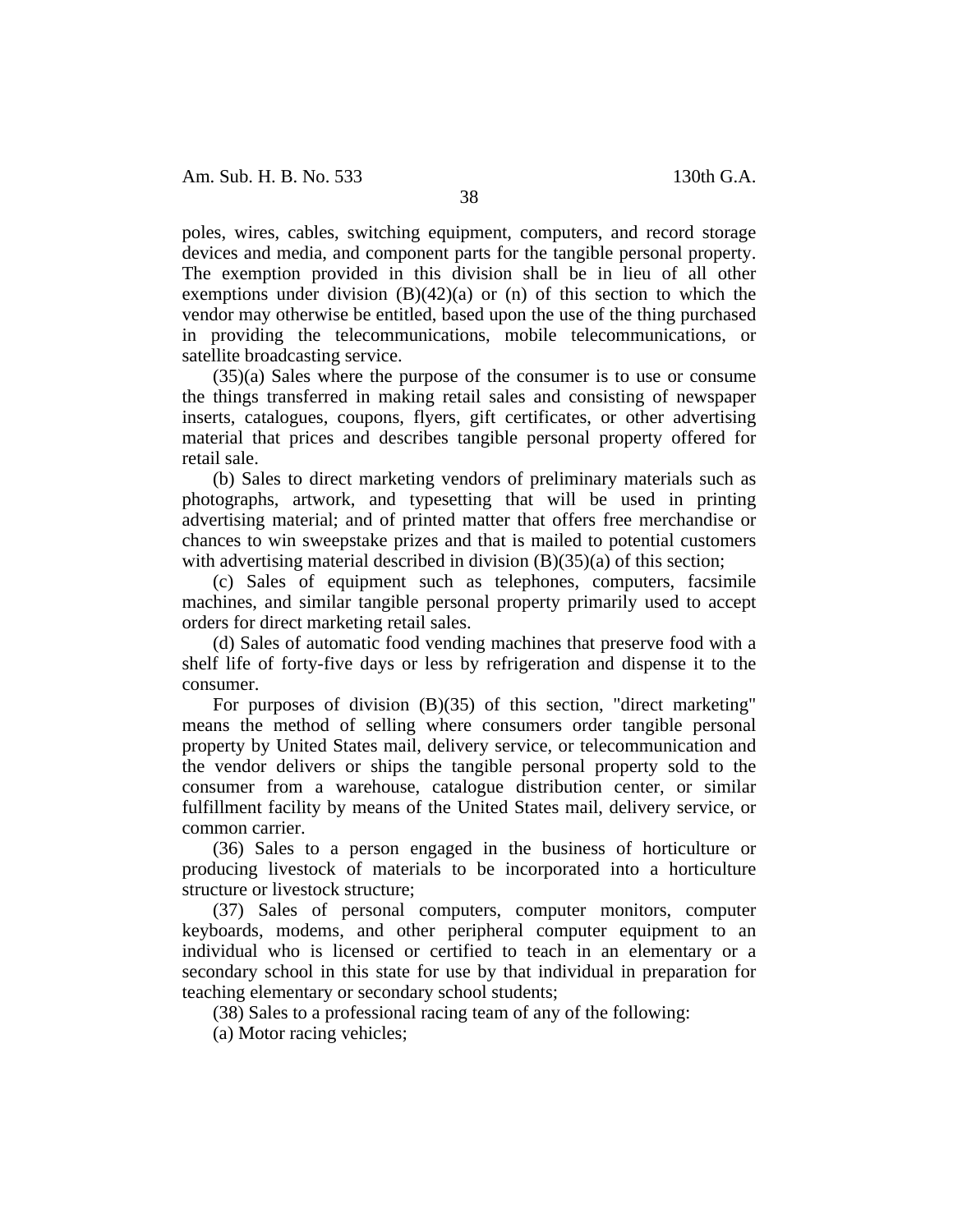(b) Repair services for motor racing vehicles;

(c) Items of property that are attached to or incorporated in motor racing vehicles, including engines, chassis, and all other components of the vehicles, and all spare, replacement, and rebuilt parts or components of the vehicles; except not including tires, consumable fluids, paint, and accessories consisting of instrumentation sensors and related items added to the vehicle to collect and transmit data by means of telemetry and other forms of communication.

(39) Sales of used manufactured homes and used mobile homes, as defined in section 5739.0210 of the Revised Code, made on or after January 1, 2000;

(40) Sales of tangible personal property and services to a provider of electricity used or consumed directly and primarily in generating, transmitting, or distributing electricity for use by others, including property that is or is to be incorporated into and will become a part of the consumer's production, transmission, or distribution system and that retains its classification as tangible personal property after incorporation; fuel or power used in the production, transmission, or distribution of electricity; energy conversion equipment as defined in section 5727.01 of the Revised Code; and tangible personal property and services used in the repair and maintenance of the production, transmission, or distribution system, including only those motor vehicles as are specially designed and equipped for such use. The exemption provided in this division shall be in lieu of all other exemptions in division  $(B)(42)(a)$  or  $(n)$  of this section to which a provider of electricity may otherwise be entitled based on the use of the tangible personal property or service purchased in generating, transmitting, or distributing electricity.

(41) Sales to a person providing services under division  $(B)(3)(r)$  of section 5739.01 of the Revised Code of tangible personal property and services used directly and primarily in providing taxable services under that section.

(42) Sales where the purpose of the purchaser is to do any of the following:

(a) To incorporate the thing transferred as a material or a part into tangible personal property to be produced for sale by manufacturing, assembling, processing, or refining; or to use or consume the thing transferred directly in producing tangible personal property for sale by mining, including, without limitation, the extraction from the earth of all substances that are classed geologically as minerals, production of crude oil and natural gas, or directly in the rendition of a public utility service, except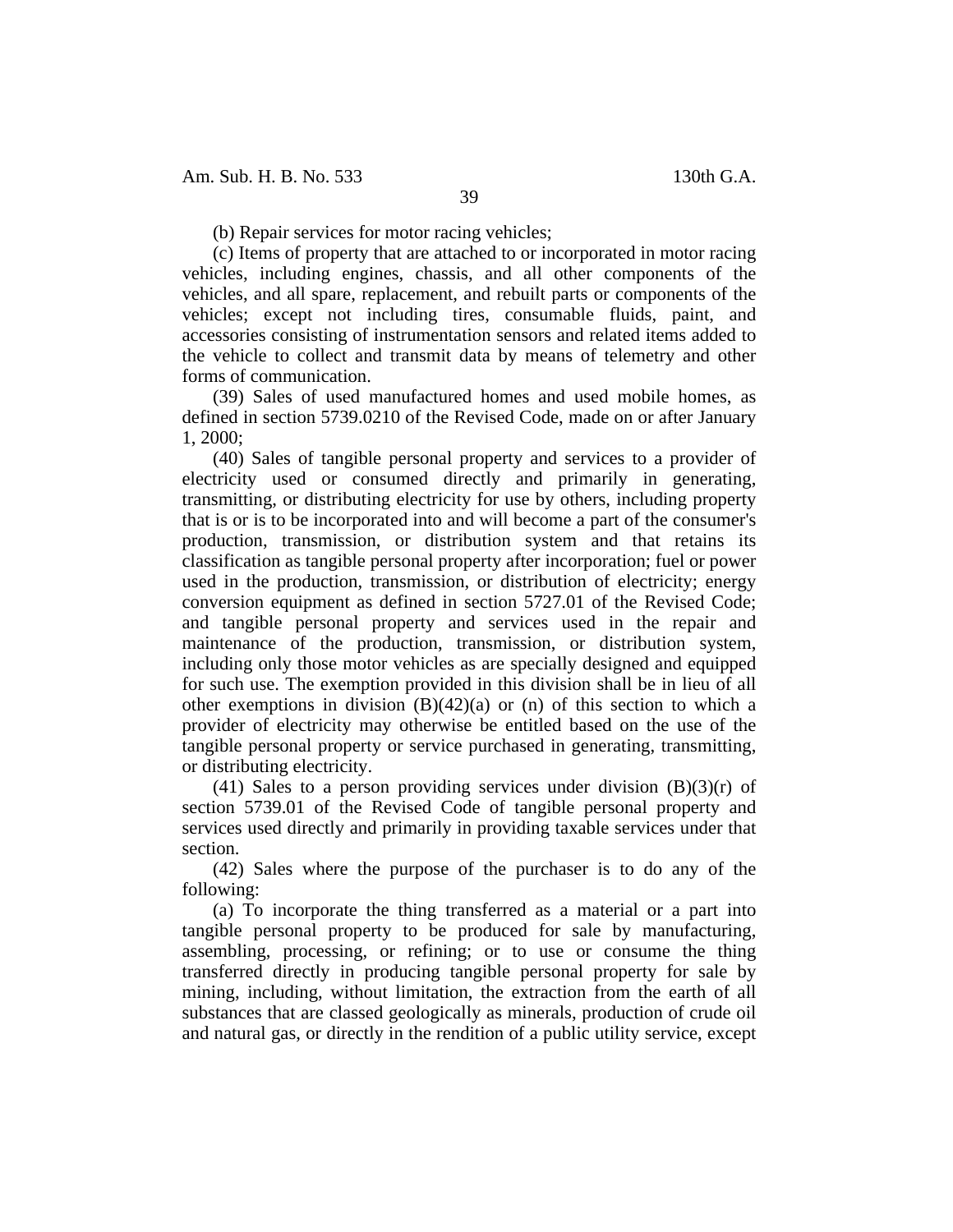that the sales tax levied by this section shall be collected upon all meals, drinks, and food for human consumption sold when transporting persons. Persons engaged in rendering services in the exploration for, and production of, crude oil and natural gas for others are deemed engaged directly in the exploration for, and production of, crude oil and natural gas. This paragraph does not exempt from "retail sale" or "sales at retail" the sale of tangible personal property that is to be incorporated into a structure or improvement to real property.

(b) To hold the thing transferred as security for the performance of an obligation of the vendor;

(c) To resell, hold, use, or consume the thing transferred as evidence of a contract of insurance;

(d) To use or consume the thing directly in commercial fishing;

(e) To incorporate the thing transferred as a material or a part into, or to use or consume the thing transferred directly in the production of, magazines distributed as controlled circulation publications;

(f) To use or consume the thing transferred in the production and preparation in suitable condition for market and sale of printed, imprinted, overprinted, lithographic, multilithic, blueprinted, photostatic, or other productions or reproductions of written or graphic matter;

(g) To use the thing transferred, as described in section 5739.011 of the Revised Code, primarily in a manufacturing operation to produce tangible personal property for sale;

(h) To use the benefit of a warranty, maintenance or service contract, or similar agreement, as described in division (B)(7) of section 5739.01 of the Revised Code, to repair or maintain tangible personal property, if all of the property that is the subject of the warranty, contract, or agreement would not be subject to the tax imposed by this section;

(i) To use the thing transferred as qualified research and development equipment;

(j) To use or consume the thing transferred primarily in storing, transporting, mailing, or otherwise handling purchased sales inventory in a warehouse, distribution center, or similar facility when the inventory is primarily distributed outside this state to retail stores of the person who owns or controls the warehouse, distribution center, or similar facility, to retail stores of an affiliated group of which that person is a member, or by means of direct marketing. This division does not apply to motor vehicles registered for operation on the public highways. As used in this division, "affiliated group" has the same meaning as in division  $(B)(3)(e)$  of section 5739.01 of the Revised Code and "direct marketing" has the same meaning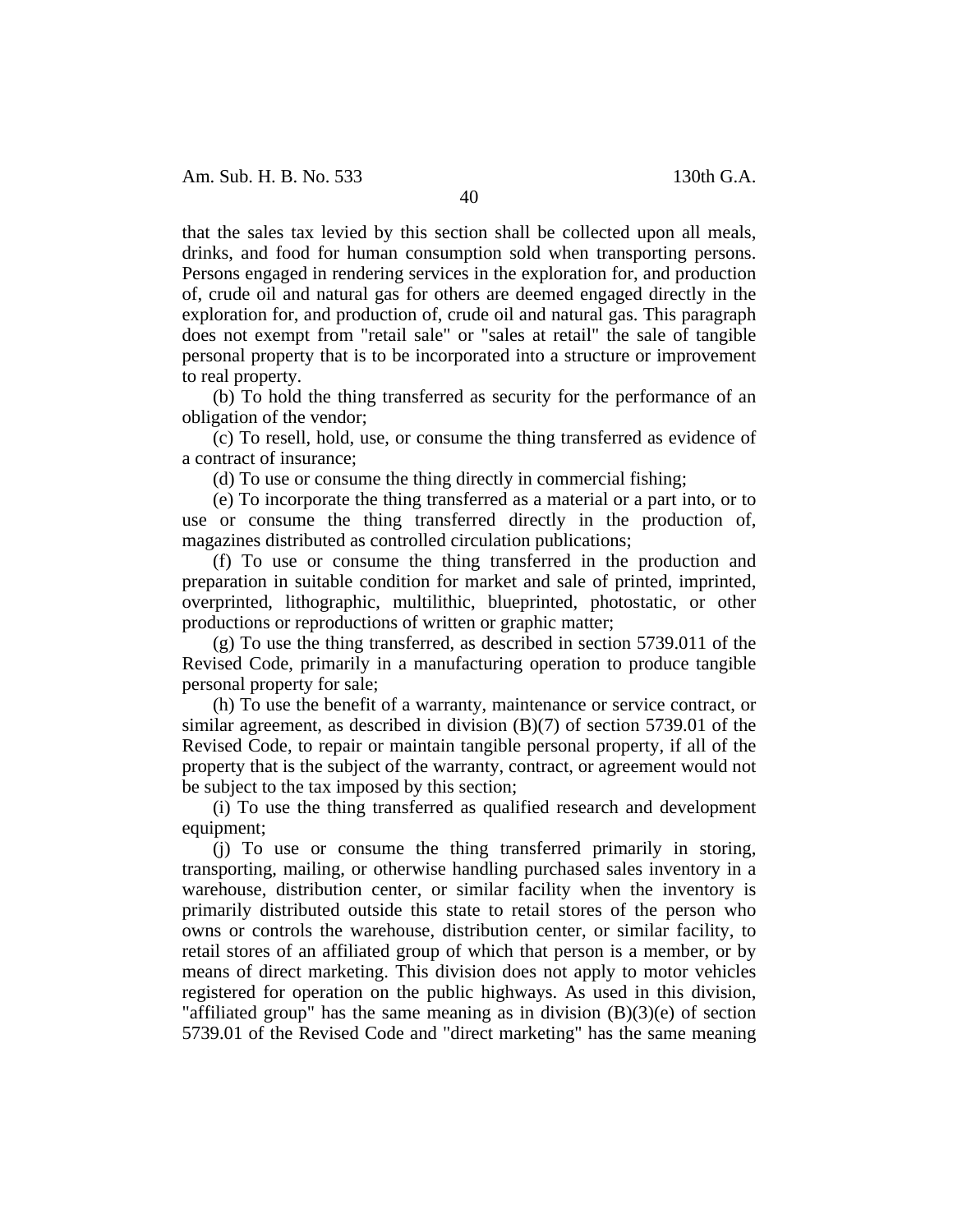as in division (B)(35) of this section.

(k) To use or consume the thing transferred to fulfill a contractual obligation incurred by a warrantor pursuant to a warranty provided as a part of the price of the tangible personal property sold or by a vendor of a warranty, maintenance or service contract, or similar agreement the provision of which is defined as a sale under division (B)(7) of section 5739.01 of the Revised Code;

(l) To use or consume the thing transferred in the production of a newspaper for distribution to the public;

(m) To use tangible personal property to perform a service listed in division (B)(3) of section 5739.01 of the Revised Code, if the property is or is to be permanently transferred to the consumer of the service as an integral part of the performance of the service;

(n) To use or consume the thing transferred primarily in producing tangible personal property for sale by farming, agriculture, horticulture, or floriculture. Persons engaged in rendering farming, agriculture, horticulture, or floriculture services for others are deemed engaged primarily in farming, agriculture, horticulture, or floriculture. This paragraph does not exempt from "retail sale" or "sales at retail" the sale of tangible personal property that is to be incorporated into a structure or improvement to real property.

(o) To use or consume the thing transferred in acquiring, formatting, editing, storing, and disseminating data or information by electronic publishing.

As used in division (B)(42) of this section, "thing" includes all transactions included in divisions  $(B)(3)(a)$ ,  $(b)$ , and  $(e)$  of section 5739.01 of the Revised Code.

(43) Sales conducted through a coin operated device that activates vacuum equipment or equipment that dispenses water, whether or not in combination with soap or other cleaning agents or wax, to the consumer for the consumer's use on the premises in washing, cleaning, or waxing a motor vehicle, provided no other personal property or personal service is provided as part of the transaction.

(44) Sales of replacement and modification parts for engines, airframes, instruments, and interiors in, and paint for, aircraft used primarily in a fractional aircraft ownership program, and sales of services for the repair, modification, and maintenance of such aircraft, and machinery, equipment, and supplies primarily used to provide those services.

(45) Sales of telecommunications service that is used directly and primarily to perform the functions of a call center. As used in this division, "call center" means any physical location where telephone calls are placed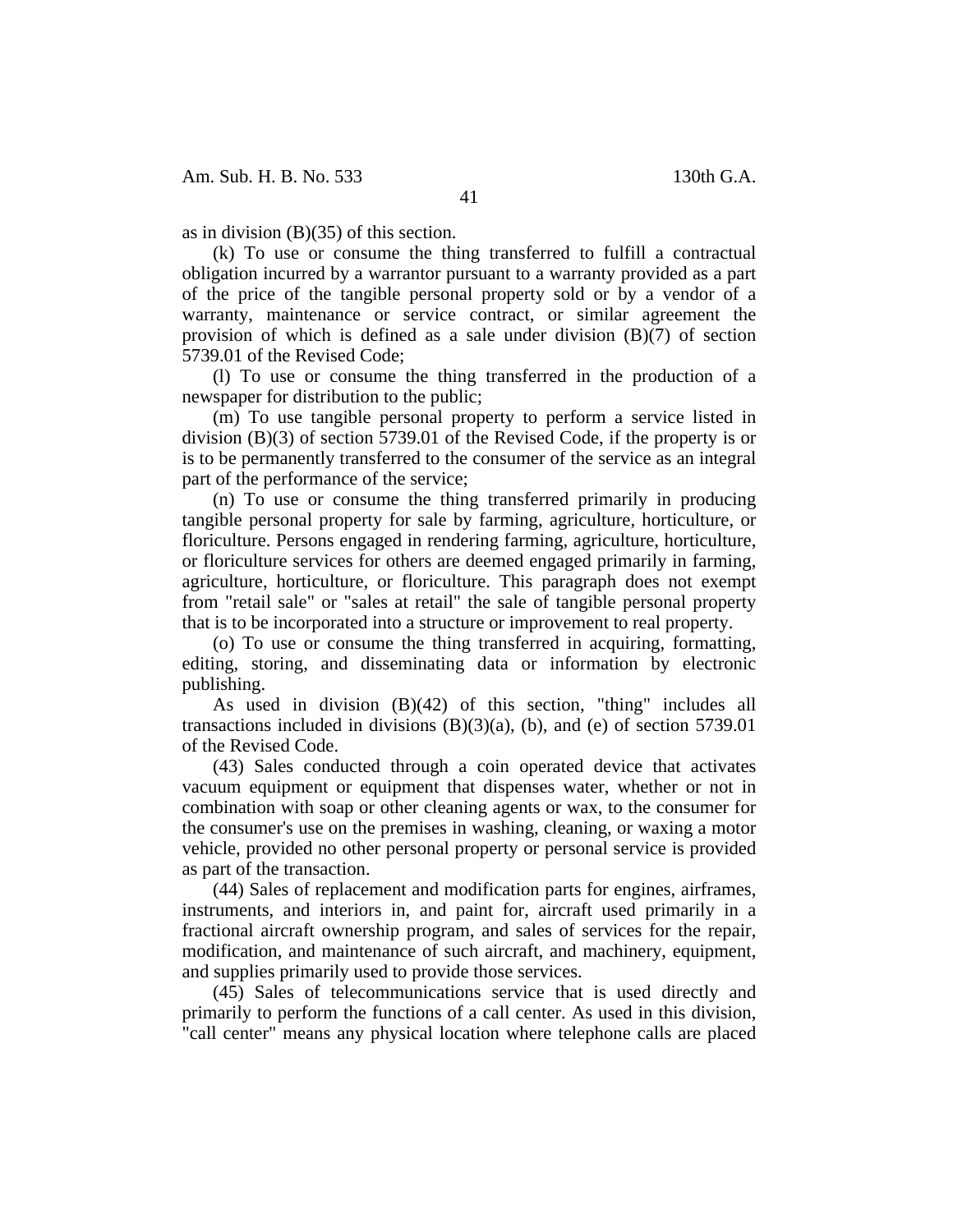or received in high volume for the purpose of making sales, marketing, customer service, technical support, or other specialized business activity, and that employs at least fifty individuals that engage in call center activities on a full-time basis, or sufficient individuals to fill fifty full-time equivalent positions.

(46) Sales by a telecommunications service vendor of 900 service to a subscriber. This division does not apply to information services, as defined in division (FF) of section 5739.01 of the Revised Code.

(47) Sales of value-added non-voice data service. This division does not apply to any similar service that is not otherwise a telecommunications service.

(48)(a) Sales of machinery, equipment, and software to a qualified direct selling entity for use in a warehouse or distribution center primarily for storing, transporting, or otherwise handling inventory that is held for sale to independent salespersons who operate as direct sellers and that is held primarily for distribution outside this state;

(b) As used in division  $(B)(48)(a)$  of this section:

(i) "Direct seller" means a person selling consumer products to individuals for personal or household use and not from a fixed retail location, including selling such product at in-home product demonstrations, parties, and other one-on-one selling.

(ii) "Qualified direct selling entity" means an entity selling to direct sellers at the time the entity enters into a tax credit agreement with the tax credit authority pursuant to section 122.17 of the Revised Code, provided that the agreement was entered into on or after January 1, 2007. Neither contingencies relevant to the granting of, nor later developments with respect to, the tax credit shall impair the status of the qualified direct selling entity under division (B)(48) of this section after execution of the tax credit agreement by the tax credit authority.

(c) Division (B)(48) of this section is limited to machinery, equipment, and software first stored, used, or consumed in this state within the period commencing June 24, 2008, and ending on the date that is five years after that date.

(49) Sales of materials, parts, equipment, or engines used in the repair or maintenance of aircraft or avionics systems of such aircraft, and sales of repair, remodeling, replacement, or maintenance services in this state performed on aircraft or on an aircraft's avionics, engine, or component materials or parts. As used in division (B)(49) of this section, "aircraft" means aircraft of more than six thousand pounds maximum certified takeoff weight or used exclusively in general aviation.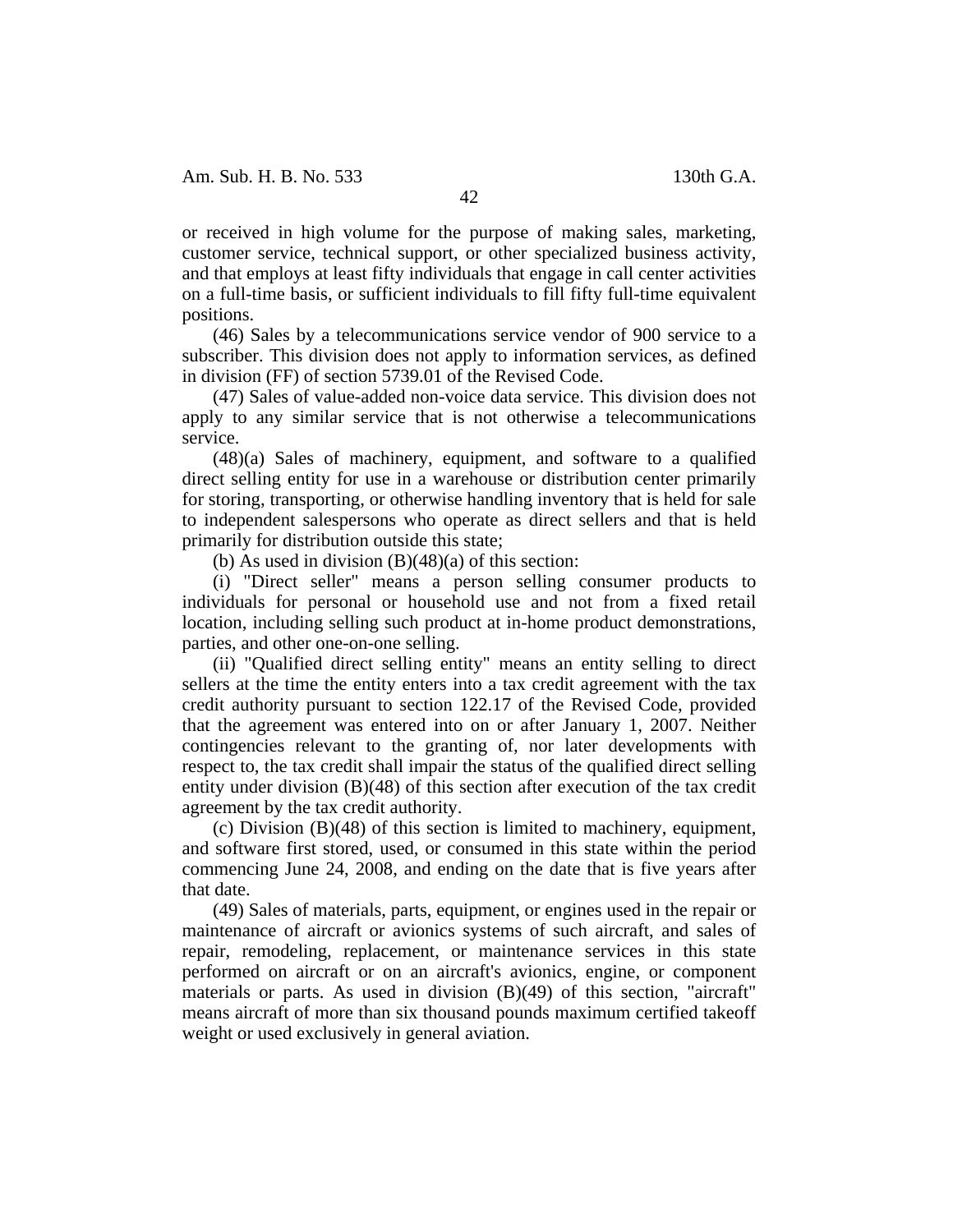Am. Sub. H. B. No. 533 130th G.A.

(50) Sales of full flight simulators that are used for pilot or flight-crew training, sales of repair or replacement parts or components, and sales of repair or maintenance services for such full flight simulators. "Full flight simulator" means a replica of a specific type, or make, model, and series of aircraft cockpit. It includes the assemblage of equipment and computer programs necessary to represent aircraft operations in ground and flight conditions, a visual system providing an out-of-the-cockpit view, and a system that provides cues at least equivalent to those of a three-degree-of-freedom motion system, and has the full range of capabilities of the systems installed in the device as described in appendices A and B of part 60 of chapter 1 of title 14 of the Code of Federal Regulations.

(51) Any transfer or lease of tangible personal property between the state and JobsOhio in accordance with section 4313.02 of the Revised Code.

(52)(a) Sales to a qualifying corporation.

(b) As used in division  $(B)(52)$  of this section:

(i) "Qualifying corporation" means a nonprofit corporation organized in this state that leases from an eligible county land, buildings, structures, fixtures, and improvements to the land that are part of or used in a public recreational facility used by a major league professional athletic team or a class A to class AAA minor league affiliate of a major league professional athletic team for a significant portion of the team's home schedule, provided the following apply:

(I) The facility is leased from the eligible county pursuant to a lease that requires substantially all of the revenue from the operation of the business or activity conducted by the nonprofit corporation at the facility in excess of operating costs, capital expenditures, and reserves to be paid to the eligible county at least once per calendar year.

(II) Upon dissolution and liquidation of the nonprofit corporation, all of its net assets are distributable to the board of commissioners of the eligible county from which the corporation leases the facility.

(ii) "Eligible county" has the same meaning as in section 307.695 of the Revised Code.

(53) Sales to or by a cable service provider, video service provider, or radio or television broadcast station regulated by the federal government of cable service or programming, video service or programming, audio service or programming, or electronically transferred digital audiovisual or audio work. As used in division (B)(53) of this section, "cable service" and "cable service provider" have the same meanings as in section 1332.01 of the Revised Code, and "video service," "video service provider," and "video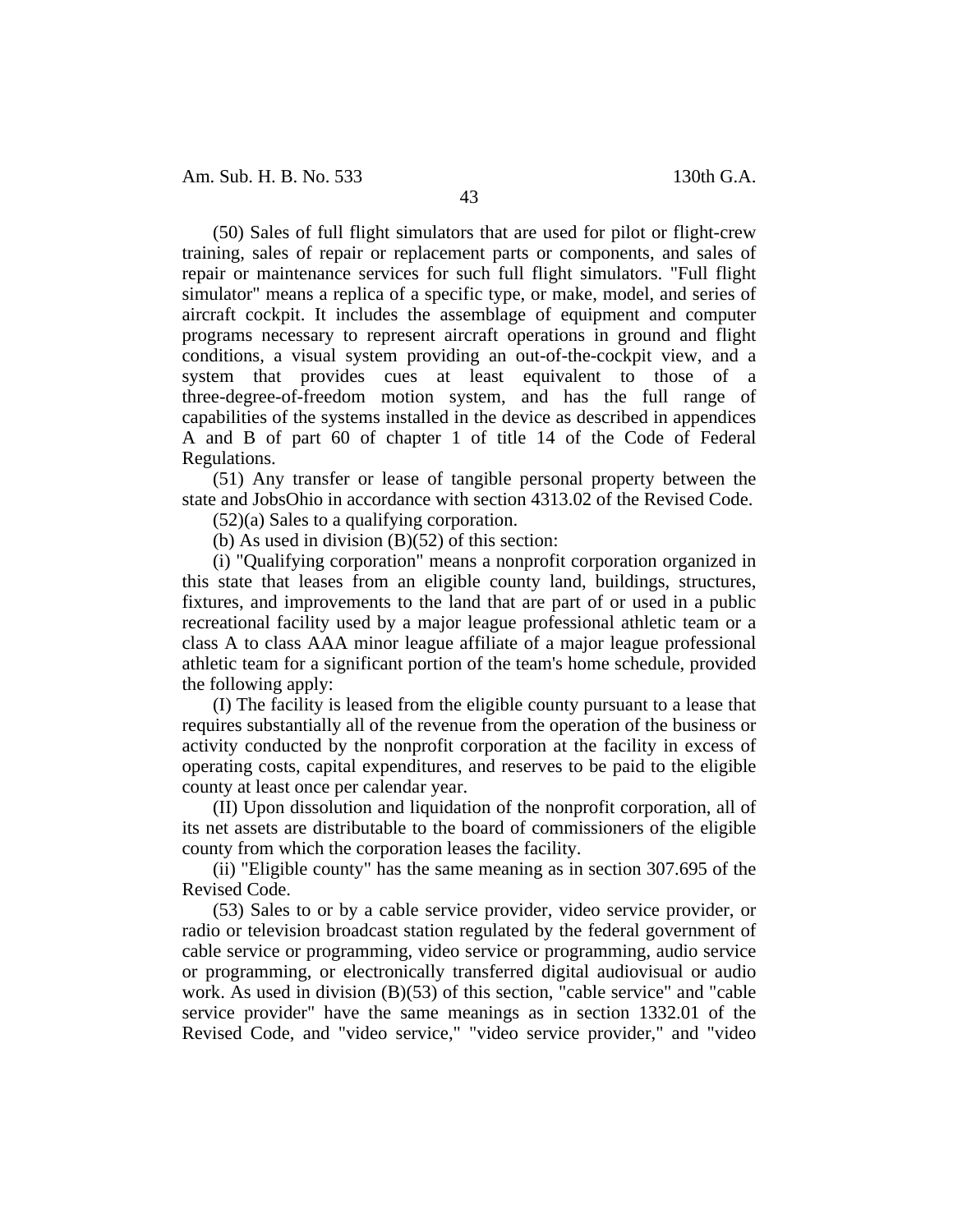Am. Sub. H. B. No. 533 130th G.A.

programming" have the same meanings as in section 1332.21 of the Revised Code.

(C) For the purpose of the proper administration of this chapter, and to prevent the evasion of the tax, it is presumed that all sales made in this state are subject to the tax until the contrary is established.

(D) The levy of this tax on retail sales of recreation and sports club service shall not prevent a municipal corporation from levying any tax on recreation and sports club dues or on any income generated by recreation and sports club dues.

(E) The tax collected by the vendor from the consumer under this chapter is not part of the price, but is a tax collection for the benefit of the state, and of counties levying an additional sales tax pursuant to section 5739.021 or 5739.026 of the Revised Code and of transit authorities levying an additional sales tax pursuant to section 5739.023 of the Revised Code. Except for the discount authorized under section 5739.12 of the Revised Code and the effects of any rounding pursuant to section 5703.055 of the Revised Code, no person other than the state or such a county or transit authority shall derive any benefit from the collection or payment of the tax levied by this section or section 5739.021, 5739.023, or 5739.026 of the Revised Code.

SECTION 2. That existing sections 5501.44, 5501.70, 5501.71, 5501.73, 5501.78, 5531.11, 5531.12, 5531.13, 5531.14, 5531.15, 5531.16, and 5739.02 of the Revised Code are hereby repealed.

SECTION 3. Section 5739.02 of the Revised Code is presented in this act as a composite of the section as amended by both Am. Sub. H.B. 51 and Am. Sub. H.B. 59 of the 130th General Assembly. The General Assembly, applying the principle stated in division (B) of section 1.52 of the Revised Code that amendments are to be harmonized if reasonably capable of simultaneous operation, finds that the composite is the resulting version of the section in effect prior to the effective date of the section as presented in this act.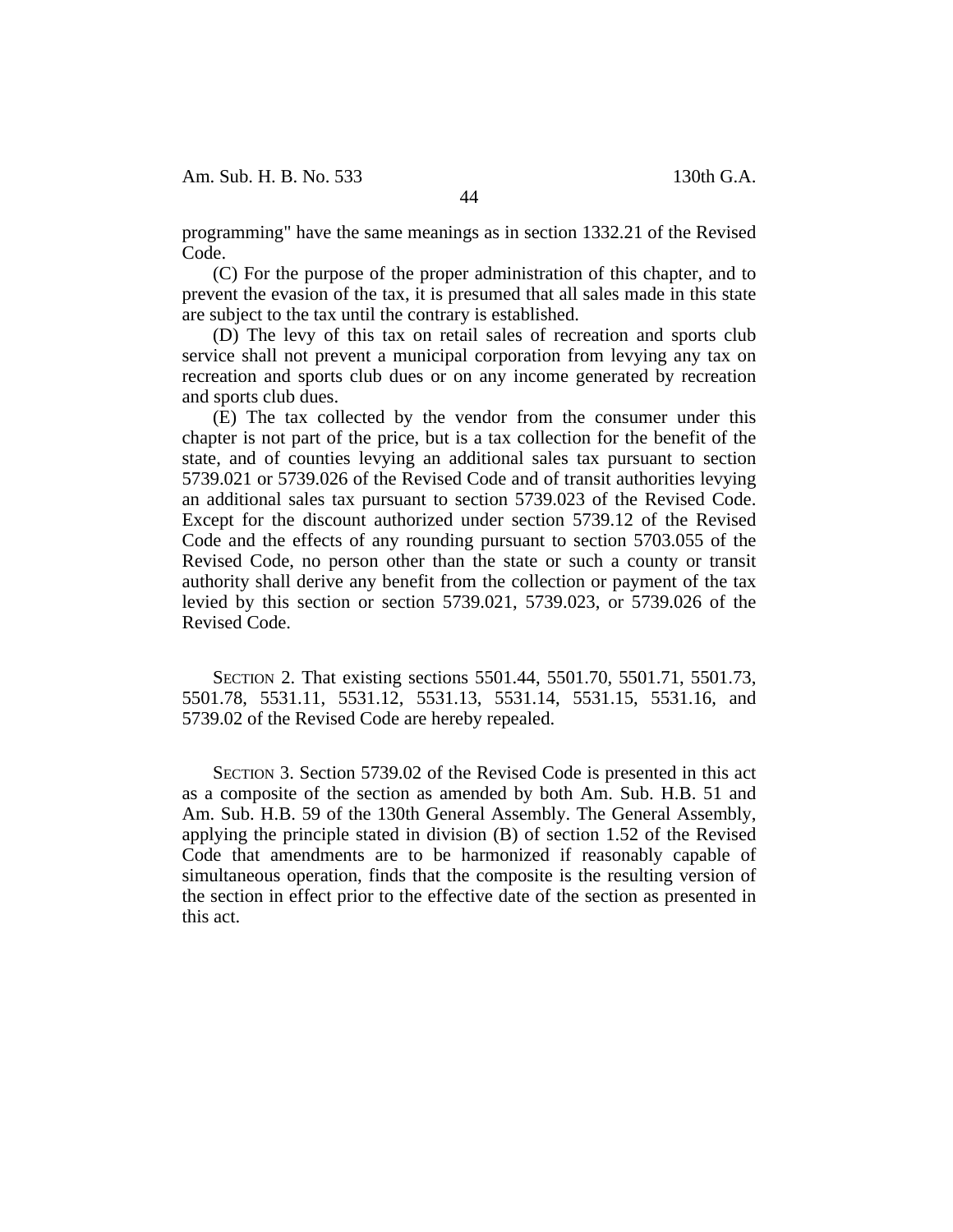*Speaker \_\_\_\_\_\_\_\_\_\_\_\_\_\_\_\_\_\_ of the House of Representatives.*

<u> 1980 - Johann Barbara, martxa a</u>

*President \_\_\_\_\_\_\_\_\_\_\_\_\_\_\_\_\_\_ of the Senate.*

<u> 1989 - Johann Barnett, fransk politiker (</u>

Passed \_\_\_\_\_\_\_\_\_\_\_\_\_\_\_\_\_\_\_\_\_\_\_\_\_, 20\_\_\_\_

Approved \_\_\_\_\_\_\_\_\_\_\_\_\_\_\_\_\_\_\_\_\_\_\_\_\_, 20\_\_\_\_

*Governor.*